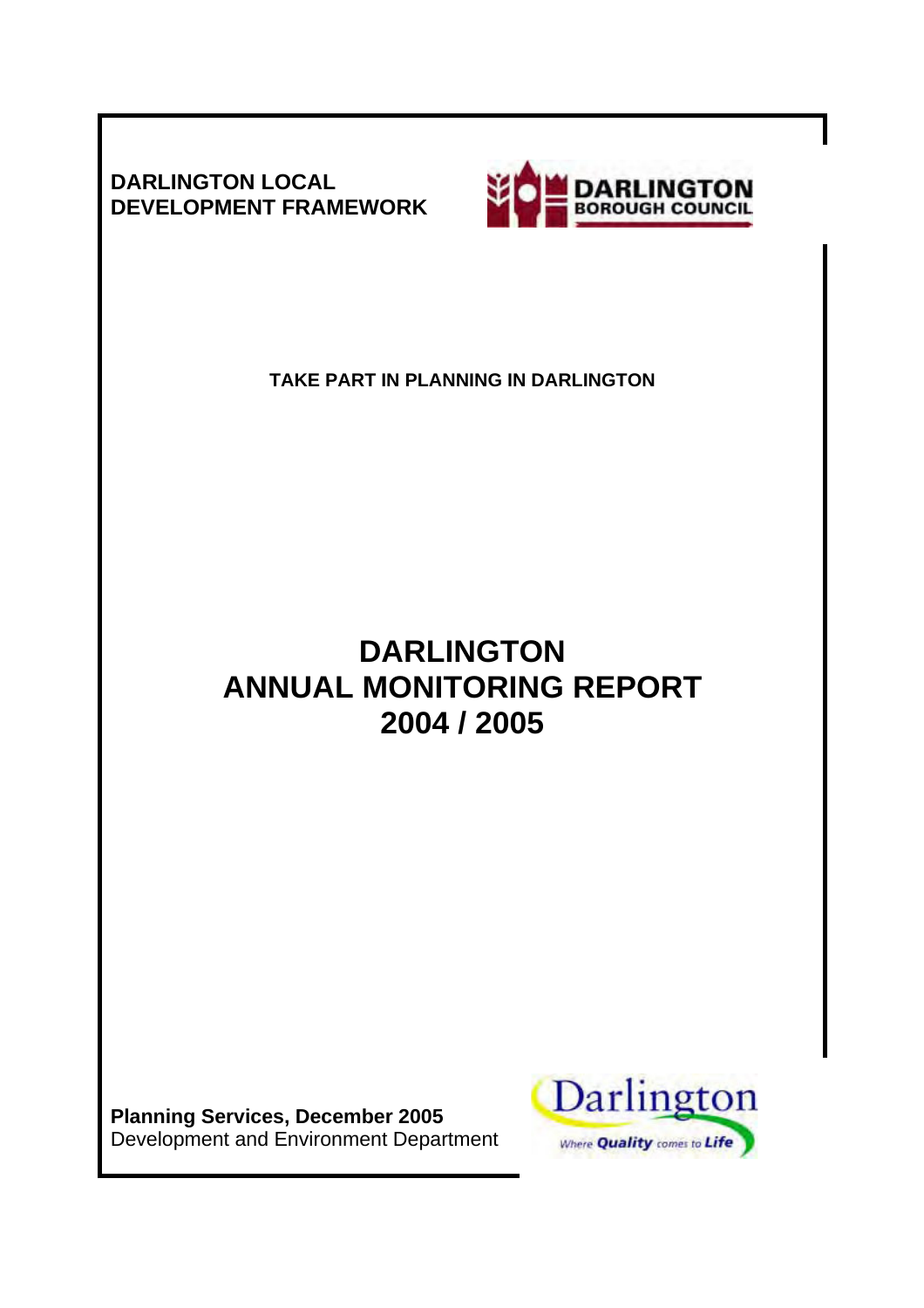## **Contents**

#### **General Introduction**

Structure of the Annual Monitoring Report 2004/2005

# **Section 1**

#### **Progress in Preparation of the Local Development Framework**

Evaluation of Document Production Summary of Documents The Community Strategy and other Key Local Strategies Related Work Ongoing Review of the Local Development Scheme

#### **Section 2**

#### **Development Plan Monitoring**

The Development Plan for Darlington Monitoring Indicators

*Core Output and Key Local Indicators*  Development Strategy Housing Business, Industry & Employment Environmental Resources Spaces and Places Town Centre **Transport** 

*Contextual & Other Local Output Indicators* 

#### **Annexed Documents**

1 - Links to proposed monitoring framework, BDLP Policy Matrix and other key documents and information

#### **Appendices**

- 1 Schedule of AMR Indicators and Policy
- 2 Local Development Scheme Timetable
- 3 Housing Trajectory Background Information
- 4 Employment Land Additions By Area 1994-95 to 2004-05
- 5 Employment Land Additions By Use
- 6 Loss of Employment Land by Type and Area
- 7 Housing Composition
- 8 House Type
- 9 Housing Tenure
- 10 Comparison Between Unemployment and Number of Jobs
- 11 Health and Disability at Standard Output Area by Rank of Index of Multiple Deprivation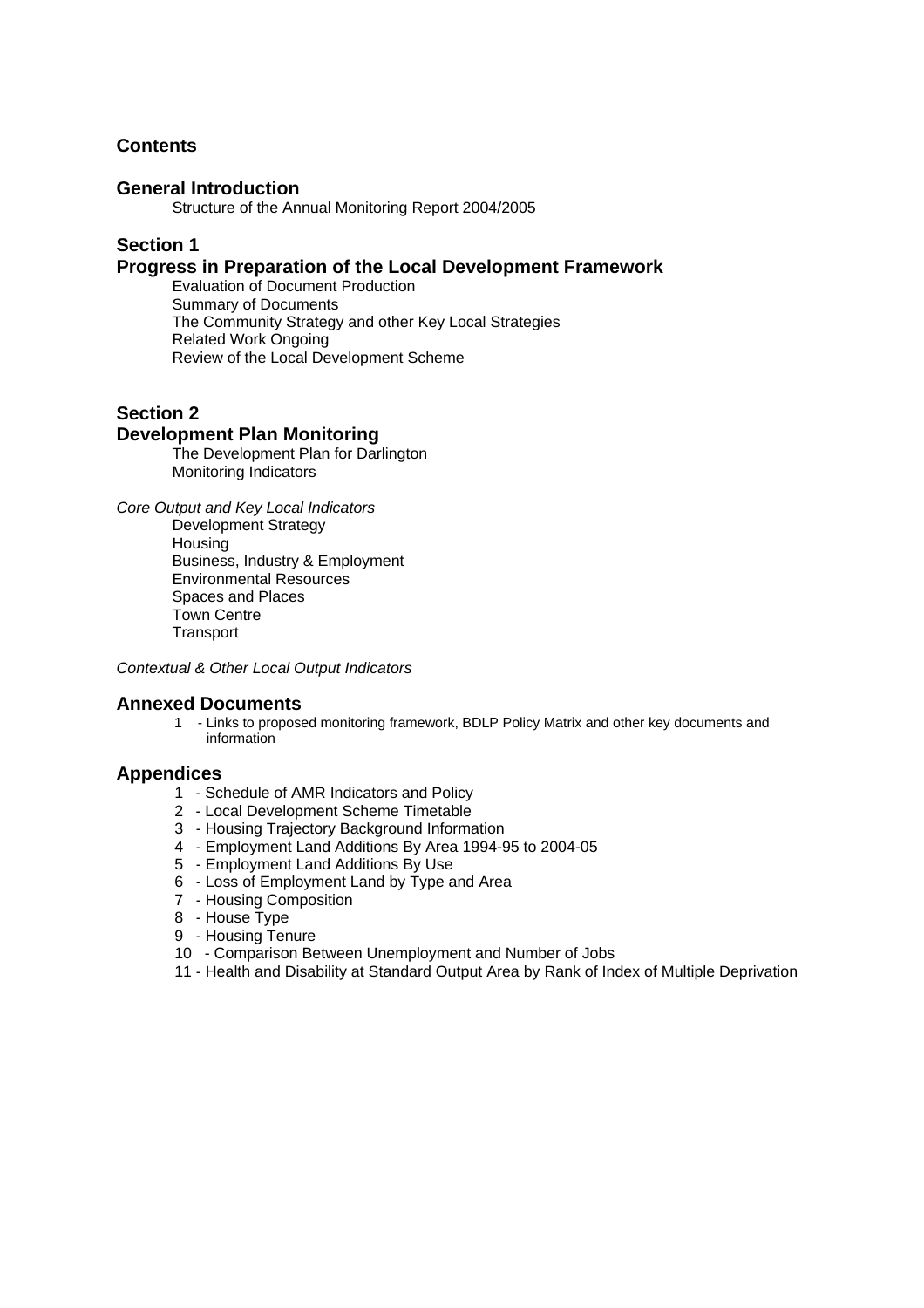## **General Introduction**

This is the first Annual Monitoring Report (AMR) to be produced by Darlington Borough Council. It primarily looks at the financial year 2004 / 2005 but key information and progress for the remainder of 2005 is covered.

Guidance on the production of Annual Monitoring Reports (AMR) is included in PPS12: Local Development Frameworks<sup>1</sup>, Creating Local Development Frameworks: A Companion Guide to PPS12<sup>2</sup>, and Local Development Framework Monitoring: A Good Practice Guide<sup>3</sup>. Statutory requirements are also set out in Regulation 48, Town and Country Planning (Local Development) (England) Regulations 2004<sup>4</sup>.

Monitoring the performance of planning policy through examining and identifying trends and fluctuations in key indicators is important in delivering an effective, plan led system. It is an integral part of the 'plan, monitor and manage' approach advocated in PPS12 and will be a crucial element in the successful delivery of the spatial vision and objectives of the Local Development Framework (LDF).

Based upon this guidance the Annual Monitoring Report (AMR) will provide information that:

- gives an evaluation of the actual progress that has been made on Development Plan Document (DPD) preparation, against the timetable and milestones provided in the Local Development Scheme 2005-2008 (LDS);
- provides part of the evidence base for future preparation of documents within the Local Development Framework (LDF);
- provides an assessment of plan policy against data collected and current planning context;
- informs the review of the Local Development Scheme (LDS), for document preparation and project plan elements based upon the evidence; and,
- provides a framework on which to monitor future Development Plan Documents (DPD) and their effect upon sustainability.

In assessing plan policy a key function of the Annual Monitoring Report (AMR) will be to identify those existing policies that are not being implemented by the Council, the reasons for this, and if it is desirable to continue the policy, what steps will be taken to ensure it is implemented.

A further integral part of the assessment of policies will be to explore:

- are they achieving their objectives and in particular are they delivering sustainable development?
- whether they have had unintended consequences?
- are the assumptions and objectives behind policies still relevant?
- are the targets being achieved?

Where possible efforts have been made to address these questions in this Annual Monitoring Report (AMR). However, no Development Plan Documents (DPD) have as yet been adopted or put into practice under the new system. The only policies reviewed in this Annual Monitoring Report (AMR) therefore, are from the existing Borough of Darlington Local Plan adopted in 1997, with alterations adopted in 2001. As these were prepared prior to the current formal requirement for monitoring, targets were not set at that time, meaning there is only a limited basis on which to compare the current situation with the intended outcome.

Similarly monitoring systems to inform the Annual Monitoring Report (AMR) are being developed continually to improve the accuracy of the data we have available, and to better inform future Annual Monitoring Reports (AMR) and the assessment of plan policies and targets.

<sup>&</sup>lt;sup>1</sup> ODPM (2004) Planning Policy Statement 12: Local Development Frameworks Office of the Deputy Prime Minister, London.<br><sup>2</sup> ODPM (2004) Crosting Local Development Frameworks, Office of the Deputy Prime Minister, London.

 $^2$  ODPM, (2004) Creating Local Development Frameworks, Office of the Deputy Prime Minister, London.<br><sup>3</sup> ODPM, (2005) Local Development Framework Monitoring: A Good Practice Guide, Office of the Deputy Prime Minister,

London. 4 HM Government (2004), Town and Country Planning (Local Development) (England) Regulations 2004, HMSO, Norwich.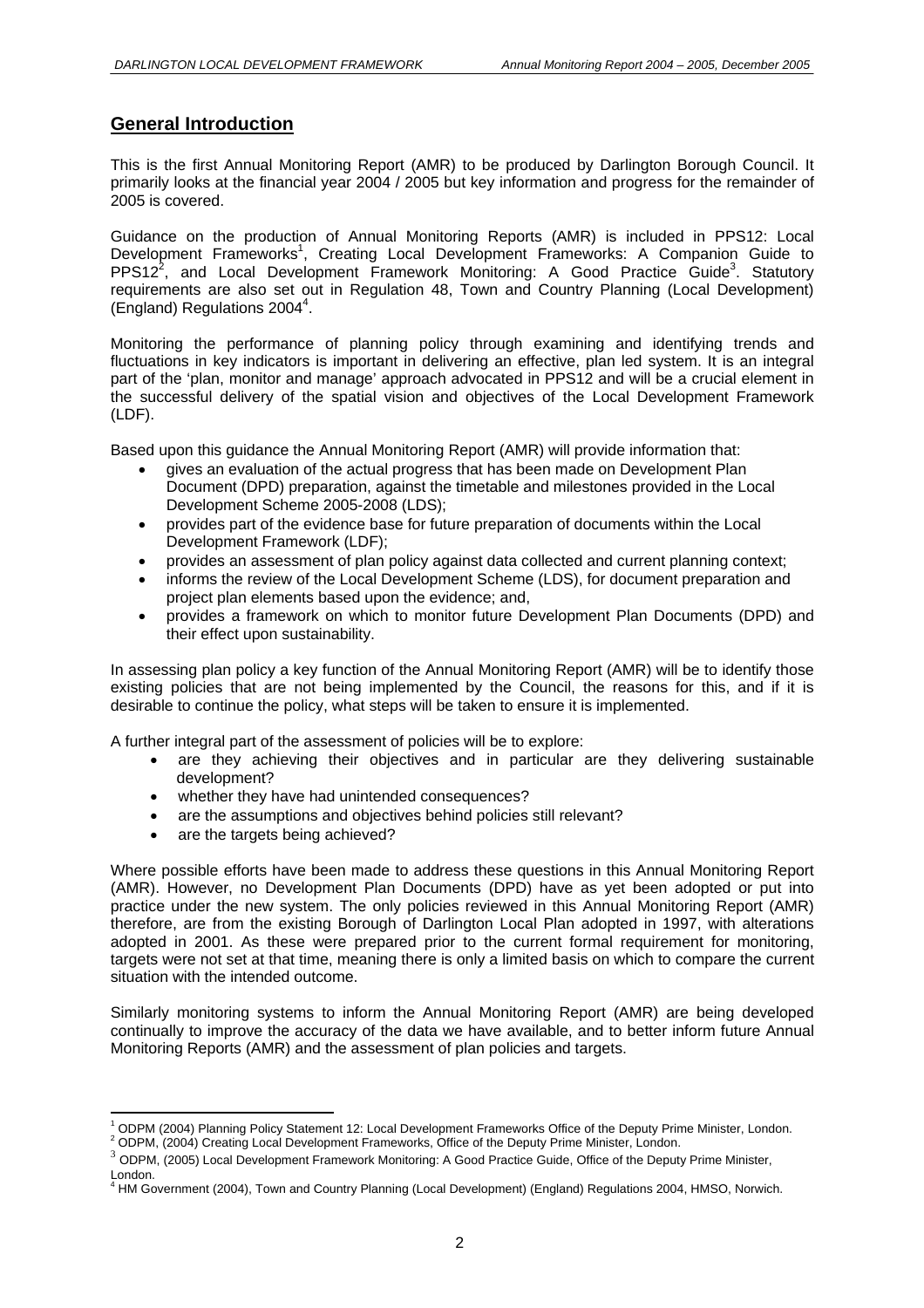The evaluation of impacts and significant effects is also a key element of sustainability appraisal (SA) monitoring. As the current Local Plan was not subject to a sustainability appraisal indicators to monitor the actual sustainability impacts in relation to predictions cannot be made. Documents forming part of the Local Development Framework will be subject to sustainability appraisal and it is anticipated future AMRs will incorporate SA monitoring.

## **Structure of the Annual Monitoring Report 2004/5**

This AMR contains two key sections:

- 1) A review of the progress Darlington Borough Council has made in the production of its Local Development Framework.
- 2) A range of information and data relating to actual development monitoring, enabling the assessment of policy against actual performance and implementation and changes in plan context.

Due to the transitional nature of the period that this Annual Monitoring Report (AMR) covers, and the ongoing nature of review and adoption of the various Local Development Documents (LDD) forming part of the Local Development Framework (LDF), a number of documents are annexed with this report. These provide an overview of the status and function of policies and indicators within the Development Plan.

Annex 1 provides links to a range of key documents including a monitoring framework for forthcoming development plan documents. In this case this is the monitoring framework for the Core Strategy and indicators that can help review of the Statement of Community Involvement (SCI). Many of the indicators here overlap with this Annual Monitoring Report (AMR) and as the policies of the Core Strategy are put into use these will be integrated into the Annual Monitoring Report (AMR).

There is also a link to a schedule providing a quide to the status of each of the policies in the existing Local Plan. Over the coming years these will be deleted as new Local Development Framework documents are produced. The guide will give a quick reference to identify which policies of the Local Plan remain extant, which are being replaced in a new document and which are not being carried forward and by default will be deleted.

In addition several appendices are included that relate directly to this Annual Monitoring Report (AMR). These provide background and further information for many of the indicators and are referred to as appropriate within the report.

Appendix 1 is an index of the indicators included here together with the associated development plan policy. For this first AMR these are all linked to the Borough of Darlington Local Plan. Policies in the County Durham Waste Disposal Local Plan, and the Magnesian Limestone Escarpment (Minerals and Landscape Restoration) Local Plan, which are substantially out of date, are not covered individually. In future years indicators will be developed and linked with new documents; this schedule will be updated to highlight those changes providing a clear link between new and previous indicators and policies.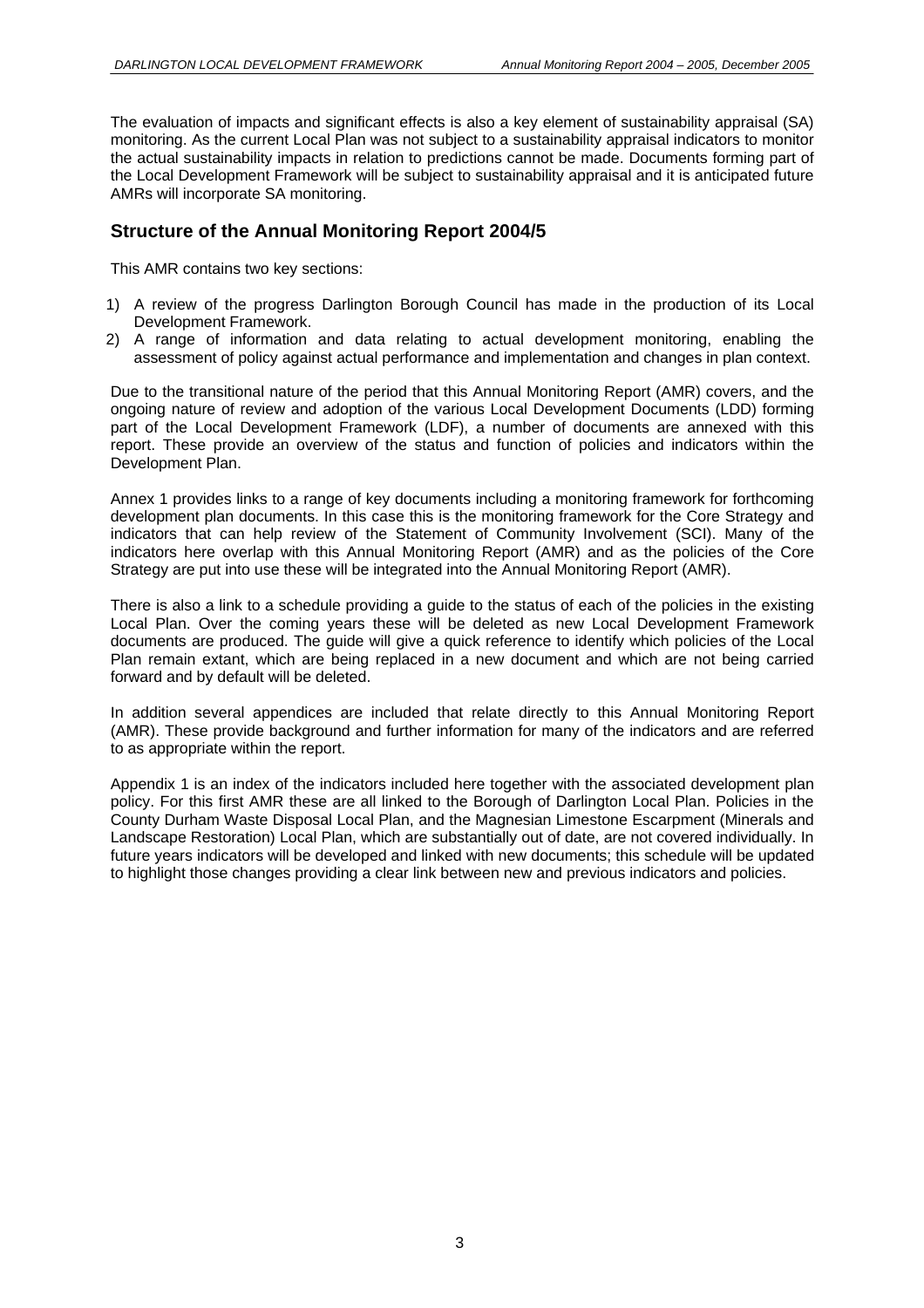## **Section 1: Progress in Preparation of the Local Development Framework**

Since the new arrangements came into force in September of 2004 the Council has sought to move quickly towards completion of a new Local Development Framework. The first two documents produced by the Council were a consultation draft Statement of Community Involvement (SCI) and a Local Development Scheme (LDS). The Local Development Scheme contains a project plan (Appendix 2) outlining the documents of the Local Development Framework that were intended to be produced over the first three years of the new system.

#### **Evaluation of Document Production**

The Local Development Scheme was submitted to the Secretary of State in March 2005 and came into effect on May 10th 2005. Progress in respect of those documents with key preparation stages and milestones up to and including December 2005 is summarised below.



**On Schedule Not on Target Milestone Missed Milestone Missed Contact Act On Schedule 10 Not on Target** 

#### **Table 1: Progress of LDF to December 2005**

| <b>Document</b>                                     | <b>Progress on the Document</b>                                        | <b>Met LDS</b><br><b>Milestone</b> |
|-----------------------------------------------------|------------------------------------------------------------------------|------------------------------------|
| <b>Local Development Scheme</b>                     | Submitted to SoS - January 2005                                        | n/a                                |
|                                                     | Agreement Reached - April 2005                                         | n/a                                |
|                                                     | Takes Effect - May 10th 2005                                           | n/a                                |
| <b>Statement of Community</b>                       | Early Involvement - July 2004                                          | Yes                                |
| Involvement                                         | Reg. 25 Consultation - August/September 2004                           | Yes                                |
|                                                     | Reg. 26 Consultation - October/November 2004                           | Yes                                |
|                                                     | Submission to SoS - April 2005                                         | Yes                                |
|                                                     | Inspectors Binding Report - October 2005                               | Yes                                |
|                                                     | Adoption - November 2005                                               | Yes                                |
| <b>Development Plan Documents</b>                   |                                                                        |                                    |
| <b>Core Strategy</b>                                | Key Issues Paper-2002                                                  | n/a                                |
|                                                     | Evidence Gathering - 2004/2005                                         | Yes                                |
|                                                     | Public Participation (Reg. 26) - October 2005                          | Yes                                |
|                                                     | Submission to SoS - August 2006                                        | On Target                          |
|                                                     | Inspectors binding report - August 2007                                |                                    |
|                                                     | Adoption - September 2007                                              |                                    |
| <b>Supplementary Planning Documents</b>             |                                                                        |                                    |
| <b>Residential Design Guidelines</b>                | Prepare Draft - June/December 2005                                     | <b>Not on Target</b>               |
|                                                     | Consult on Draft (Reg. 17) - January 2006                              | <b>Not on Target</b>               |
|                                                     | Adoption - June 2006                                                   |                                    |
| Buildings in the Countryside                        | Prepare Draft - June 2005/December 2005                                | <b>Not on Target</b>               |
|                                                     | Consult on Draft (Reg. 17) - January 2006                              | <b>Not on Target</b>               |
|                                                     | Adoption - June 2006                                                   |                                    |
| <b>Preliminary Planning Guidance</b>                |                                                                        |                                    |
| Open Land                                           | Prepare Draft - August 2005/March 2006                                 | On Target                          |
|                                                     | Consult on Draft (Reg. 17)- April 2006                                 |                                    |
|                                                     | Agree - August 2006                                                    | On Target                          |
|                                                     | Key documents Adopted or Approved for the year April 2004 – March 2005 |                                    |
|                                                     | No Local Development Documents were formerly adopted or approved.      |                                    |
|                                                     | No Supplementary Planning Documents were adopted or approved.          |                                    |
| No Local Development Orders were issued or revoked. |                                                                        |                                    |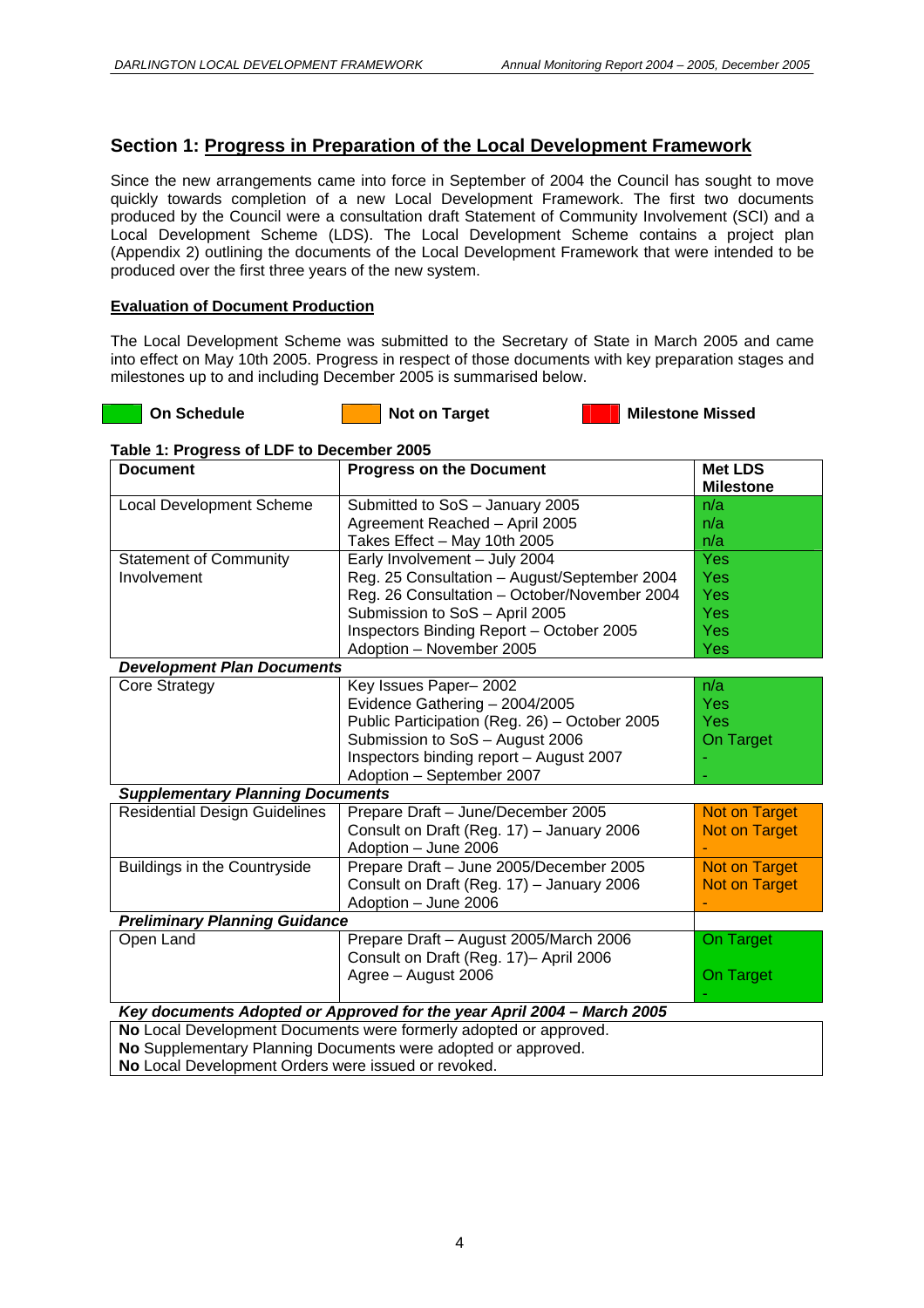#### **Summary of Documents**

*Local Development Scheme* – This was submitted to the Secretary of State in March 2005, and the Council resolved that the LDS take effect from May 2005, the Secretary of State not directing otherwise.

*Statement of Community Involvement* - Consultation took place throughout the second half of 2004. A revised draft was submitted in April 2005. The Inspectors Report indicating that the document is sound was received in October 2005, and the Council adopted it in November 2005.

*Core Strategy –* Production of the Core Strategy Issues and Options, published for consultation June 2005, and Core Strategy Preferred Options, published for participation and consultation in October 2005, has been the main LDF work undertaken through 2005. During the year all key milestones were met in preparing these documents.

The Core Strategy will establish the strategic framework for all other documents in the Local Development Framework. Key parts of the existing Local Plan, particularly concerning those necessary for development control, will need to be saved until preparation of a Development Policies Development Plan Document (DPD) has been completed.

*Supplementary Planning Documents* – Work on a Residential Design Guidance SPD and a Buildings in the Countryside SPD has fallen behind schedule and both are expected to miss the milestone of consultation on a draft by January 2006. The primary reason for this has been an underestimate of the resources and timescales involved in preparing the Core Strategy, particularly in relation to consultation and sustainability appraisal. This has impacted adversely on progress in preparation of other parts of the LDF.

#### **The Community Strategy and other Key Local Strategies**

The key overarching local strategy is the Community Strategy for Darlington, adopted by the Darlington Partnership in 2003, after extensive consultation alongside that for the Local Plan Review Issues and Options. Its Action Plan is reviewed annually. A full review of the Strategy is proposed for 2007. Other key strategies include:

- Moving Up Darlington Local Cultural Strategy (DBC 2003);
- Schools Organisation Plan (DBC 2003);
- Gateway to Economic Quality Darlington Economic Regeneration Strategy 2004-2009 (Darlington Partnership and DBC 2004);
- GOLD: Integrated Strategy for Older People in Darlington (DBC 2004);
- Darlington Crime and Disorder Strategy 2005-2008 (Darlington Community Safety Partnership 2005);
- Darlington Neighbourhood Renewal Strategy (Darlington Partnership and DBC 2005);
- Improving Health and Well-being 2005-2010 (Darlington Primary Care Trust 2005);
- All Together Now: Social Inclusion Strategy (DBC 2005);
- Interim Local Transport Plan 2006-2011 (DBC 2005).

#### **Related Work Ongoing**

*Open Land Strategy* - Work on an Open Land strategy is on schedule. This document is being produced in close partnership with other Council departments. This will initially be in the form of preliminary planning guidance, rather than be a part of the LDF. Preparation of an Open Space Supplementary Planning Document is currently scheduled to start in September 2007.

*Playing Pitch Strategy –* This will feed into the Open Land Strategy but is being produced separately to address the specific issues surrounding playing pitches. The strategy is assessing the quality of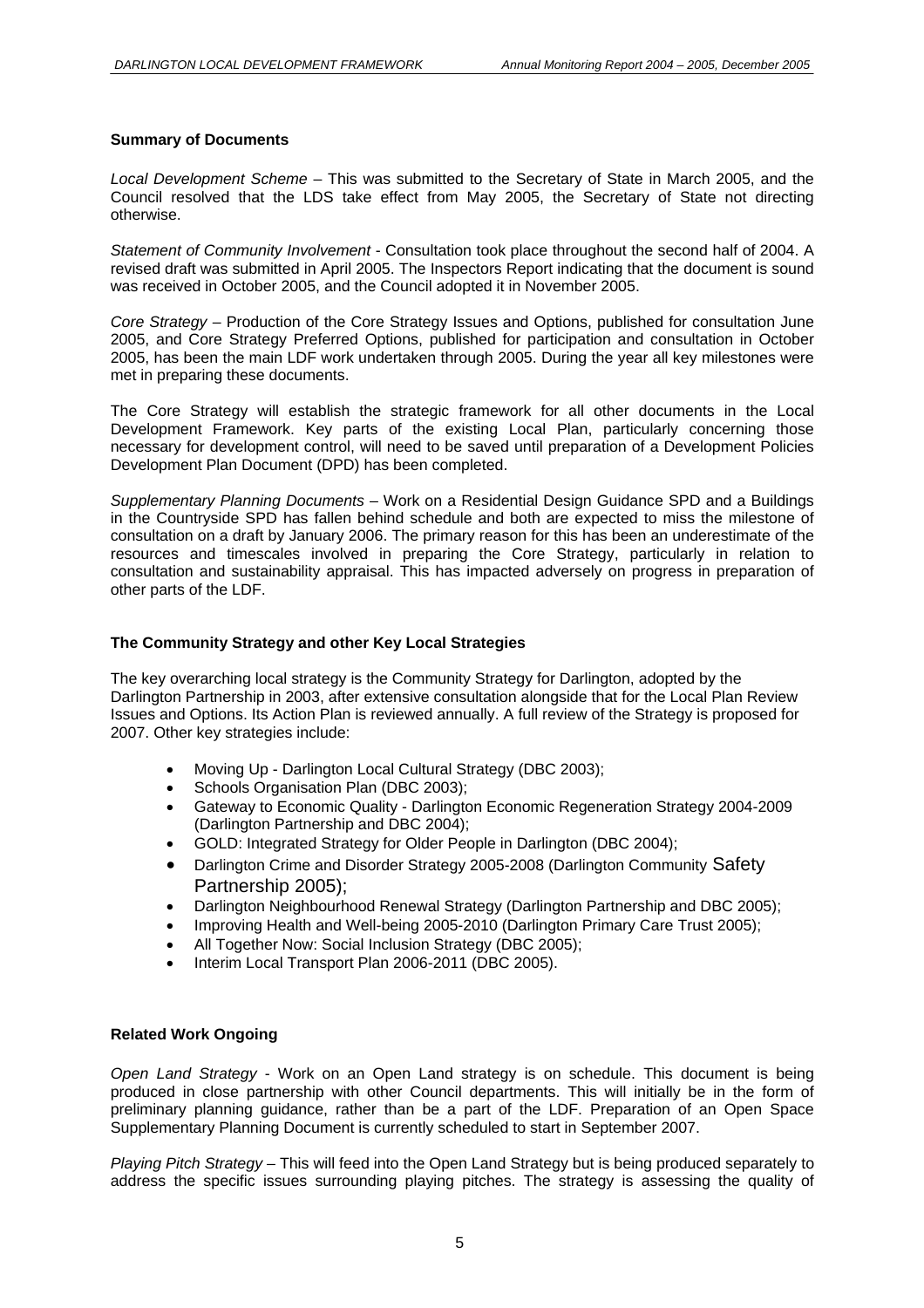pitches and the facilities available and will calculate the current and future need and requirements for pitches.

*Darlington Local Housing Assessment –* Consultants have been commissioned to undertake this study. This has been in response to the largely circumstantial evidence of growing affordability issues and a general need to update the previous housing needs study. Initial findings from this study have been received and a final report is due to be completed early in 2006.

*Darlington Gateway Study –* This is a holistic consultants study, which will seek to define the future direction of major economic regeneration projects, beyond delivery of the existing Darlington Gateway programme. It will incorporate a full employment land review in line with the guidance provided in the Employment Land Reviews: Guidance Note produced by the ODPM. Work is programmed to be undertaken between January and July 2006.

*Accessibility Strategy –* This stand alone strategy is closely related to preparation of the second Local Transport Plan 2006-2011. Accessibility has been identified as a key local issue in Darlington. Key issues for the strategy are to address social exclusion through improved access for residents and visitors to health, education and employment services. This is due to be completed by March 2006.

#### **Review of the Local Development Scheme**

It is proposed that the Local Development Scheme will be reviewed and rolled forward in early 2006 to cover the period 2006 – 2009. This review will consider in particular:

a) the timetabling of Core Strategy in the light of public participation and consultation responses;

b) the interrelationship of the Core Strategy with the proposed Development Policies DPD, and the potential for bringing forward the programme of the latter;

c) proposals for Minerals and Waste DPDs to be prepared jointly with the other Tees Valley authorities; and

d) the Supplementary Planning Documents (SPDs) required and priorities for their preparation.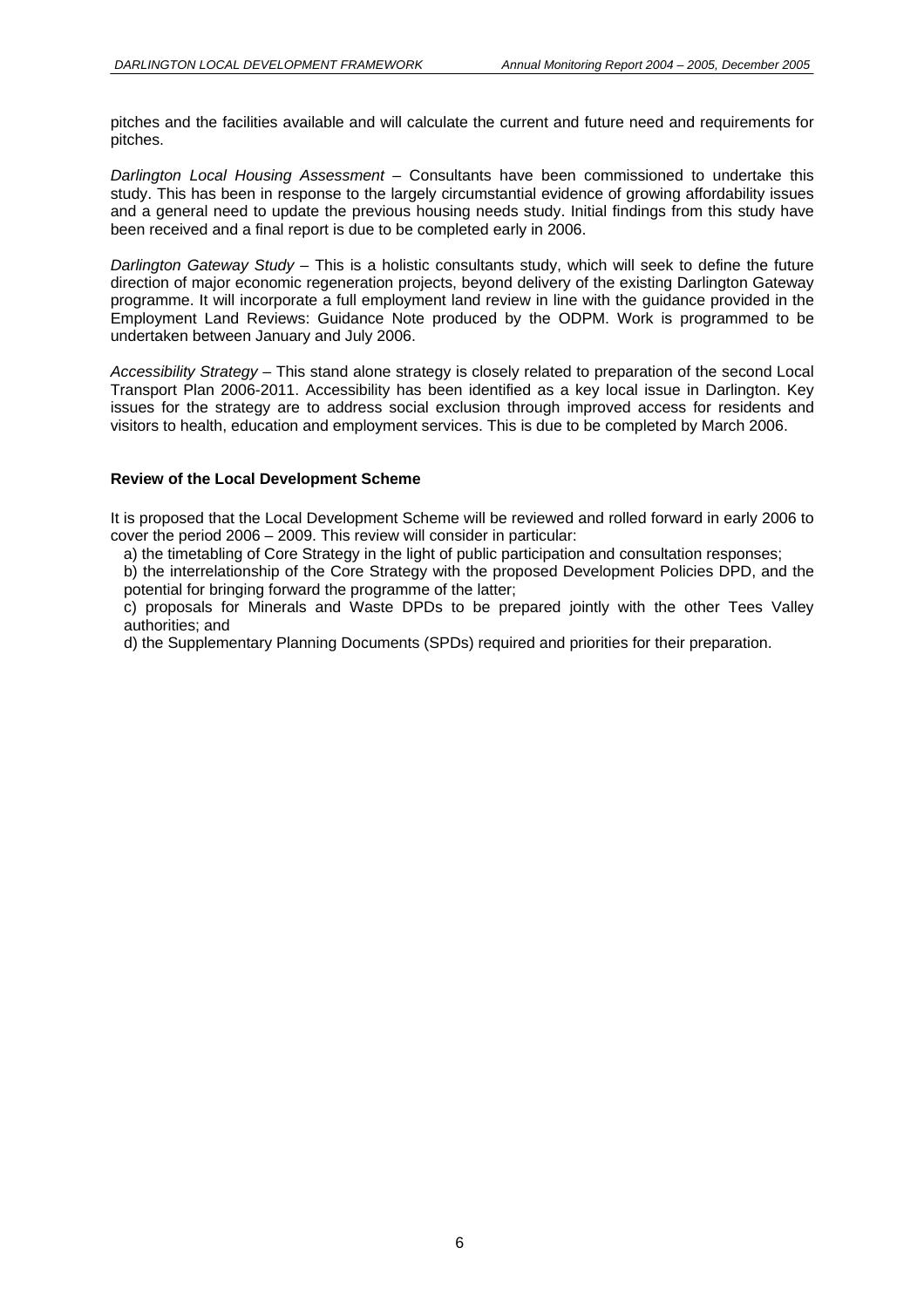# **Section 2: Development Plan Monitoring**

#### **The Development Plan for Darlington**

During 2004/5 there were five formally adopted documents, which constitute the Development Plan for Darlington. They are Regional Planning Guidance 1: North East (RPG1); the Tees Valley Structure Plan (TVSP); the Borough of Darlington Local Plan; the Magnesian Limestone Escarpment (Minerals and Landscape Restoration) Local Plan; and the County Durham Waste Disposal Local Plan. National guidance in the form of Planning Policy Statements (PPSs) and Planning Policy Guidance Notes (PPGs) also provide an important consideration in many planning decisions, particularly where such guidance is more recent than the Development Plan.

#### **Regional Spatial Strategy / Planning Guidance**

RPG1 automatically became the Regional Spatial Strategy under the Planning and Compulsory Purchase Act 2004. This is now undergoing a review led by the North East Assembly. The first draft Regional Spatial Strategy was published for consideration and comment from November 2004 and a revised document was submitted to the Secretary of State in July 2005.

RPG1 presents the overarching strategy for the region with sustainable development at the forefront. The main aim of the strategy is to:

*'continue to strengthen and diversify the economy, improve living conditions and safeguard the region's outstanding cultural and natural heritage to create a truly sustainable future for the North East'*.

This is reflected in a spatial strategy that:

- seeks to locate the majority of new development to the built up areas of Tyne and Tees conurbations;
- to locate significant development in Hartlepool, Darlington and the main towns serving other regeneration areas;
- to enhance the role of market towns and other main rural centres, to act as a focus for future development.

#### **Structure Plan**

The Tees Valley Structure Plan is the most recent plan document, adopted by all five Tees Valley authorities (Darlington, Hartlepool, Middlesbrough; Redcar and Cleveland; Stockton-on-Tees) early in 2004.

Structure Plan policy will be replaced by policy contained within the replacement Regional Spatial Strategy, following recent submission by the North East Assembly. However, there may be some residual strategic elements of planning policy that will need to be covered in the Core Strategy of the Local Development Framework.

#### **Borough of Darlington Local Plan**

The Local Plan, adopted in 1997, with one alteration adopted in 2001 continues to be the main policy framework for day-to-day consideration of development proposals. The plan identifies settlement limits for Darlington and many of the villages in the Borough, within which development is generally acceptable where it accords with other policies in the plan.

The strategic objectives of the Plan are to ensure Darlington provides for growth of the population and development of a robust economy, to generally enhance and maintain attractive features of both the built and natural environment, to ensure economy in the irreversible loss of natural resources, and to minimise the need for travel and transport needs. The plan provides for development to be concentrated in the urban area of Darlington and in the larger villages within defined development limits.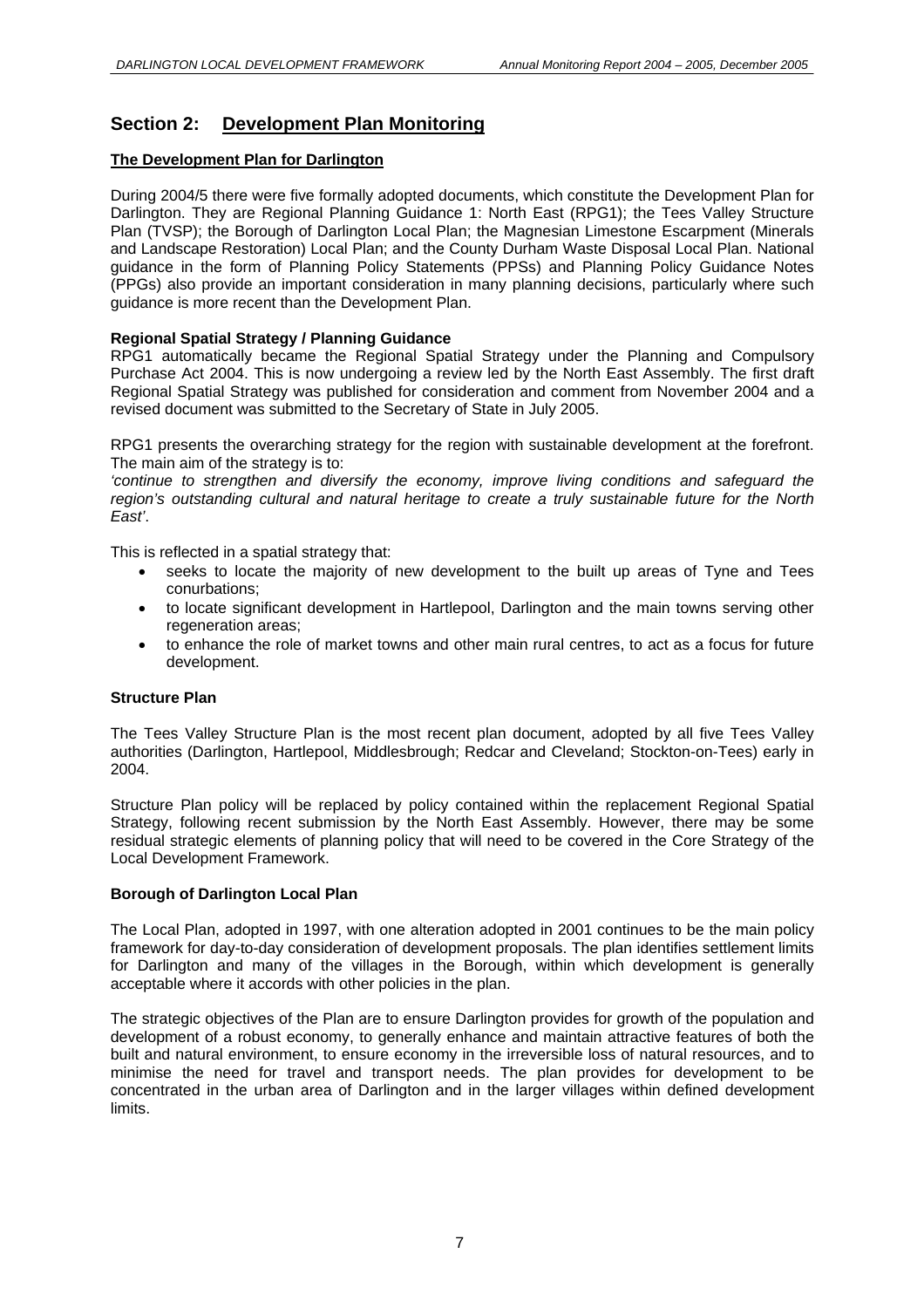#### **County Durham Waste Disposal Local Plan, and Magnesian Limestone Escarpment (Minerals and Landscape Restoration) Local Plan**

These old Minerals and Waste Local Plans, prepared and adopted by Durham County Council in the 1980's, remain in force in so far as they relate to Darlington Borough. More recent government guidance means these are now substantially out of date, and the Magnesian Limestone Escarpment Local Plan only covers the north-western part of the Borough. Consideration is currently being given to their review through separate Minerals and Waste Development Plan Documents to be prepared jointly for the five Tees Valley authorities.

#### **Monitoring Indicators**

In its publication Local Development Framework Monitoring Reports, the ODPM sets out four types of indicators that should be included within AMRs. These include:

*Contextual Indicators*: These indicators provide general information relating to the area or the specific issue being evaluated. These often cannot be directly influenced by policy but provide an overview that enables a better understanding of the circumstances affecting the Borough.

*Core Output Indicators:* These are the primary indicators to be included within the AMR. These ensure that a uniform set of key indicators are assessed across the country and ready data is available to inform Regional Spatial Strategy monitoring.

*Local Output Indicators:* The use of local indicators provides the opportunity to develop a monitoring report that is able to respond effectively to the content of the Local Plan and Local Development Framework. These Local Indicators are tailored to the outcomes of policies that address issues not covered by the Core Output Indicators.

*Significant Effects:* The significant effects indicators are linked to the sustainability appraisal objectives and indicators. Significant effects should enable assessment of the actual effects that have resulted from implementation of a particular policy against the effects predicted in the Sustainability Appraisal whilst developing that policy. These indicators have not been included in this first AMR as the current Local Plan was not prepared with a Sustainability Appraisal, so no predicted effects were identified.

Updating Indicators: As new or more accurate data becomes available indicators may be updated to allow continual improvement of the information base. When changes are made they will be highlighted in the report, particularly where this could change the assessment of a policy. In government guidance it is advised that a systematic review of *Contextual Indicators* should be undertaken every five years, this reflects an acknowledgement that the influence of policy on such indicators might take a number of years to show any significant change.

The ODPM will review the Core Output Indicators on a regular basis which may at times lead to changes to these indicators in the AMR.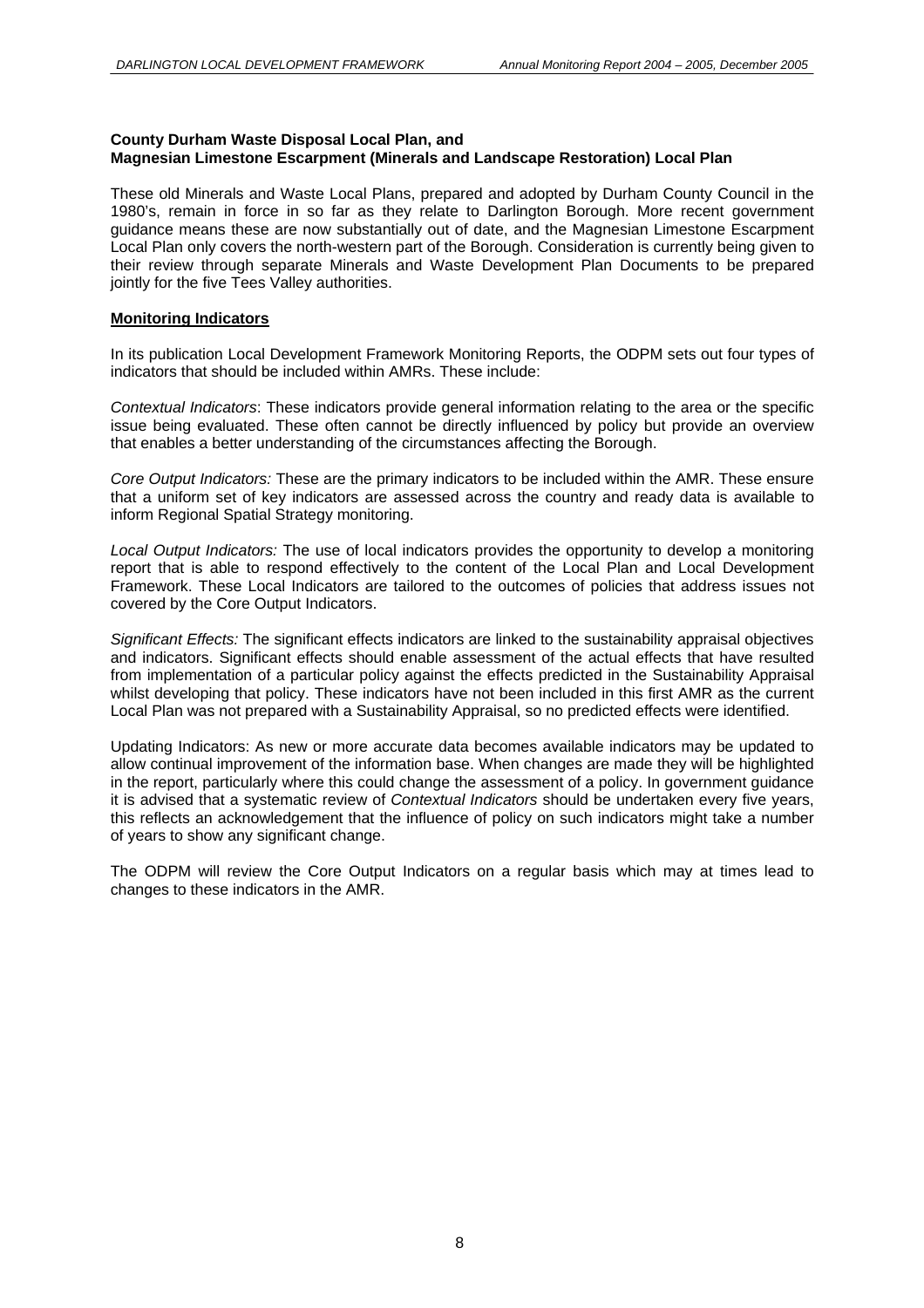#### **Development Strategy**

#### **D:L1 Distribution of Development in the Urban Area**

#### **Local Plan**

Key overarching policy is provided through the Strategic Context and Aims and the Environment sections of the plan. These propose that most new development should be concentrated in and around the urban area of Darlington.

Policy E2: Development Limits – this establishes linked policy for the development limits shown on the Local Plan proposals map. It only allows for exceptional development outside of these limits where development is required for operational purposes, such as utilities infrastructure, and other countryside related sports recreation and agriculture development.

Policy H3: Locations for New Housing Development & Policy H5: New Housing Development Sites – these support the development of housing within the urban area of Darlington and a series of specified villages inside identified settlement limits. H5 established housing allocations the majority of which are located in the urban area.

Policy EP2: Employment Areas and EP3: New Employment Areas – These two policies identify specific areas for employment development, concentrated on the urban area of Darlington and identify sites within the development limits of the town. Exceptions are Policy EP8: Faverdale Reserve Employment Site and Policy EP9 & 10 Teesside Airport where sites are allocated for specific forms of development to meet particular needs.

#### **Data Analysis**



#### **Figure 1: Diagram showing broad development areas in Darlington**

**Source: Darlington Borough Council**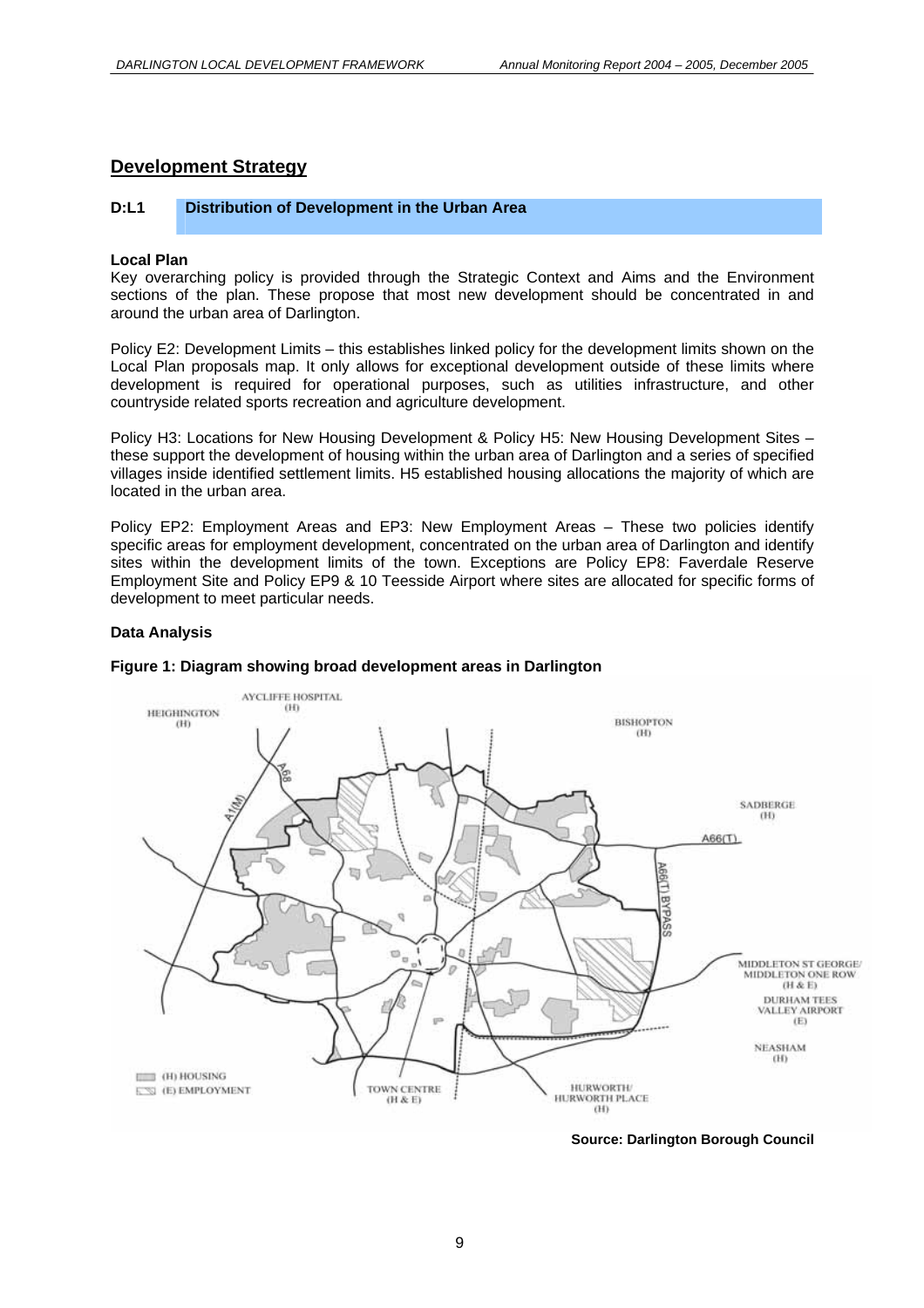The above diagram summarises the pattern of new development since the 1970s. The solid line around the town illustrates the boundary of the urban area development limits. Housing development that has taken place in a number of the villages around Darlington is also indicated. However, in general this rural development has been small scale due to the constraints placed on the villages by tight development limits.

Large areas of new housing have been developed to the west and north of the town whilst there has been significant development of employment uses at Yarm Road to the south east and Faverdale to the north west. Apart from adjacent to the airport, little employment development has taken place away from the villages.

In more recent years housing development has become increasingly concentrated in the urban area and town centre. Small sites around the town have increasingly been developed for higher density housing, conserving greenfield land and improving the overall sustainability and vitality of the Borough. This is reflected in residential completions in 2004/05 where 75% were within the urban area, including West Park.

Some development has occurred outside the development limits. The most significant of these have been at Aycliffe Hospital, an allocated housing site in the Local Plan, Middleton St George where housing has been provided on a former industrial site outside limits, Merrybent Nursery, a derelict site west of the urban area, and West Park an urban extension to the north west of the town combining open space, housing and community facilities.

#### **Conclusion**

In general the policy of the Local Plan has performed well. New development since adoption has generally been in conformity with the Plan. There have been three major exceptions to policy E2. In each instance specific circumstances have justified the development and it does not appear there are difficulties with the operation of the policy. Development that has occurred within the villages has for the most part been small scale.

#### **D:C1 Total Population and Growth, Net Migration**

#### **Local Plan**

A strategic objective of the current Local Plan is to provide for continued growth of the Borough's population. This objective has regard also for objectives to develop a robust and diverse economy and is a key element in ensuring the sustainable development and growth of the Borough. As such many policies throughout the Local Plan are supportive of development to contribute towards this objective. Key to this are:

Policy H1: Supply of Housing, and Policy EP1: Land Supply for Employment

#### **Data Analysis**

#### **Population estimates**

The primary population statistics are collected each ten years through the national Census. The last 2001 Census revealed Darlington population to be 97,800 people, down from 99,300 in 1991. Table 3 suggests that for the first half of the 1990's population was 300 people higher in 1996, suggesting a loss of 1,700 residents over the 5-year period to 2001. Since that date population estimates have indicated the population of Darlington to be increasing. The latest 2005 estimate by the Tees Valley Joint Strategy Unit (JSU) puts Darlington's population at 99,200 – indicating the Borough's population has recovered from the fall in population through the 1990's.

|                        | 1991    | 1996    | 2001    | 2003    | 2006    | 2011    | 2016    | 2021    |
|------------------------|---------|---------|---------|---------|---------|---------|---------|---------|
| <b>ONS Darlington</b>  | 99.300  | -       | 97.900  | 98.100  | 99.000  | 100.000 | 102.000 | 103,000 |
| <b>JSU Darlington</b>  | 99.300  | 99.600  | 97.900  | 98.100  | 99.800  | 100.300 | 100.100 | 99,300  |
| <b>ONS Tees Valley</b> | 668,000 |         | 651.900 | 652.100 | 650,000 | 645.000 | 643.000 | 639,000 |
| <b>JSU Tees Valley</b> | 656,200 | 654.600 | 652.100 | 652,800 | 651,000 | 647.000 | 642.600 | 636,200 |

#### **Table3: Projected population in Darlington and the Tees Valley**

**Source: Region in Figures: North East Winter 2004/5 No.9, ONS, and** 

**Population and Household Projections for Darlington 2003-2021, Tees Valley JSU**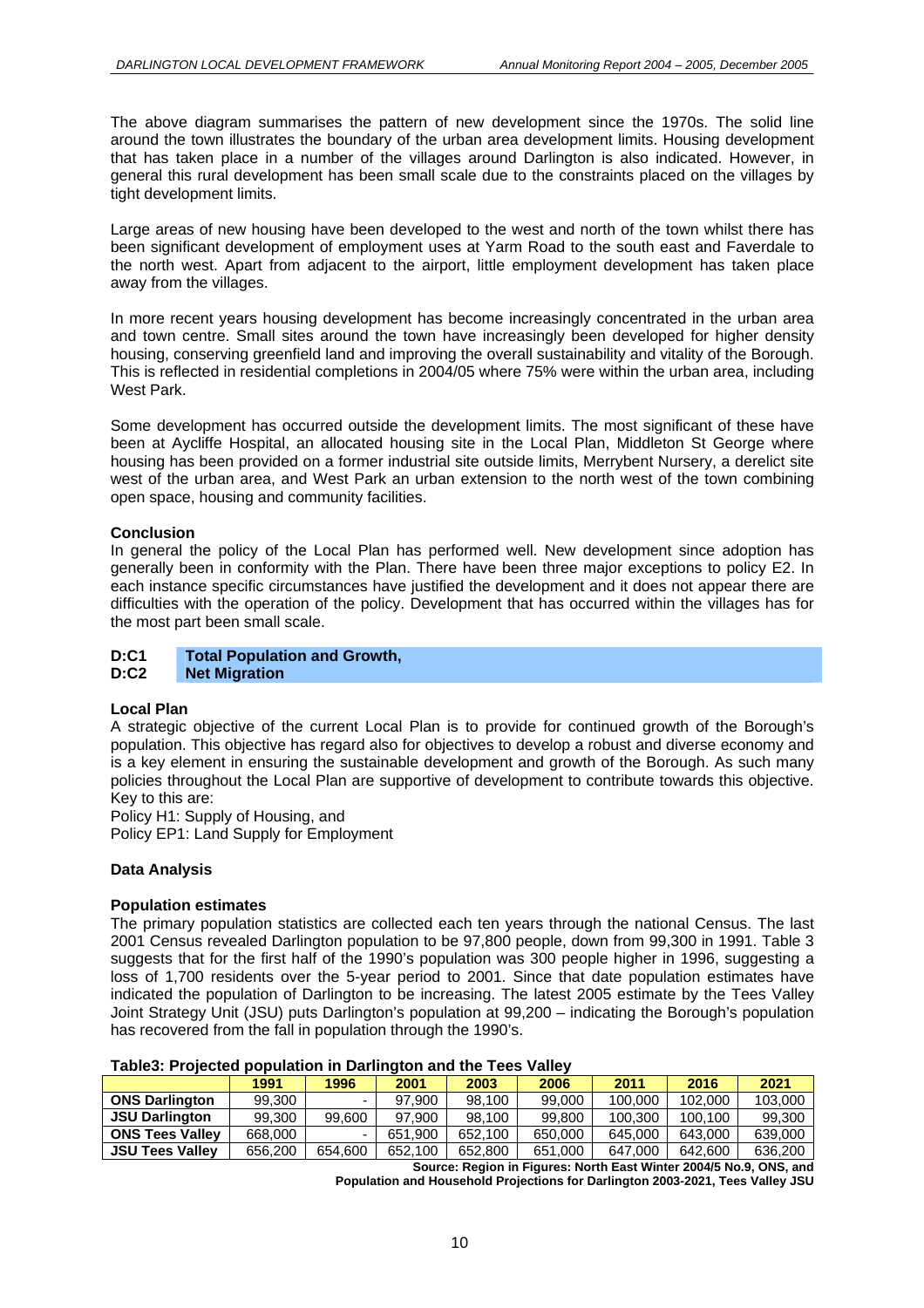

#### **Figure 2: Projected Population Change in Darlington 2001 - 2021**

**Source: Region in Figures: North East Winter 2004/5 No.9, ONS, and Population and Household Projections for Darlington 2003-2021, JSU** 





The two graphs above illustrate projected population growth for Darlington and the Tees Valley. As can be seen the Tees Valley population is expected to continue falling over the next fifteen years.

The difference between the JSU and ONS figures for Darlington is due primarily to the influence of additional assumptions fed into the JSU model. In the first instance ONS projections are based primarily on five year trends taking no account of planning policy influences. Meanwhile JSU uses a longer past trend meaning the population fall of the late 1990's is reflected, and also takes account of planning influences, in the form of anticipated build rates and a more detailed understanding of projected migration in the sub-region. This results in a final difference of 4,000 by 2021.

It should be noted JSU projections for 2003-21 in Population and Household Projections for Darlington did not take into account the development of Central Park (Haughton Road).

#### **Total Migration for Darlington**

In Darlington net migration estimated by the Tees Valley Joint Strategy Unit has demonstrated significant shifts over the previous 10 years. It is estimated that from 2006 to 2021 total net migration to Darlington will be minus 2,200.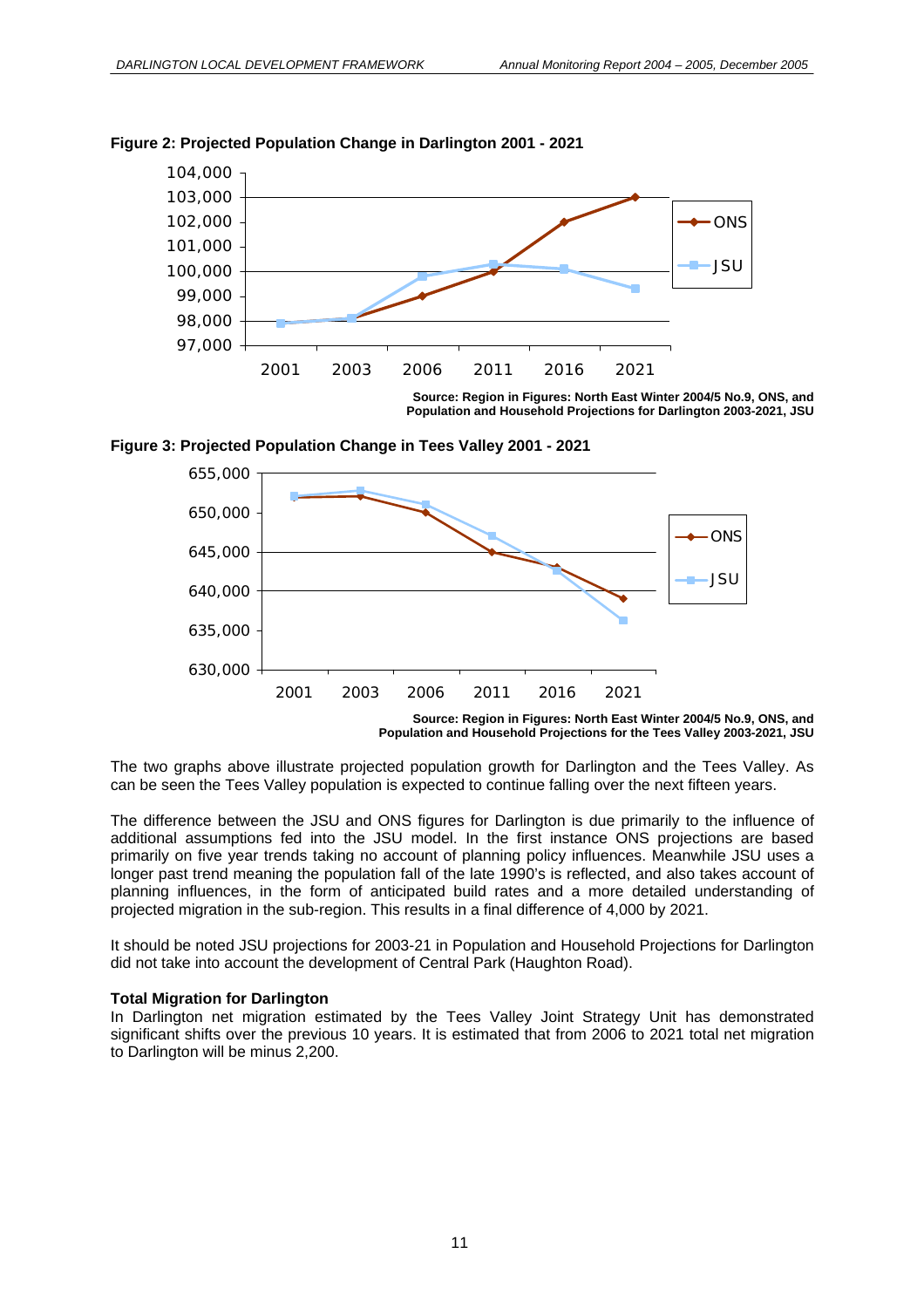#### **Figure 4: Chart of Migration in Darlington 1991 - 2021**



**Source: Population and Household Projections for the Tees Valley 2003-2021, JSU** 

#### **Conclusion**

Despite some variance, Darlington's population has remained relatively constant over the previous fifteen years, whilst overall there has been net out migration.

# **Housing**

#### **H:CO1 Housing Trajectory: Annual Net Additional Dwelling and Requirements to 2004-2021**

#### **Local Plan**

Policy H1: Supply of Housing Land and H2: Level of Housing Provision, set out housing requirements from 1995 to 2006.

Policy H5: New Housing Development site - allocated 13 sites across the Borough. Today 4 sites remain undeveloped, and a further 2 are still under construction.

Policy H3: Locations for New Housing Development and,

 Policy H4: new Housing Development in and Around the Town Centre and Other Centres - address the acceptability of residential development at other sites in the Borough.

More recent housing provision is set out in the Tees Valley Structure Plan. Policy H1 – establishes housing provision for each of the five Tees Valley authorities from 2002-2016

#### **Data Analysis**

Key Function of Housing Trajectory to show:

(i) Net additional dwellings over the previous five year period or since the start

of the relevant DPD;

(ii) Net additional dwellings for current year;

- (iii) Projected net additional dwellings to the end of the relevant DPD or a ten year period from adoption;
- (iv) Annual net additional dwelling requirement; and

(v) Annual average number of net additional dwellings needed to meet overall

housing requirements, having regard to previous year's performance.

Housing completions in Darlington have demonstrated a number of peaks and troughs over the previous 20 years. Since 1980 average annual completions have been 334, with lows of 106 and 191 occurring in 1982/83 and 1992/93. Over this period several peaks have occurred, generally at around 450 dwellings per year. However, 2004/05 saw the highest annual rate of completion with a total of 570, a net addition of 567.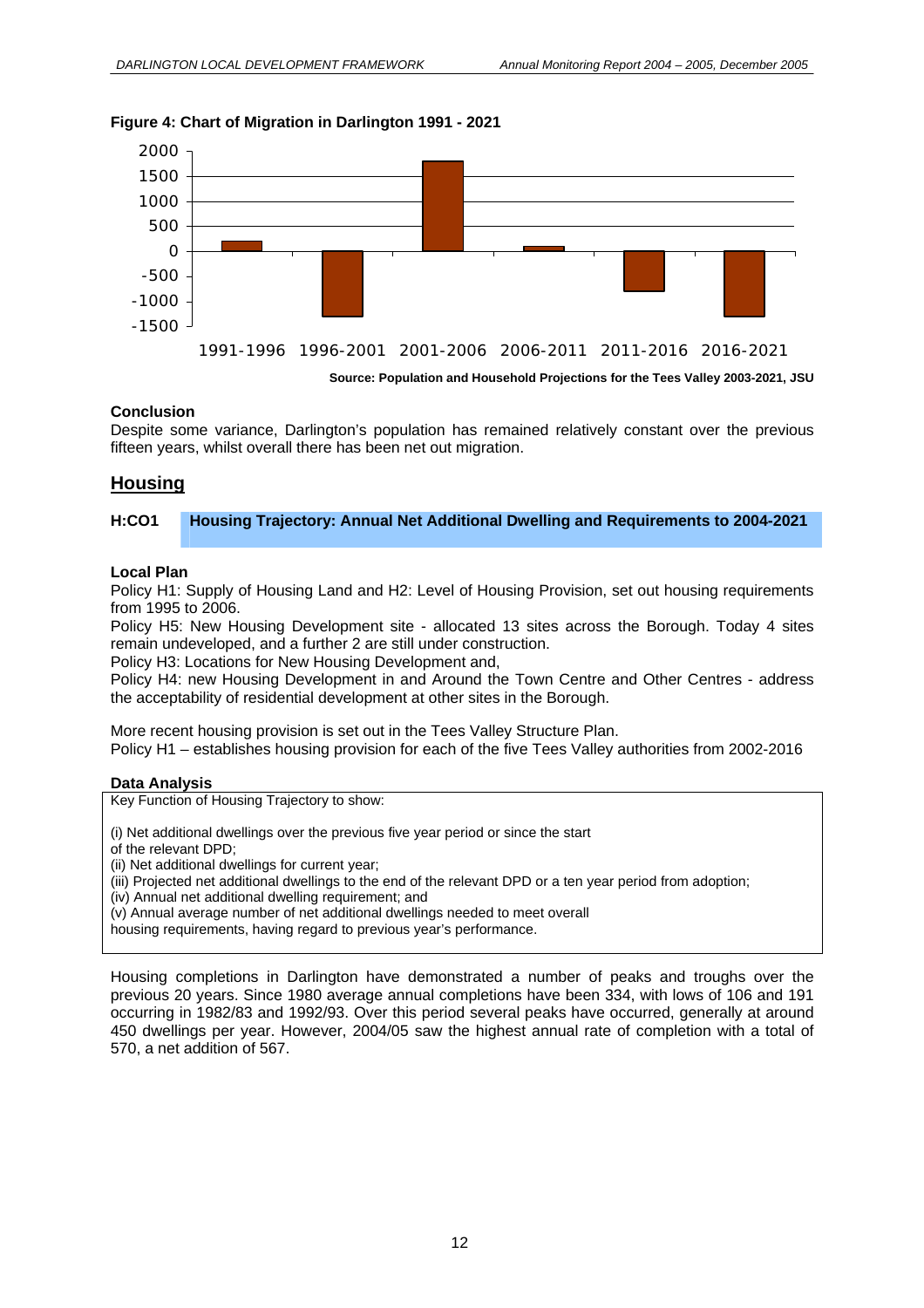The information below explores current housing provision against the Structure Plan:

|                                     |                                                | Housing Provision (H1) = 3,810 from 2002 to 2016 (240 p/a 2002-06 and 285 p/a 2006-16) |         |  |  |
|-------------------------------------|------------------------------------------------|----------------------------------------------------------------------------------------|---------|--|--|
| <b>Net Completions</b>              | $= 1,231$ (2002 – March 31 <sup>st</sup> 2005) |                                                                                        |         |  |  |
| Completions 2004-05                 | $= 570$ Gross / 567 Net Additions              |                                                                                        |         |  |  |
| <b>Outstanding Planning</b>         |                                                |                                                                                        |         |  |  |
| Permissions                         | $= 2.304$                                      |                                                                                        |         |  |  |
| Other identified capacity includes: |                                                |                                                                                        |         |  |  |
| Darlington Urban                    |                                                | <b>Outstanding Local</b>                                                               |         |  |  |
| Capacity Study &                    |                                                | <b>Plan Allocations</b>                                                                |         |  |  |
| <b>Regeneration Sites</b>           | $= 2.032$                                      | (without PP)                                                                           | $= 201$ |  |  |

At April 2005, 3,535 dwellings were built or benefited from planning permission 2002 – 2005.

Whilst the Structure Plan is the adopted policy relevant to current housing provision, the emerging Regional Spatial Strategy is also relevant when looking to future housing provision. Policy 30 of RSS when adopted, will supersede Policy H1 of the Structure Plan. In developing the Housing Trajectory to establish an annual requirement, the emerging RSS has been used. Background figures showing projected net additions for both the Structure Plan and RSS are provided at Appendix 3.



**Figure 5: Housing Trajectory Showing Projected Growth against Emerging RSS** 

**Source: Development Monitoring, Darlington Borough Council (Appendix 3)** 

The graph above presents projected net housing completions in the Borough to 2021. This shows annual provision as laid out in draft Regional Spatial Strategy, currently set at 5,300, and an annual requirement taking account of previous year's performance. As can be seen, planning permissions at April 2005 result in significant front loading of provision. Based on these permissions, other known urban capacity sites, Local Plan allocations, other regeneration sites and projected windfall. It also illustrates potential losses arising from housing market restructuring and other losses. Total estimated net additions within the period 2004-2021 are 4,523 (5,101 gross).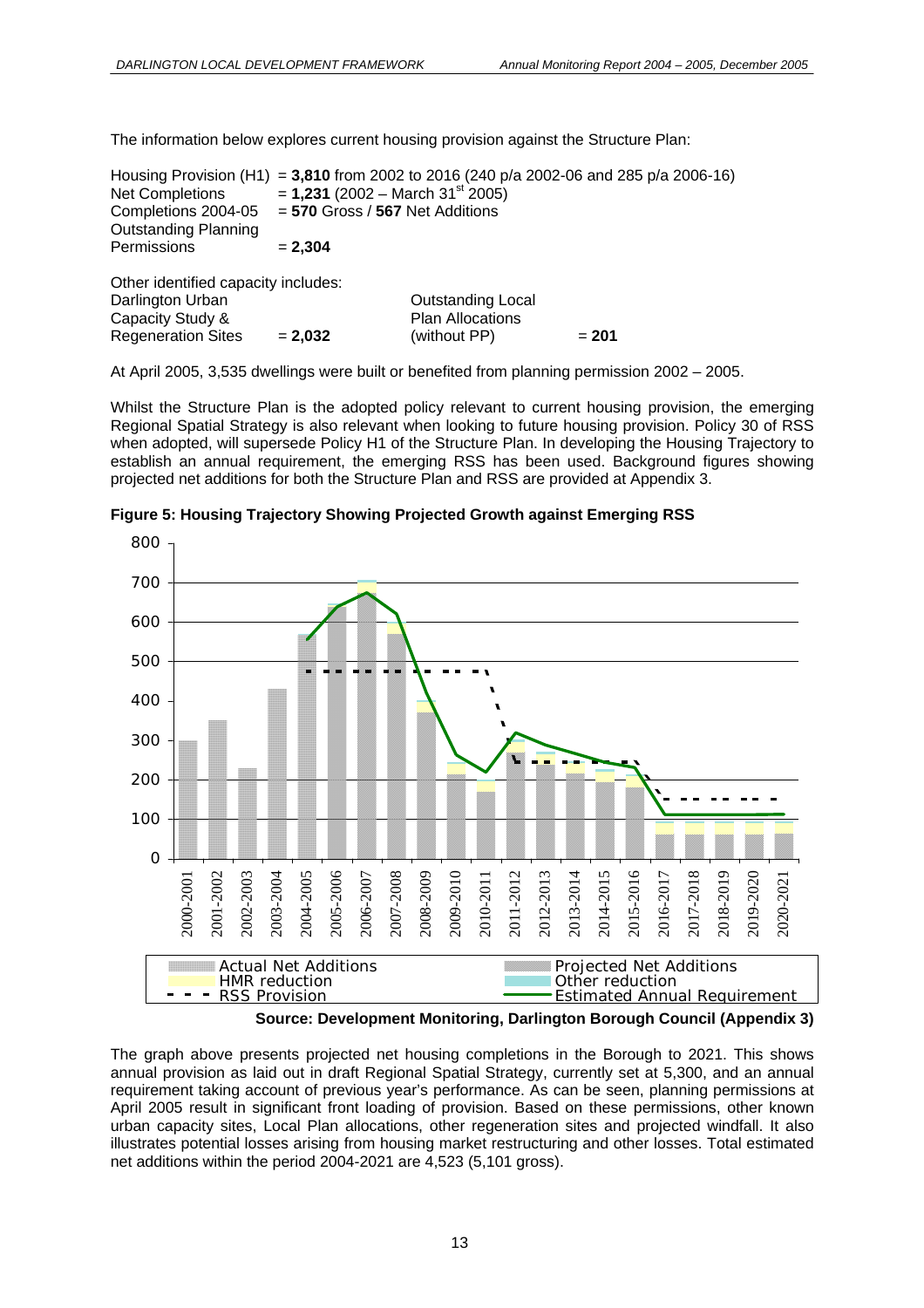It should be noted that forecast demolitions are currently estimated at approximately 36 per year from 2006 to 2021 and a total of 542 from 2005 to 2021. This figure will be closely monitored and may be reviewed before the next AMR.

RSS representation made by the Tees Valley authorities argue for an extra 7,000 dwellings across the sub-region that, if successful, could lead to a change in figures for Darlington. The second graph below illustrates the cumulative relationship between projected net additional completions and housing provision in the Tees Valley Structure Plan and submission RSS.



**Figure 6: Projected Annual Completions against Rate of Provision in RSS and TVSP** 

**Source: Development Monitoring, Darlington Borough Council (Appendix 3)** 

#### **Conclusions**

Over the previous five years housing completions have broadly increased year on year and it is anticipated that completions might continue rising for the next two years. In the longer term there is scope for the rate of completions to fall.

#### **H:CO2 Percentage of New and Converted Dwellings on Previously Developed Land**

#### **Local Plan**

Policy E24: Conservation of Land and Resources – This relates to all forms of development, not just housing. This policy identifies land, minerals and other resources as finite commodities that planning should seek to conserve.

PPG3: Housing - Providing for development on previously developed land was, together with affordability and housing density one of the three key issues to be tackled by PPG3 in 2000. This guidance established a national target for 60% of all housing developments to be located on previously developed sites.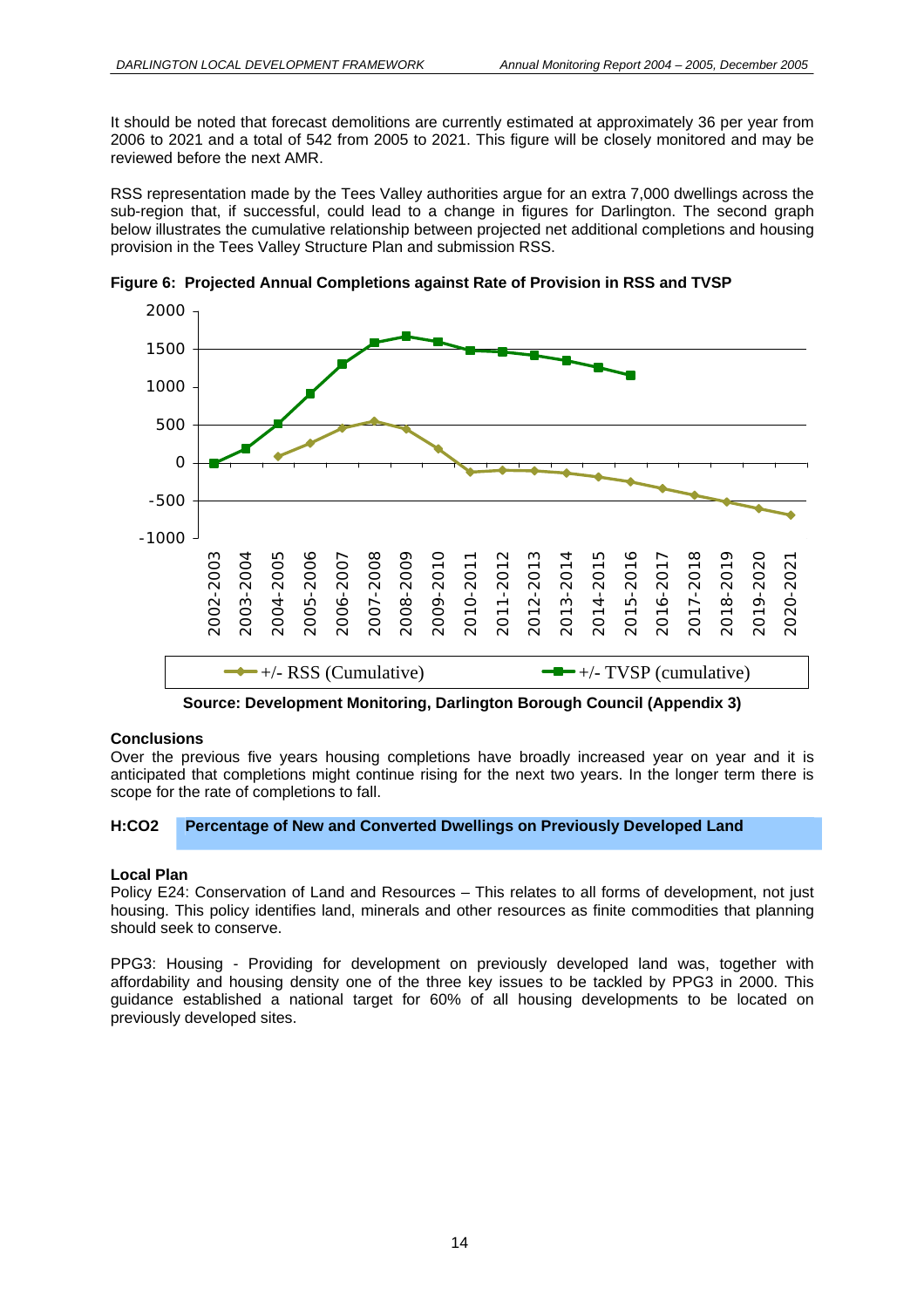#### **Data Analysis**

| Table 4: % of New and Converted Development on Previously Developed Land |  |  |
|--------------------------------------------------------------------------|--|--|
|--------------------------------------------------------------------------|--|--|

| 2002/3 | 2003/4                                         | 2004/5 |
|--------|------------------------------------------------|--------|
| 81%    | 96%                                            | 84%    |
| 43.3%  | 48.4%                                          |        |
| 54.1   | 56.3                                           |        |
|        | $\overline{\phantom{0}}$<br>.<br>$\sim$ $\sim$ | -- -   |

**Source: Darlington Borough Council Best Value Indicator BV106 / TVSP Monitoring Report 2002/3 & 2003/4, JSU** 



#### **Figure 7: PDL v Greenfield Development in Darlington**

The above table and graph shows the proportion of new developments completed on previously developed land. As can be seen Darlington has performed particularly well in this regard over the last 3 years significantly above the national target of 60% of all new housing.

#### **Conclusions**

Redevelopment of sites classed as previously developed has been particularly successful in Darlington. No targets are established in the Local Plan but the basic support of policy E24 has provided a local policy on which to tie the requirements of PPG3. A key factor in this has been recognition since the early 1990's and before that the many large former industrial areas within the urban area were no longer suitable for industry and become available for housing. As such many of these PDL sites have constituted a natural part of Darlington's housing land supply for a number of years.

As a consequence there are no substantial problems with planning policy but in the longer term renewed and strengthened commitment to limit greenfield development in favour of previously developed sites might be worthy of consideration.

#### **E:L1 Change in Previously Developed Land Available in the Borough (Hectares)**

#### **Local Plan**

Policy E24: Conservation of Land and Resources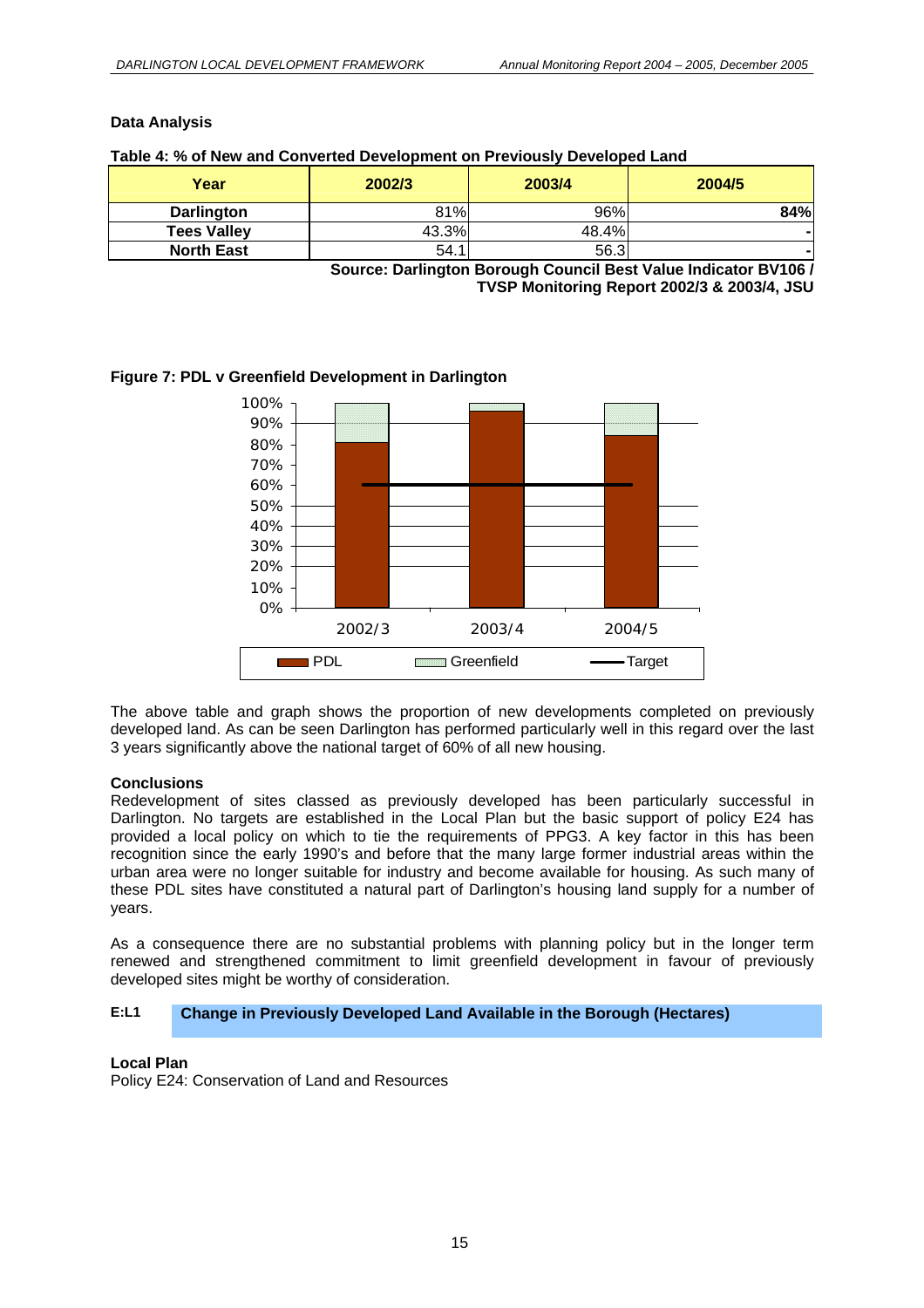#### **Data Analysis**

#### **Table 5: Area of Previously Developed Land**

|                                                                  | 2001 | 2003 | 2004  |  |  |
|------------------------------------------------------------------|------|------|-------|--|--|
| Previously developed vacant land (Ha)                            | 91   | 120  | 97.73 |  |  |
| Derelict land & buildings (Ha)                                   | 40   | 16   | 8.32  |  |  |
| Vacant buildings (Ha)                                            |      |      | 4.75  |  |  |
| <b>Total</b>                                                     | 134  | 141  | 110.8 |  |  |
| Previously Developed Land or buildings currently in use          |      |      |       |  |  |
| and allocated in local plan or with planning permission          |      |      | 25.28 |  |  |
| Source: National Land Llee Database / Darlington Borough Council |      |      |       |  |  |

**Source: National Land Use Database / Darlington Borough Council** 

The above table demonstrates changes in the area of land classed as out of use and classed as previously developed. A total of 110.8Ha in 2004 represents approximately 0.6% of the Boroughs land area.

The decrease in area of derelict land and buildings in particular reflects the amount of development, particularly housing, that has taken place within the Borough over the previous five years. Indicators H:CO2 and B:CO4 provide greater detail on the housing and employment development on previously developed sites.

#### **H:CO3 Density of new dwellings (completed sites only)**

#### **Local Plan**

Policy H3: Locations for New Housing Development seeks to maintain existing densities with support for higher densities where appropriate. It also emphasises that increased densities should not be significantly greater than the existing surroundings.

#### **Data Analysis**

To reduce the pressure on greenfield sites and combat the wider sprawl of suburban style development into the countryside, increasing the overall density of development is now a key objective for planning. Table 6 provides information on Indicator H:CO3 and gives the density of completed sites only. This reflects the advice provided by the ODPM at the time of compiling this information.

#### **Table 6: Density of Completed Housing Sites**

|                              | 2002/3           |             | 2003/4           |             | 2004/5           |             |
|------------------------------|------------------|-------------|------------------|-------------|------------------|-------------|
|                              | <b>Dwellings</b> | %           | <b>Dwellings</b> | %           | <b>Dwellings</b> | %           |
| Less than 30 Dwellings per   |                  |             |                  |             |                  |             |
| <b>Hectare</b>               | ۰                |             | 117              | 51.76       | 122              | 58.3        |
| Between 30 and 50            |                  |             |                  |             |                  |             |
| <b>Dwellings per Hectare</b> | ۰                |             | 52               | 23          | 57               | 27.2        |
| Above 50 Dwellings per       |                  |             |                  |             |                  |             |
| <b>Hectare</b>               | ۰                |             | 57               | 25.2        | 47               | 22.46       |
| <b>Density across all</b>    |                  | 19.3 per Ha |                  | 30.3 per Ha |                  | 26.5 per Ha |
| completed sites              |                  |             |                  |             |                  |             |

**Source: Darlington Borough Council Development Monitoring, RPG Monitoring Return** 

Waiting until a site is fully completed before assessing density ensures that an accurate assessment is made of the density of a site. However, this leaves a significant time lag before outcomes can be seen and makes direct comparison with density and net completions for the year difficult. The use of GIS makes it increasingly easy to disaggregate sites in order to provide figures for all completed dwellings in the previous year, and efforts will be made in future AMRs to record housing density on an incremental basis.

The table demonstrates that overall housing densities increased since 2002/3 meeting the PPG3 Housing target of 30.3 dwellings per hectare in 2003/4. This falls back slightly in 2004/5 but remains close to the target and is largely the result of the completion of one large relatively low density development.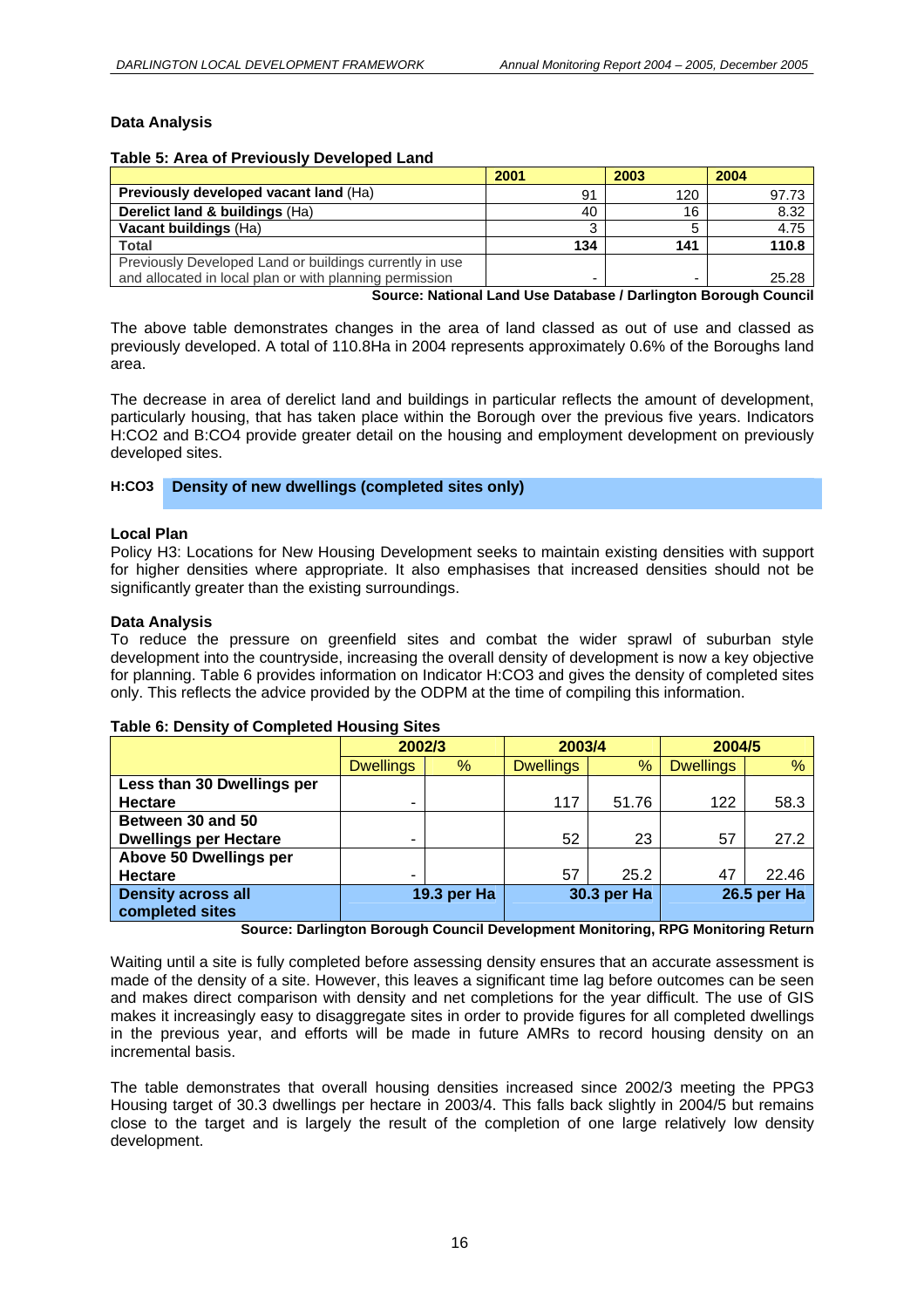#### **Conclusions**

The density of completed dwellings is close to 30 dwellings per hectare suggesting increased densities are possible, particularly given the lead in times between permissions and completions. New policy would be beneficial to ensure high density developments are provided and planned in an appropriate manner to the highest standards of design. A proposed Supplementary Planning Document will seek to secure good design in combination with higher density.

#### **H:CO4 Affordable Housing Completions**

#### **Local Plan**

Policy H9: Meeting Affordable Housing Needs - states that a contribution will be sought from developments when the Council has an up to date assessment of need for such housing. H10: Affordable Housing in Rural Areas – establishes exceptions policy for affordable housing to meet local need.

The Local Plan does not make any specific requirements, in the absence at the time of conclusive evidence of need. In the last fifteen years the Council has relied largely on Registered Social Landlords for the provision of affordable housing.

However, a Housing Needs Survey undertaken by the council in 2003, modelled on and updating a survey undertaken in 1998, identified the potential for an affordability issue to develop in the Borough, with nearly 50% of prospective movers being below the then identified affordability threshold.

#### **Data Analysis**

The table and graph below shows data for affordable housing completions.

#### **Table 7: Affordable housing completions and source**

|                                                  | 2002/03 | 2003/04 | 2004/05 |
|--------------------------------------------------|---------|---------|---------|
| Number of additional local authority dwellings   |         |         |         |
| Number of additional RSL-rented dwellings        | 45      |         | 18      |
| Number of additional RSL – shared ownership      |         |         | 10ì     |
| Number 'other low cost private sector dwellings' |         |         |         |
| 7. Total Affordable Housing Completions (4+5)    | 51      |         | 28      |

**Source: Darlington Borough Council Housing Investment Programme returns** 

#### **Figure 8: Affordable Housing Completions 2002/03 to 2004/05**

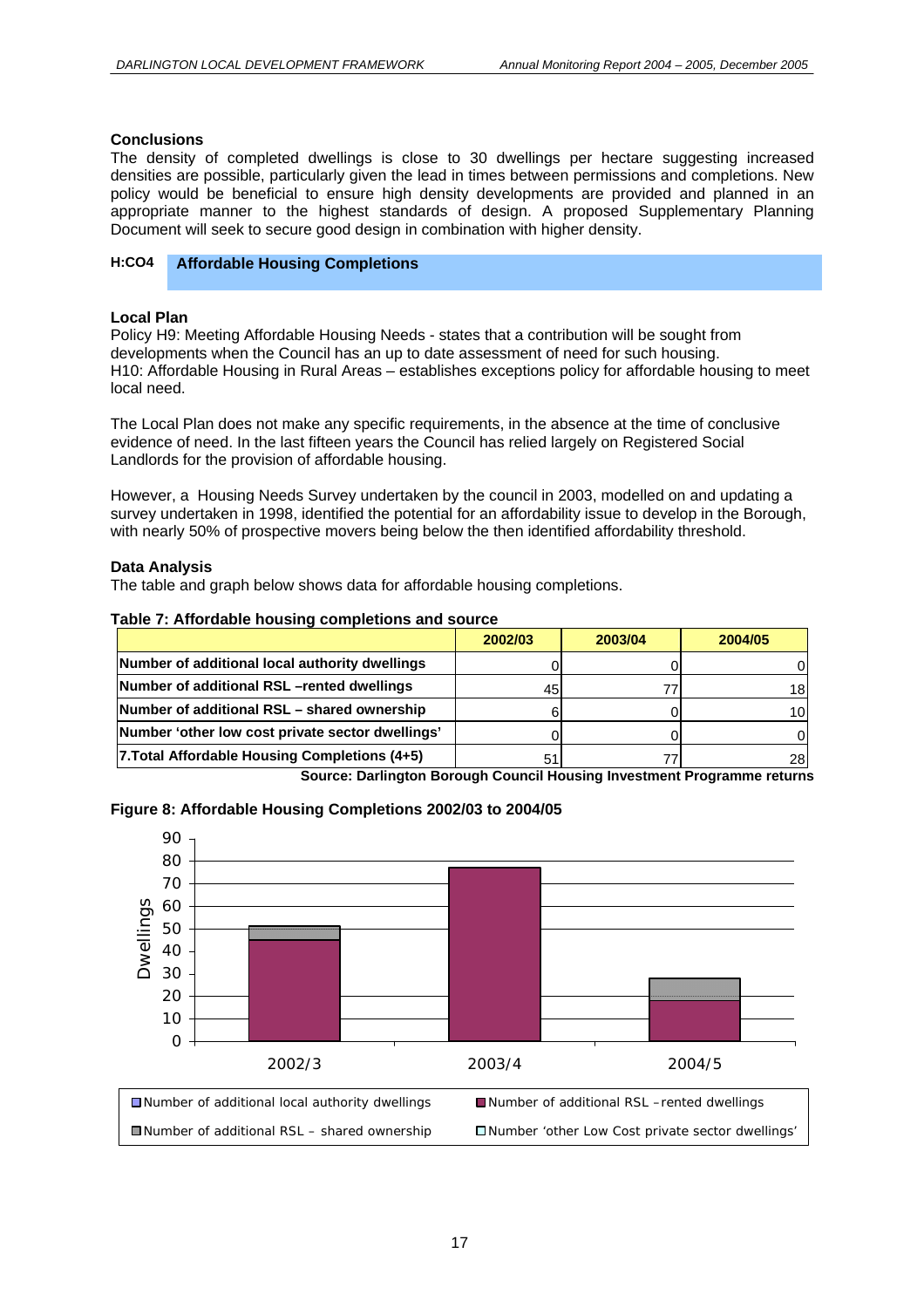During the same period as the table above Local Authority housing stock declined by some 468 dwellings whilst the total RSL stock increased by 96 from March 2003 to March 2005 (Darlington Housing Flows Reconciliation, 2003, 2004 & 2005)

Provision through s106 agreements has so far been sought on the two largest 'windfall' housing development sites, not provided for in the Local Plan.

| Site                      | Total Capacitv | Proportion 'affordable' | Number affordable |
|---------------------------|----------------|-------------------------|-------------------|
| West Park                 | 722            | 5% low cost for sale    | 36                |
|                           |                | 5% social rented        | 36                |
| Central Park (10.10.2005) | 600            | 15%                     | 90                |
| $\tau$ otal               | 1322           | 12.25%                  | 162               |

#### **Conclusions**

Until recently there has been only a limited basis on which to require affordable provision as part of developments as demonstrated by the information here. The Local Housing Assessment nearing completion will help inform a review of the current policy approach.

#### **H:C1 House Prices Percent change in house prices Ratio of House Prices to Average Earnings**

#### **Table 8: Average house price change in Darlington by type (2002 – 2005)**

|         | <b>Detached</b> | <b>Semi</b> | Terrace | <b>Flat</b> | <b>Average</b> | Tees<br><b>Valley</b>                                                                   | <b>North</b><br><b>East</b> | <b>England</b><br>& Wales |
|---------|-----------------|-------------|---------|-------------|----------------|-----------------------------------------------------------------------------------------|-----------------------------|---------------------------|
| 2002/03 | £143,867        | £83.232     | £51.773 | £64,230     | £77.106        | £70,135                                                                                 |                             | £145,897                  |
| 2003/04 | £183,691        | £104,124    | £66,188 | £90,872     | £103,362       | £89,087                                                                                 |                             | £166,047                  |
| 2004/05 | £218,283        | £129,526    | £87,362 | £134,939    | £125,680       | £105,335<br>On the collected Directors Ontaring AAAE A Neutring Director of Marchaelers | £103.537                    | £150,534                  |

**Source: Land Registry, October 2005 & North East Regional Monitoring** 

#### **Figure 9: Chart of relative annual increase in housing prices (April 2002 = 100)**

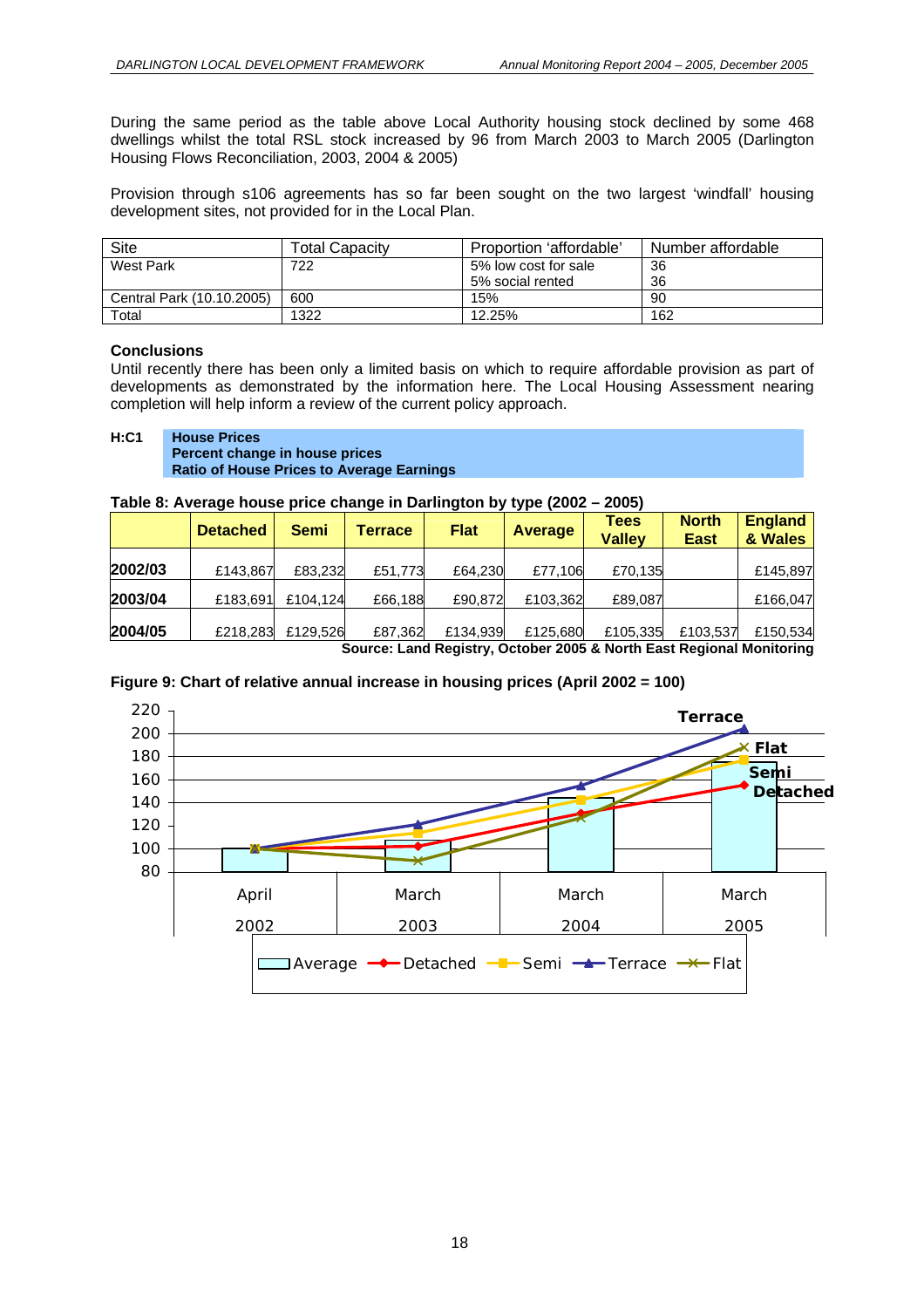| Average Earnings (2004)    | <b>Average House Price</b> |        | <b>Terrace House Price</b> |                |
|----------------------------|----------------------------|--------|----------------------------|----------------|
|                            | 2003/4                     | 2004/5 | 2003/4                     | 2004/5         |
| All Workers (£16,680)      | 6.2                        | 7.5    |                            | 5.3            |
| All Full Time (£20,092)    | 5.1                        | 6.25   | 3.29                       | 4.34           |
| All Part Time (£8,784)     | 11.8                       | 14.3   | 7.5                        |                |
| Male Full Time (£22,070)   | 4.7                        | 5.7    |                            | $\overline{4}$ |
| Female Full Time (£16,921) | 6.1                        | 7.3    |                            | 5.2            |

#### **Table 9: Ratio of Earnings to House Price**

**Source: Annual Survey of Hours & Earnings (2004) & Land Registry House Price Data** 

Of particular note in the table above is the impact the increasing cost of terraced housing appears to have had upon the overall affordability of the housing market. Whilst still the most affordable form of housing this has increased in cost by more than 100% since April 2002.

These indicators only point towards changes in market conditions in Darlington in the last few years. The Local Housing Assessment already referred to will provide a full evaluation of the housing needs and aspirations of residents and assess barriers to housing, as well as identifying areas of net surplus or shortage in housing types across the Borough. It is anticipated this will provide a strong basis not only to inform the provision of affordable housing but also to inform the overall type and size of housing requirements.

#### **Business, Industry and Employment**

#### **B:C01 Employment land supply by type (Ha)**

#### **Local Plan**

Policy EP1: Land Supply for Employment – to ensure that an appropriate supply of land is always available to provide for the needs of new and existing businesses and the employment needs of the residents Darlington.

Policy EP2: Employment Areas – Primarily safeguards existing employment areas around the urban area, where development other than for B1, B2 or B8 would generally be considered unacceptable.

Policy EP3: New Employment Areas – Establishes new and extended areas for employment development. Sites under EP3 are located to the edge of the urban area.

Several other policies including EP6: Prestige Employment Development, EP7: Office / Business Park Development, EP8: Reserve Employment Site, EP9 and EP10: Teesside Airport (now Durham Tees Valley) and Policy EP11: also allocate areas of land for specific employment uses.

Neither the Local Plan nor Structure Plan established an overall level of provision for employment land. However, the submitted Regional Spatial Strategy does include a draft policy regarding provision. This proposes general employment land provision in the order of 205 Ha with a further 30 Ha proposed as a Brownfield strategic regeneration site, in total 235Ha of employment land. It also identifies additional land at Durham Tees Valley Airport for airport related development.

#### **Data Analysis**

Employment land availability is key to providing and maintaining sites for employment. More important than the extent of land identified for employment is the ease with which that land can come forward for development.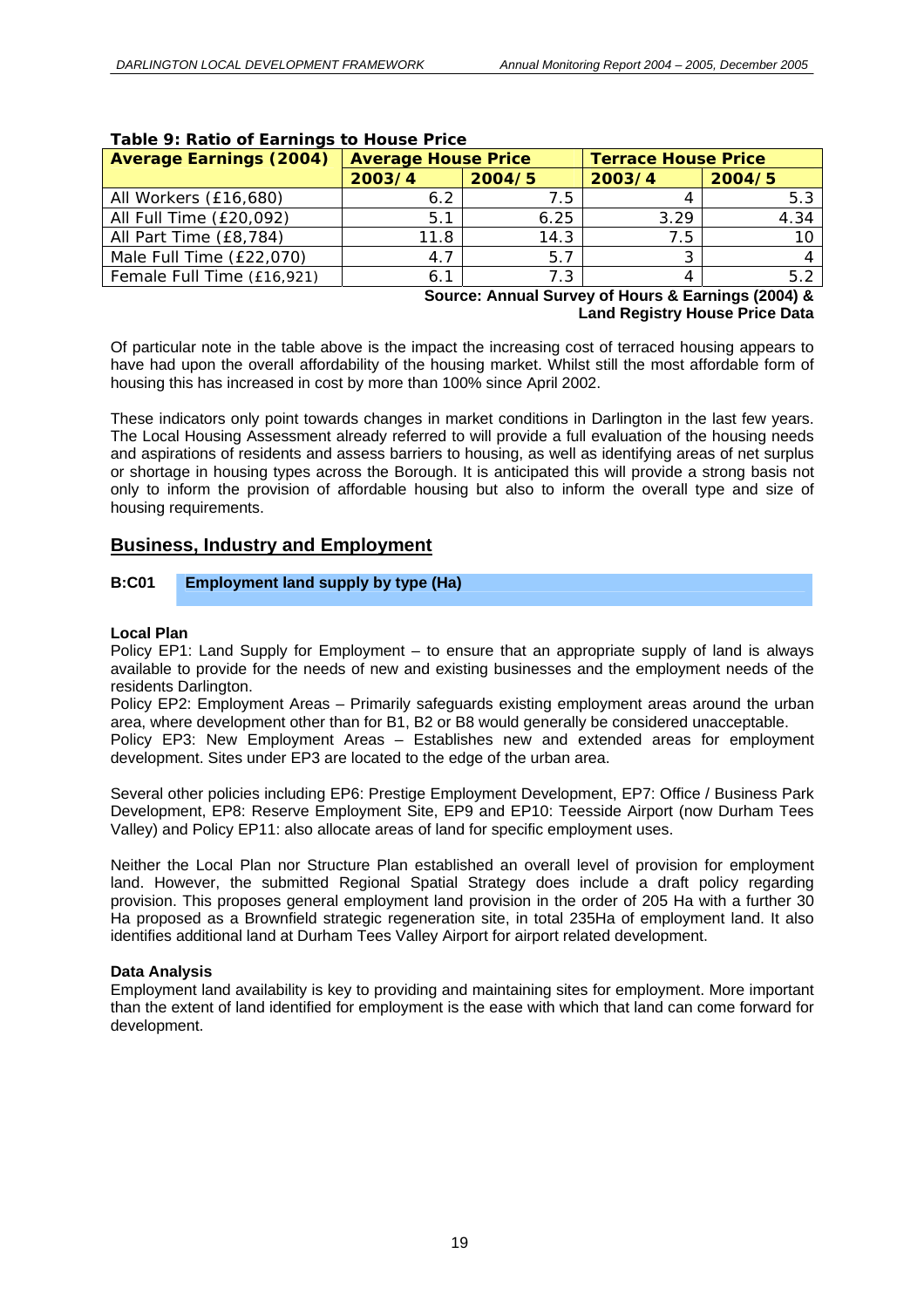| Land<br><b>Availability</b> | <b>Greenfield</b> |                  |          | <b>Previously Developed</b><br>Land |          |  |
|-----------------------------|-------------------|------------------|----------|-------------------------------------|----------|--|
|                             | (Ha)<br>No.       | <b>Percent %</b> | No. (Ha) | <b>Percent %</b>                    | No. (Ha) |  |
| <b>Short Term</b>           | 26.39             | 48.2%            | 28.36    | 51.7%                               | 54.75    |  |
| <b>Long Term</b>            | 108.72            | 69.39%           | 47.95    | 30.6%                               | 156.67   |  |
| <b>Sub-Total</b>            | 135.11            | 64%              | 76.31    | 36%                                 | 211.42   |  |
| <b>Reserve</b>              | 136.76            | 100%             |          | 0%                                  | 136.76   |  |
| <b>Total</b>                | 271.87            | 78.1%            | 76.31    | 21.8%                               | 348.18   |  |

|  | Table 10: Darlington Employment Land Availability - April 2005 |  |
|--|----------------------------------------------------------------|--|
|  |                                                                |  |

**Source – Darlington Borough Council Development Monitoring** 

The distinction between long term and short term, is based on how deliverable the site is. Short term land available, i.e. that that could be developed with few issues to address only amounts to 54Ha.

#### **Conclusion**

There does not appear to be a quantitative deficiency in the amount of land allocated for employment uses. However, a substantial part of current allocations are long term and / or dependant upon infrastructure provision and other factors before they become available for development, and there are variations in the suitability of land for particular types of development.

Additionally there are indications that much of the previously developed employment land is under significant pressure from residential and other alternative uses. A key element of the review of employment land being carried out as part of the beyond Darlington Gateway study will be to examine and make recommendations on these and related matters.

#### **B:CO2 Amount of Land Developed for Employment by type; and,**

**B:C03 Amount of Land Developed for Employment by type that is in Development or Regeneration areas defined in the Local Development Framework; and,** 

#### **B:CO4 Percentage of Employment Land Developed that is on Previously Developed Land**

#### **Local Plan**

Policy EP2: Employment Areas – This designates a series of existing employment areas around the urban area of Darlington for employment uses, primarily within use class B1, business. Classes B2 and B8 are also permitted where these would not harm the amenity of the area or nearby residential areas.

Policy EP3: New Employment Areas - This establishes the general areas for new employment development within use classes B1, B2 and B8.

#### **Data Analysis**

Over the period 2004/5 no employment developments were completed outside of areas identified in either EP2 or EP3 of the Local Plan.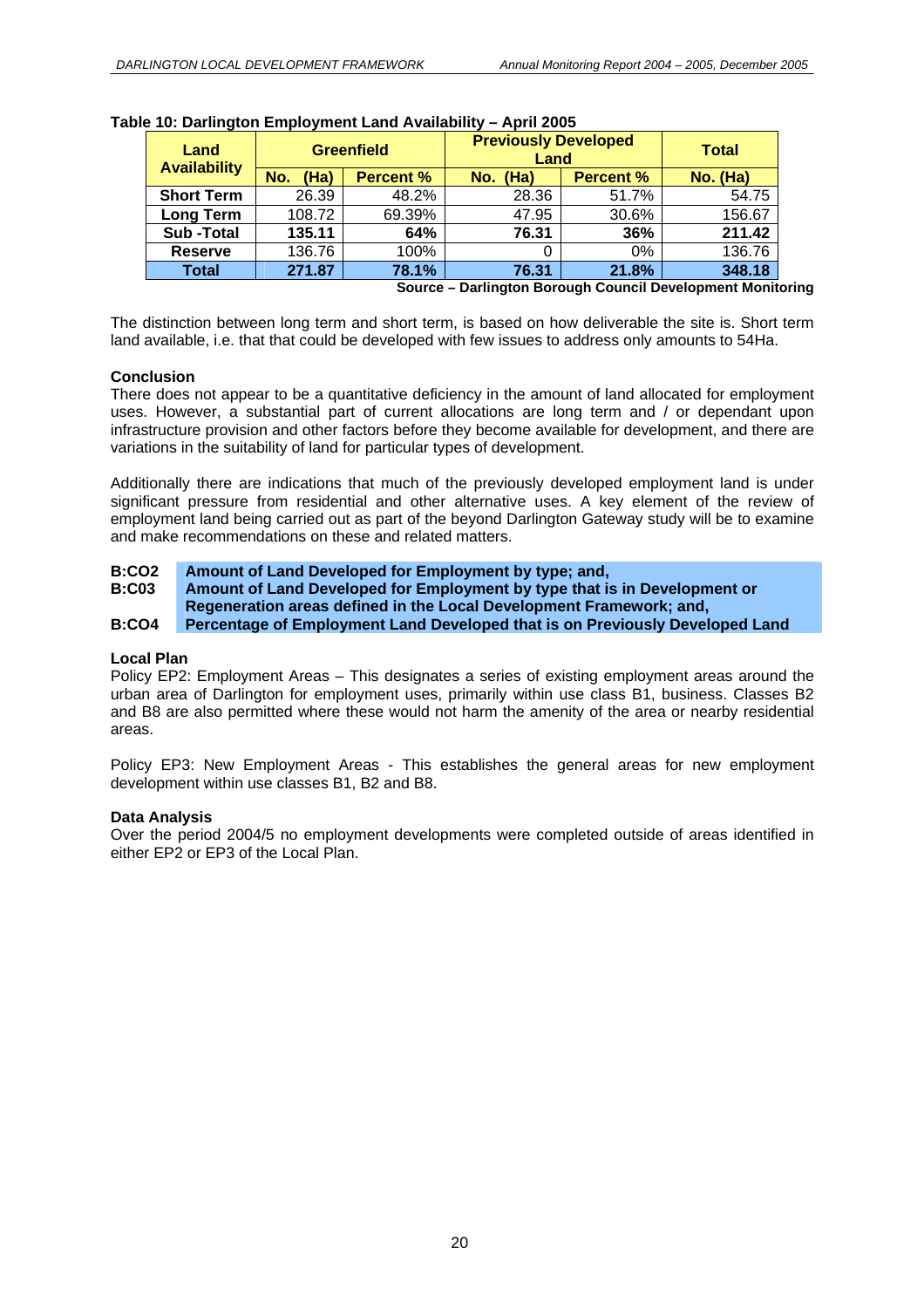| <b>Use Class</b>            |              | <b>Greenfield</b>   | <b>Previously</b><br><b>Developed Land</b> |                     | ---------------<br><b>Total</b> | EP*          | TC*          | <b>Other</b> |
|-----------------------------|--------------|---------------------|--------------------------------------------|---------------------|---------------------------------|--------------|--------------|--------------|
|                             | No.<br>(sqm) | <b>Percent</b><br>% | No.<br>(sqm)                               | <b>Percent</b><br>% | No.<br>(sqm)                    | No.<br>(sqm) | No.<br>(sqm) | No.<br>(sqm) |
| B <sub>1</sub> a            | 0            |                     | 2,620                                      | 100%                | 2,620                           | 2,290        | 330          | 0            |
| Gross Internal Floor < 2.5% | 0            |                     | 2,554                                      | 100%                | 2,554                           | 2,232        | 321          |              |
| Gross Internal Floor <5%    | 0            |                     | 2,489                                      | 100%                | 2,489                           | 2,175        | 313          |              |
| B <sub>1</sub> b            | $\bf{0}$     |                     | 0                                          |                     | $\bf{0}$                        | $\bf{0}$     | 0            | $\bf{0}$     |
| Gross Internal Floor < 2.5% | 0            |                     | 0                                          |                     |                                 |              |              |              |
| Gross Internal Floor <5%    | 0            |                     | 0                                          |                     |                                 |              |              |              |
| B <sub>1c</sub>             | 0            |                     | 0                                          |                     | $\Omega$                        | $\Omega$     | 0            | $\Omega$     |
| Gross Internal Floor < 2.5% | 0            |                     | 0                                          |                     |                                 |              |              |              |
| Gross Internal Floor <5%    | 0            |                     | 0                                          |                     |                                 |              |              |              |
| <b>B2</b>                   | $\bf{0}$     |                     | 2,460                                      | 100%                | 2,460.0                         | 2,460        | $\bf{0}$     | $\bf{0}$     |
| Gross Internal Floor < 2.5% | 0            |                     | 2,398                                      | 100%                | 2,398                           | 2,398        |              |              |
| Gross Internal Floor <5%    | 0            |                     | 2,337                                      | 100%                | 2,337                           | 2,337        |              |              |
| <b>B8</b>                   | $\bf{0}$     |                     | 2,030                                      | 100%                | 2,030                           | 2,030        | $\bf{0}$     | $\bf{0}$     |
| Gross Internal Floor < 2.5% | 0            |                     | 1,979                                      | 100%                | 1,979                           | 1,979        |              |              |
| Gross Internal Floor <5%    | 0            |                     | 1,928                                      | 100%                | 1,928                           | 1,928        |              |              |
| Total                       | $\bf{0}$     |                     | 7,110                                      | 100%                | 7,110                           | 6,780        | 330          | $\bf{0}$     |
| Gross Internal Floor < 2.5% | 0            |                     | 6,932                                      | 100%                | 6,932                           | 6,932        |              |              |
| Gross Internal Floor <5%    | $\mathbf 0$  |                     | 6,754                                      | 100%                | 6,754                           | 6,754        |              |              |

#### **Table 11: Employment Land Completed by Use 2004 / 2005 (See Appendix 3)**

**Source: Development Monitoring, Darlington Borough Council**  \*EP – Employment Designations, TC – Town Centre, Other – Locations not specified in policy

The above table illustrates employment land completions by use type in Darlington. Appendices 4 and 5 provide a time series for this data from 1994. In 2004/5 only the Town Centre saw any employment development not in an area designated under EP2, EP3, or at the airport in EP9 or EP10. Here a total of 333 sqm of floor space was completed but as office development use class B1a this is supported through EP12. Expansion and new build amounted to 4,449 sqm external floor area whilst change of use provided an additional 2,620 sqm. Most new employment additions were completed within identified employment areas.

Appendix 3 shows Yarm Road (EP2.6) and Faverdale (EP2.7), both located to the edge of Darlington urban area have seen the majority of new additional employment floorspace. Over the last ten years the two areas account for 62% of recorded employment development. By contrast existing employment areas within the town, in particular Valley Street EP2.1 and Albert Hill EP2.3 have almost no new development despite 100% of completions in 2004/05 being previously developed land.

Land area take up gives an indication of general requirements for employment development in future. Since 1994/5 37ha of land have been developed. In 2004/05 roughly 1ha of land was developed. On average since 1994, 3.4ha have been developed annually. However, a number of large developments including Morton Palms (21,640 sqm over 4 floors) at Yarm Road and Argos Direct distribution centre (35ha site) at Faverdale East are anticipated to significantly boost annual completion rates for next year whilst in future years there will also be approximately 28,000 sqm at Central Park. Wider evidence of long term needs and demand for employment land are currently being assessed as part of the Darlington Gateway Study.

#### **Conclusion**

As is noted Local Plan policy on the whole makes no differentiation between use classes for employment, allocating most land for B1, B2 and B8 where it would not impact upon amenity. EP6 which designated certain areas for prestige employment has had some success. Though not complete in 2004/05 the Morton Palms development is an example of this. Policies EP11 and EP12 actively promote development within the town centre, but few developments have taken place here. Meanwhile policy to safeguard employment areas close to the town centre has given some protection to employment but has not provided a basis to assist economic regeneration and environmental improvement of those areas.

The Core Strategy Preferred Options looks to promote the town centre and urban area in general as the primary driver of economic growth and potential in the Borough. This includes exploring how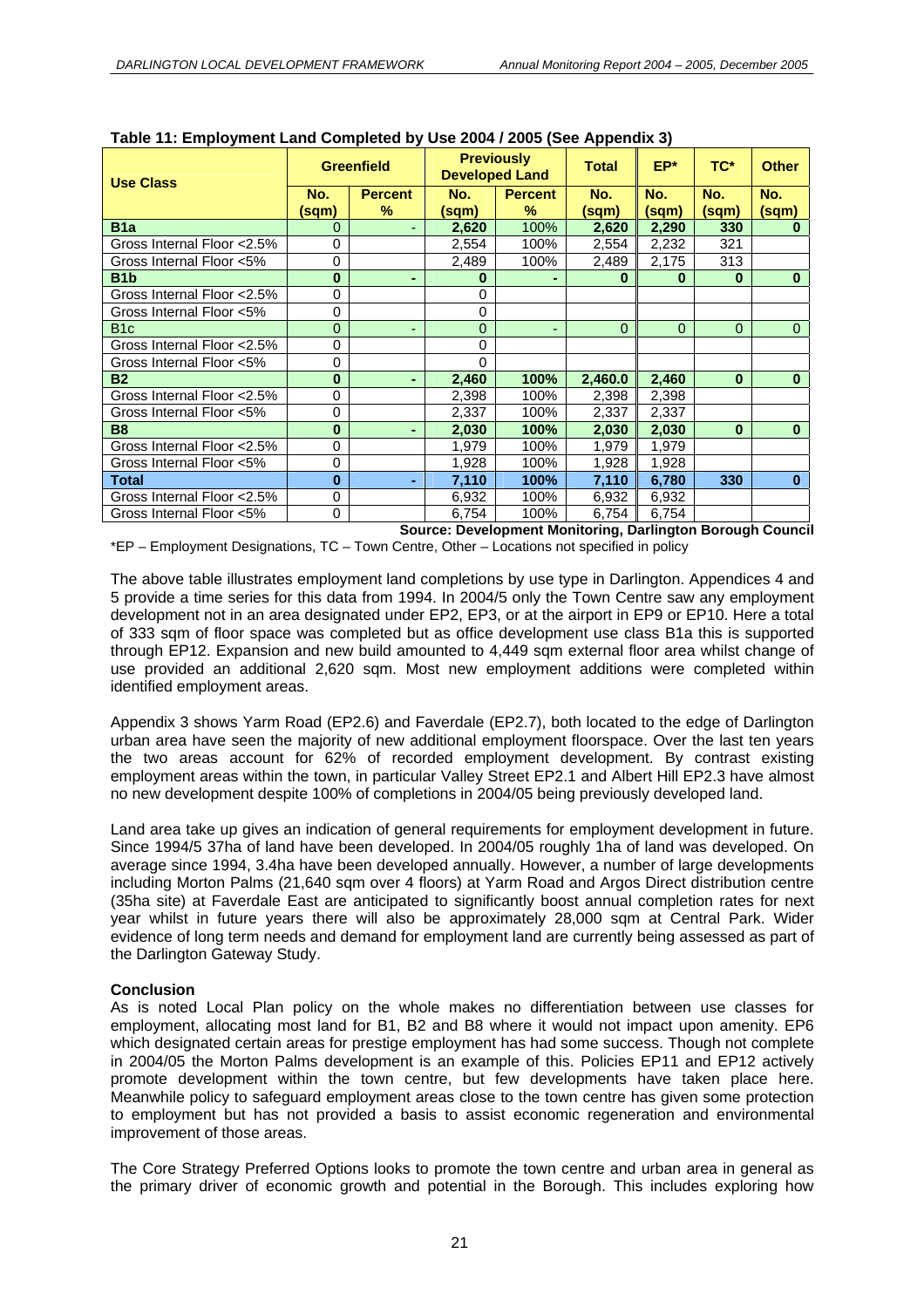existing older employment areas can be improved to make a positive contribution to the Boroughs economy and growth. The Darlington Gateway Study will consider all of these matters.

#### **B:CO5 Losses of employment land in (i) employment/regeneration areas and (ii) Local Authority area.**

#### **B:CO6 Amount of employment land lost to residential development**

#### **Local Plan**

Policy EP2: Employment Areas – restricts development in most of the established employment areas to class B1, B2 and B8 uses.

Policy EP5: Other Uses in Employment Areas – establishes criteria for the development of nonemployment uses within identified employment areas. This is broadly restrictive and seeks to permit alternative development only where it will form part of comprehensive development proposals.

Policy EP14: Existing Employment Development – This policy is again generally restrictive with a presumption against redevelopment of sites for alternative uses. However, this sets out slightly less restrictive criteria such as the impact upon overall supply of employment land, if the proposal would improve the amenity of the surrounding area and if the proposal satisfies locally arising demand for development.

#### **Data Analysis**

The information below indicates that between 4 and 10 hectares of employment land have been developed for other purposes annually over the last four years. As can be seen from the table the majority of this has been to residential development. Of particular note is the Darchem site now being redeveloped as part of the West Park scheme and several industrial sites in Middleton St George, such as Brookside Works.

| Year       | Leisure |              | <b>Retail</b> |              | <b>Total</b><br><b>Residential</b><br><b>Total</b> |              |        |              |         |
|------------|---------|--------------|---------------|--------------|----------------------------------------------------|--------------|--------|--------------|---------|
|            | EP      | <b>Other</b> | EP            | <b>Other</b> | EP                                                 | <b>Other</b> | EP     | <b>Other</b> | ILA     |
| 2001/02    |         | 0            | 0.0319        |              |                                                    | 4.35         | 0.0319 | 4.35         | 4.3819  |
| 2002/03    | 0       |              | $\Omega$      | 0.0999       | 0.0069                                             | 4.69         | 0.0069 | 4.7899       | 4.7968  |
| 2003/04    | 0       | 0.052        | 0.51          | 0.009        | 0.03                                               | 8.7          | 0.54   | 8.761        | 9.301   |
| 2004/05    |         | 0            | 0.1077        | 0.0351       | 0                                                  | 4.53         | 0.1077 | 4.5651       | 4.6728  |
| <b>AII</b> |         | 0.052        | 0.6496        | 0.144        | 0.0369                                             | 22.27        | 0.6865 | 22,466       | 23.1525 |

#### **Table 12: Loss of Employment Land (Ha)**

**Source: Darlington Borough Council: Development Monitoring** 

(Note – EP = Designated Employment Areas, LA = Other locations in Darlington)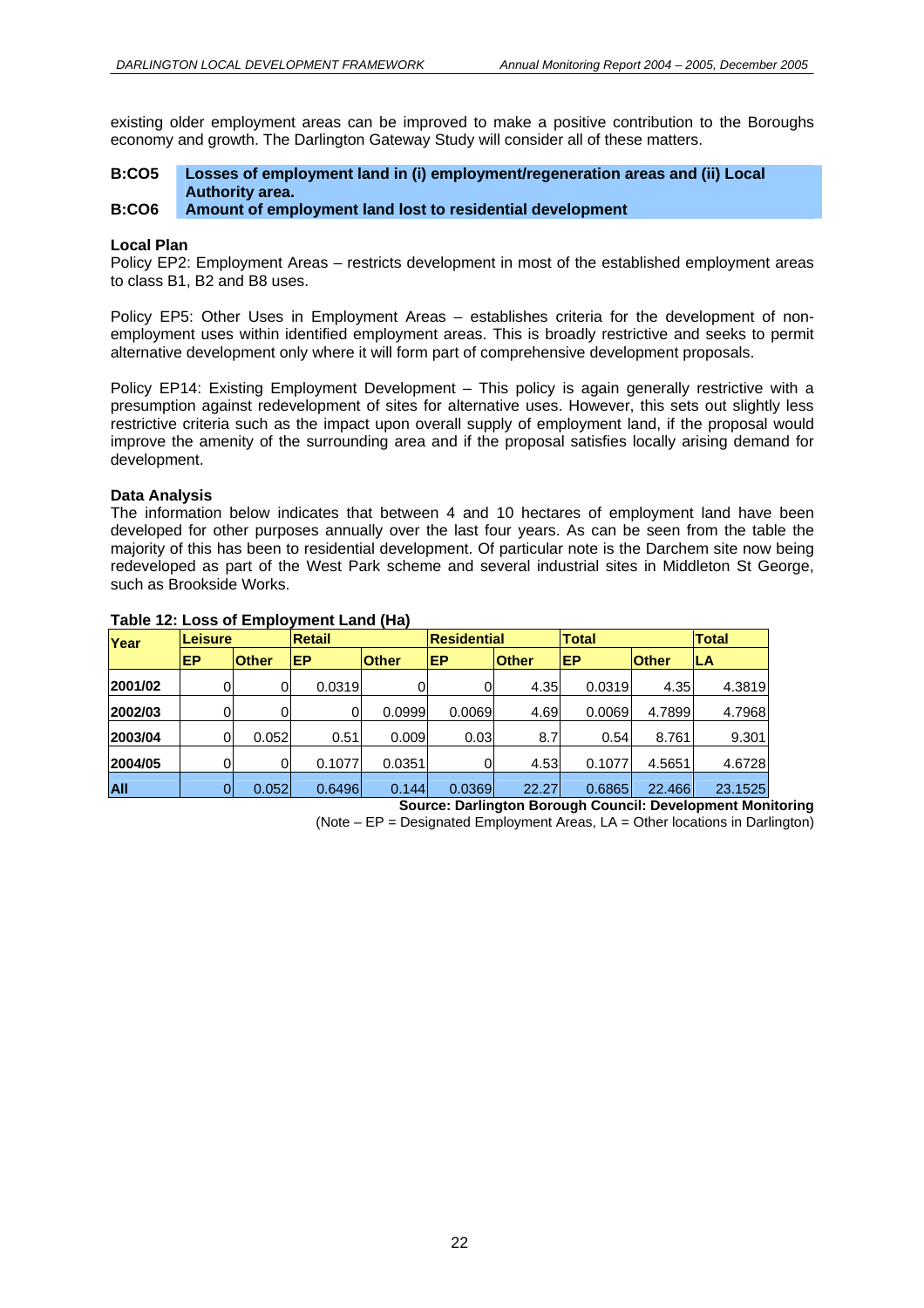

#### **Figure 10: Total Loss of Employment Land**

Much residential development in previous years has been at former industrial sites. It has been estimated that in the 1980's and 1990's over 120 ha of previously developed employment land was 'lost' in this way.

The reduction in employment land has been significant even over just the last four years and continues a major shift in the distribution of land uses in the Borough. Whilst average annual redevelopment of employment land for residential and other uses comes to over 5Ha (23 Ha over 4 years), development for employment has over the same period has amounted to approximately 4Ha (16.38Ha over 4 years).

#### **Conclusion**

Large areas of employment land have been redeveloped but the amount post 1997 within areas designated in the 1997 Local Plan has been relatively small. This suggests policy has been relatively successful, in that the designations reflected those areas most suitable either for retention or redevelopment. This also means few major challenges from residential development have been made to the employment designations in EP2 and EP3 of the Local Plan. However, there is a need to examine how the redevelopment and improvement of the Boroughs older employment areas will be managed. This will be covered by the Darlington Gateway Study

#### **Environmental Resources**

#### **Change in areas and populations of biodiversity importance and change in priority habitats and species E:CO1 Change in areas designated for their intrinsic environmental value including sites of international, national, regional or sub-regional significance**

#### **Local Plan**

Key policies include:

E1: Keynote Policy for the Protection of the Environment – This provides overarching policy for the Local Plan and states the council will regard the need to protect and sustain the key attributes of the Boroughs environmental wealth as pre-eminent.

E3: Protection of Open Land – This is a key policy in the plans overall strategy for the urban area and includes consideration of impacts upon nature conservation of wildlife interest.

E11: Conservation of Trees, Woodlands and Hedgerows – This encourages new and replacement planting as well as conservation of existing trees, woodlands and hedgerows.

E12: Trees and Development – This policy seeks full regard to be paid to trees, woodland and hedgerows in development and states that developments should be designed and laid out to avoid the need to remove trees.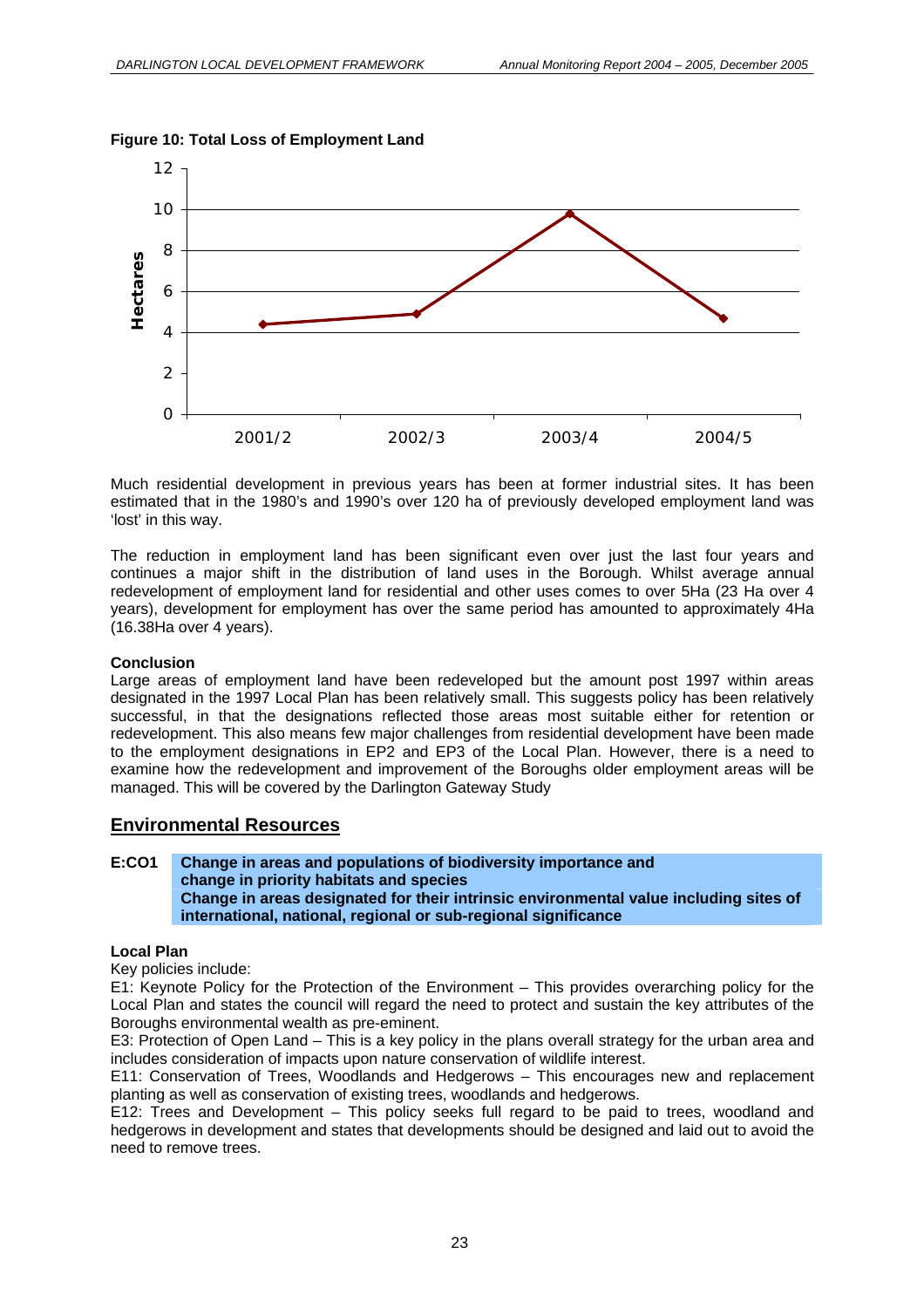$\overline{\text{Shtun}}$ 

E19: Sites of Special Scientific Interest – This policy establishes that any development that may impact negatively upon SSSIs will not be permitted unless locational or other material consideration outweigh the designation.

E20: Sites of Nature Conservation Importance – protects and enhances habitat value or species features and establishes a principle that development that would damage such sites would not be permitted.

E21: Wildlife Corridors – protects wildlife value of linear features that provide corridors within which wildlife can move and live. Requires that new development incorporate features such as semi natural habitat to maintain the value of such corridors.

E22: Local Nature Reserves

E23: Nature and Development

#### **Data Analysis**

Priority habitats and species are identified through the Durham Biodiversity Action Plan. A wide range of habitats are identified across Durham, and Darlington.

|           | <b>Type</b>                      | <b>Active Management</b>                                                                                                                                 | <b>Population or</b>                                                                                                                          | <b>Change in</b>    | <b>Status</b>                                                                                                                   |
|-----------|----------------------------------|----------------------------------------------------------------------------------------------------------------------------------------------------------|-----------------------------------------------------------------------------------------------------------------------------------------------|---------------------|---------------------------------------------------------------------------------------------------------------------------------|
|           |                                  | <b>Programme or Targets</b>                                                                                                                              | extent                                                                                                                                        | population / extent |                                                                                                                                 |
| Habitats* | Wet-woodland                     | Maintain existing areas /<br>expand total area of Wet<br>Woodland by 10%<br>(Durham wide)                                                                | Durham wide<br>approximately<br>316Ha                                                                                                         |                     |                                                                                                                                 |
|           | Wetland                          |                                                                                                                                                          |                                                                                                                                               |                     |                                                                                                                                 |
|           | Hedgerows                        | Halt loss of ancient and<br>species rich hedgerows /<br>Achieve favourable<br>management of such<br>hedgerows 50% by 2008                                | Total extent of<br>hedgerows<br>approximately<br>4400km if<br>Durham reflects<br>national trends<br>in hedgerow<br>decline                    |                     |                                                                                                                                 |
|           | Unimproved<br>Grasslands         | Draft proposals are<br>being developed for<br><b>Unimproved Grasslands</b>                                                                               |                                                                                                                                               |                     |                                                                                                                                 |
|           | <b>Transport Corridors</b>       | Maintain and enhance<br>biodiversity value of<br>transport corridors /<br>Develop a roadside<br>verge management<br>programme                            | Principle trunk<br>road included:<br>A1M, A68 and<br>A66                                                                                      |                     |                                                                                                                                 |
|           |                                  |                                                                                                                                                          |                                                                                                                                               |                     |                                                                                                                                 |
| Species** | <b>Black Poplar</b>              | DBAP aim to maintain<br>existing population and<br>replace felled or fallen<br>trees with cuttings from<br>native stock.                                 | Darlington<br>northern most<br>area for species<br>-Important<br>habitats include:<br>wet woodland,<br>rivers &<br>streams, and<br>hedgerows. |                     |                                                                                                                                 |
|           | <b>Great Crested Newt</b>        |                                                                                                                                                          | 20 known sites<br>in Darlington                                                                                                               |                     |                                                                                                                                 |
|           | Farmland birds,<br>e.g. Sky Lark | Maintain current range<br>and population of skylark<br>above their current level<br>/ More accurately survey<br>and monitor the status of<br>the species | Many sightings<br>of skylark<br>indicate it is<br>widespread and<br>abundant but no<br>systematic<br>survey<br>undertaken                     |                     | $Good -$<br>population in<br>Durham does<br>not seem to<br>have suffered to<br>same extent as<br>populations<br>elsewhere in UK |

#### **Table 13: Change in Priority Habitats and Species and Designated Sites / Areas**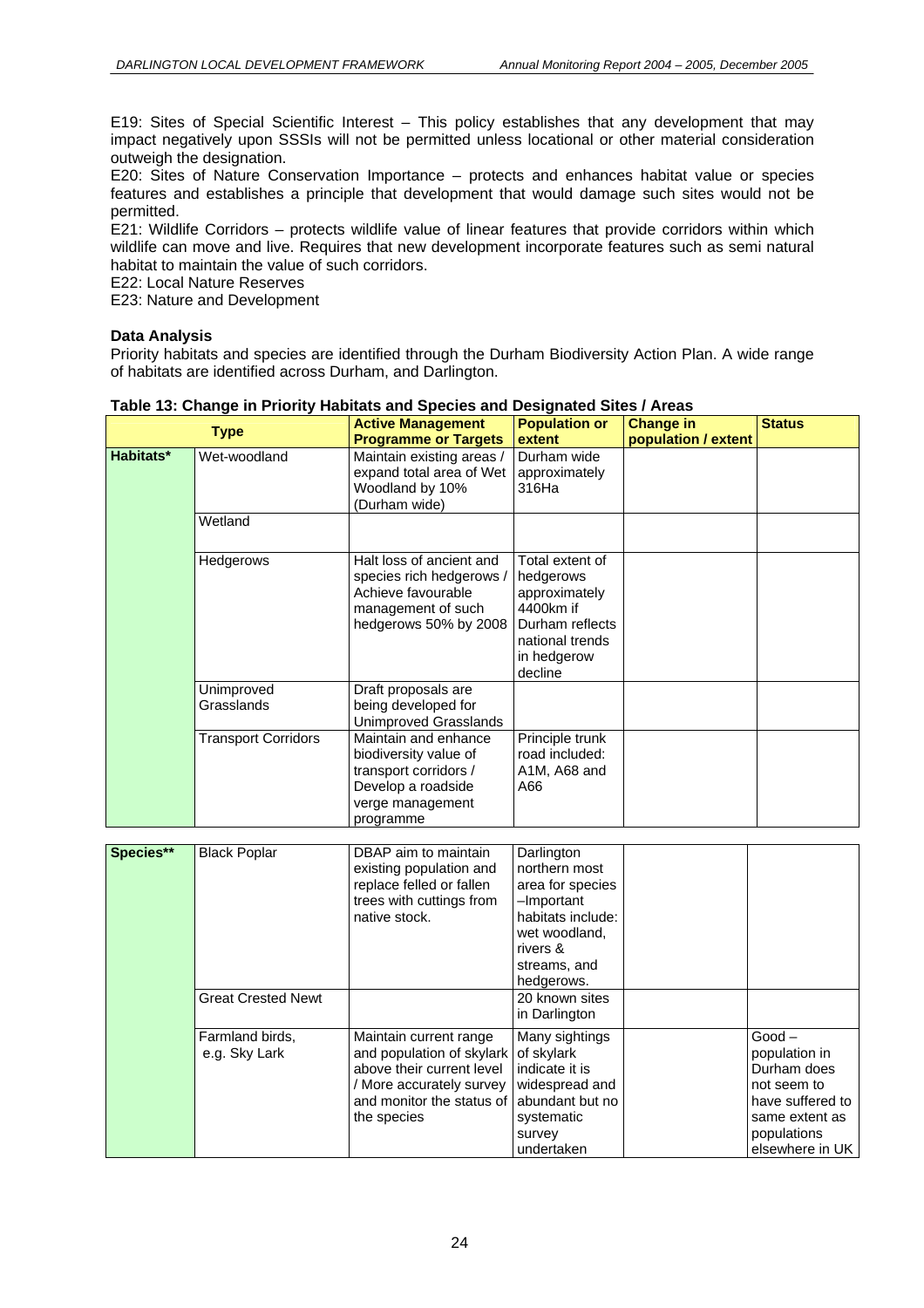| Bats and (range of<br>protected species) | Maintain current bat<br>population / enhance<br>population by improving<br>opportunities for<br>roosting, hibernating and<br>foraging / maintain<br>current survey work and<br>monitoring / raise<br>awareness of bats with<br>local communities | 8 known<br>breeding<br>species in Co.<br>Durham.<br>4 Not<br>Threatened<br>4 Vulnerable<br><b>River Tees</b><br>primary location<br>in Darlington.<br>Wet woodland,<br>wetland linear<br>features and<br>existing older<br>man made |  |
|------------------------------------------|--------------------------------------------------------------------------------------------------------------------------------------------------------------------------------------------------------------------------------------------------|-------------------------------------------------------------------------------------------------------------------------------------------------------------------------------------------------------------------------------------|--|
|                                          |                                                                                                                                                                                                                                                  |                                                                                                                                                                                                                                     |  |
|                                          |                                                                                                                                                                                                                                                  | structures<br>provide                                                                                                                                                                                                               |  |
|                                          |                                                                                                                                                                                                                                                  | habitats.                                                                                                                                                                                                                           |  |

| <b>Designate</b> | Sites of Special    | Hell Kettles,       |                          | Unfavourable            |
|------------------|---------------------|---------------------|--------------------------|-------------------------|
| d Sites          | Scientific Interest | $3.51$ Ha,          | $\overline{\phantom{0}}$ | recovering<br>$(100\%)$ |
|                  |                     | Neasham Fen,        |                          | Favourable              |
|                  |                     | $2.2$ Ha,           |                          | $(100\%)$               |
|                  |                     | Newton Ketton       |                          |                         |
|                  |                     | Meadow,             |                          | Favourable              |
|                  |                     | 1.9Ha,              |                          | $(100\%)$               |
|                  |                     | Redcar Field,       | $\overline{\phantom{a}}$ |                         |
|                  |                     | $0.68$ Ha,          |                          | <b>Favourable</b>       |
|                  |                     |                     |                          | $(100\%)$               |
|                  |                     | $\text{Sites} = 4$  |                          |                         |
|                  |                     | Area = $8.3$ Ha     |                          | 75%Favourable           |
|                  |                     |                     |                          | 58%Favourable           |
|                  | Local Nature        | $\text{Sites} = 7$  | $\text{Sites} = +3$      |                         |
|                  | Reserves            | Area = $61$ Ha      | $Area =$                 |                         |
|                  | Sites of Nature     | $\text{Sites} = 50$ |                          |                         |
|                  | Conservation        |                     |                          |                         |
|                  | Importance          |                     |                          |                         |

\*/\*\* Habitats and Species shown here are those of greatest importance within Darlington. A full schedule of Priority Habitats and Species is made in the Durham Biodiversity Action Plan

#### *Priority Habitat and Species*

To date few systematic surveys have been undertaken into the population or condition of the species and habitats identified in the Durham Biodiversity Action Plan with the key exception of Great Crested Newts. However, a general picture of the species most significant to Darlington can be identified.

Key amongst this is the role wet woodland and wetland in general, play in the overall biodiversity value of the Borough. These are closely linked to the valleys of the River Tees and Skerne and underlining the importance of these and other waterways to the biodiversity of Darlington. The presence and importance of species such as the Black Poplar and Great Crested Newt, highlight the importance of protecting and enhancing these.

#### *Sites of Special Scientific Interest*

English Nature has undertaken a nationwide survey of SSSIs providing an assessment of the condition of the four SSSIs in Darlington during October 2005. The Government has a Public Service Agreement target for 95% of the land area of SSSIs to be in favourable or recovering condition by 2010.

English Natures findings suggest that 100% of the land area of designated sites in the Borough are either Favourable, (58%) or Recovering (42%) condition.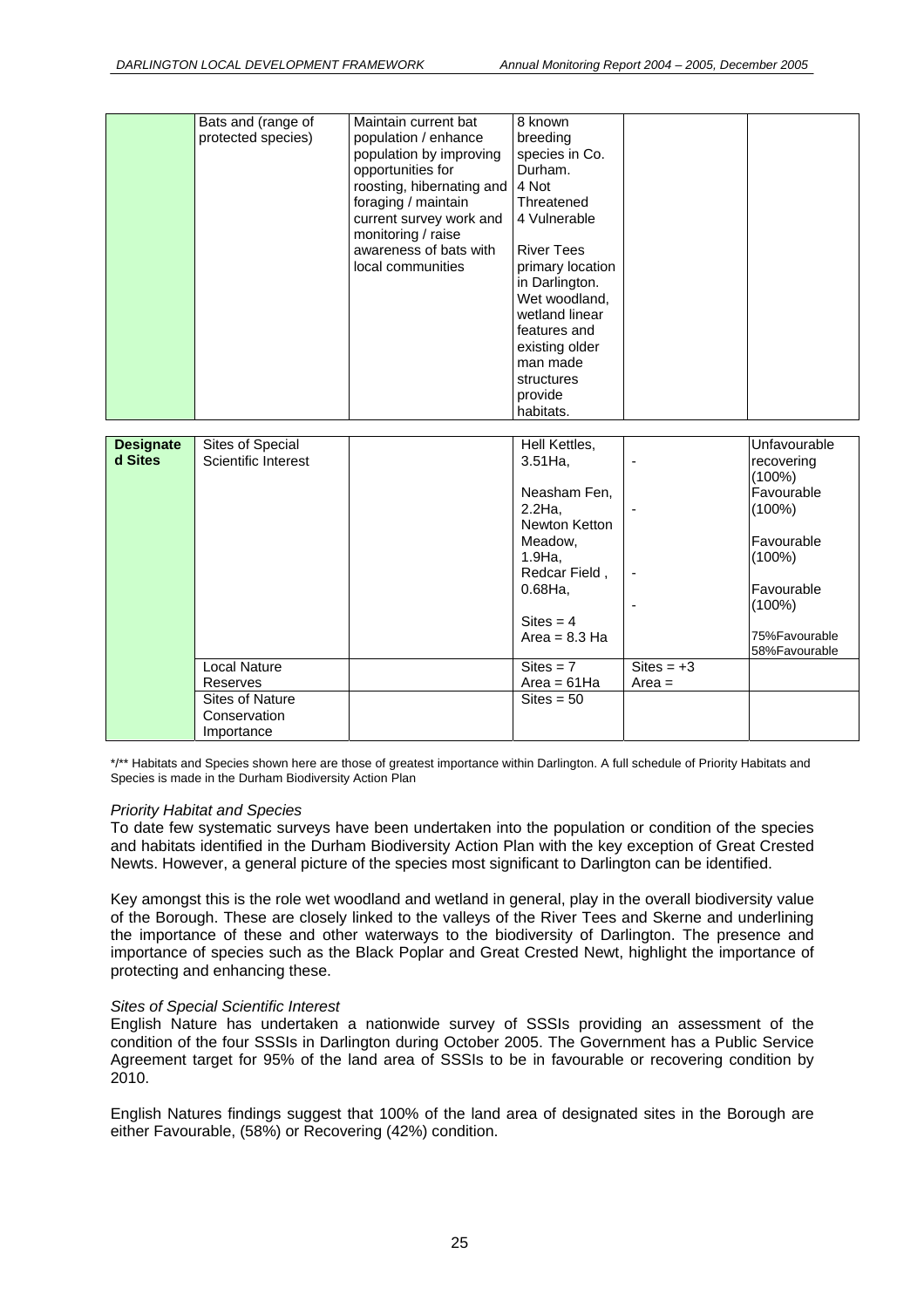#### *Local Nature Reserves*

A major programme to extend the number of Local Nature Reserves is currently underway in the Borough. Currently there are 7 Local Nature Reserves covering some 61Ha of land. This represents approximately 0.6Ha per 1000 people in the Borough.

These are located primarily around the urban area of Darlington.

#### *Sites of Nature Conservation Importance*

At the time of the Local Plan some 46 sites were identified. This has since increased slightly to 50 sites. This possibly masks the actual number of additional sites as a result of changes within the designations, particularly where for example Sites of Nature Conservation Importance are enlarged or merged and have now become Local Nature Reserves.

#### **Conclusion**

Data available does not provide definite evidence or sufficient time series to enable comparison with the situation when the Local Plan was prepared. However, in terms of designated sites and protected areas there is a generally improving status. The number and area of Local Nature Reserves is increasing whilst the Sites of Special Scientific Interest are all in favourable or improving condition.

#### **E:CO2 Number of planning permissions granted contrary to the advice of the Environment Agency on either flood defence grounds or water quality.**

#### **Local Plan**

E1: Keynote Policy for the Protection of the Environment – requires that proposals must reflect the need to safeguard a range of environmental features including water and groundwater.

The Local Plan includes policy on flood defence in which specific reference to the advice of the Environment Agency and water utility companies is made:

E27: Flooding and Development, and

E28: Surface Water and Development.

#### **Data Analysis**

During 2003/2004 **no** permissions were granted that were subject to an objection from the Environment Agency and not addressed. (source: Environment Agency, High Level Target 12)

#### **E:CO3 Capacity of new waste management facilities by type**

#### **E:CO4 Amount of municipal waste arising, and managed by management type, and the percentage each management type represents of the waste managed**

#### **Local Plan**

Policy E24: Conservation of Land and Resources – This policy includes criteria relevant to waste. This requires from appropriate developments provision of points for collection of material to be recycled, and provision of other sites in convenient and accessible locations.

EP17: Waste Material, Storage, Processing and Transfer – establishes that facilities for the storage and processing of waste material will be permitted within EP2 and EP3 areas subject to criteria concerning the amenity of adjacent uses and appropriate mitigation

#### **Data Analysis**

#### **New Waste Management Facilities**

No waste management facilities were installed during 2004/2005.

An application to extend the Drinkfield Civic Amenity site to include access ramps, security and recycling capability was granted February 2005.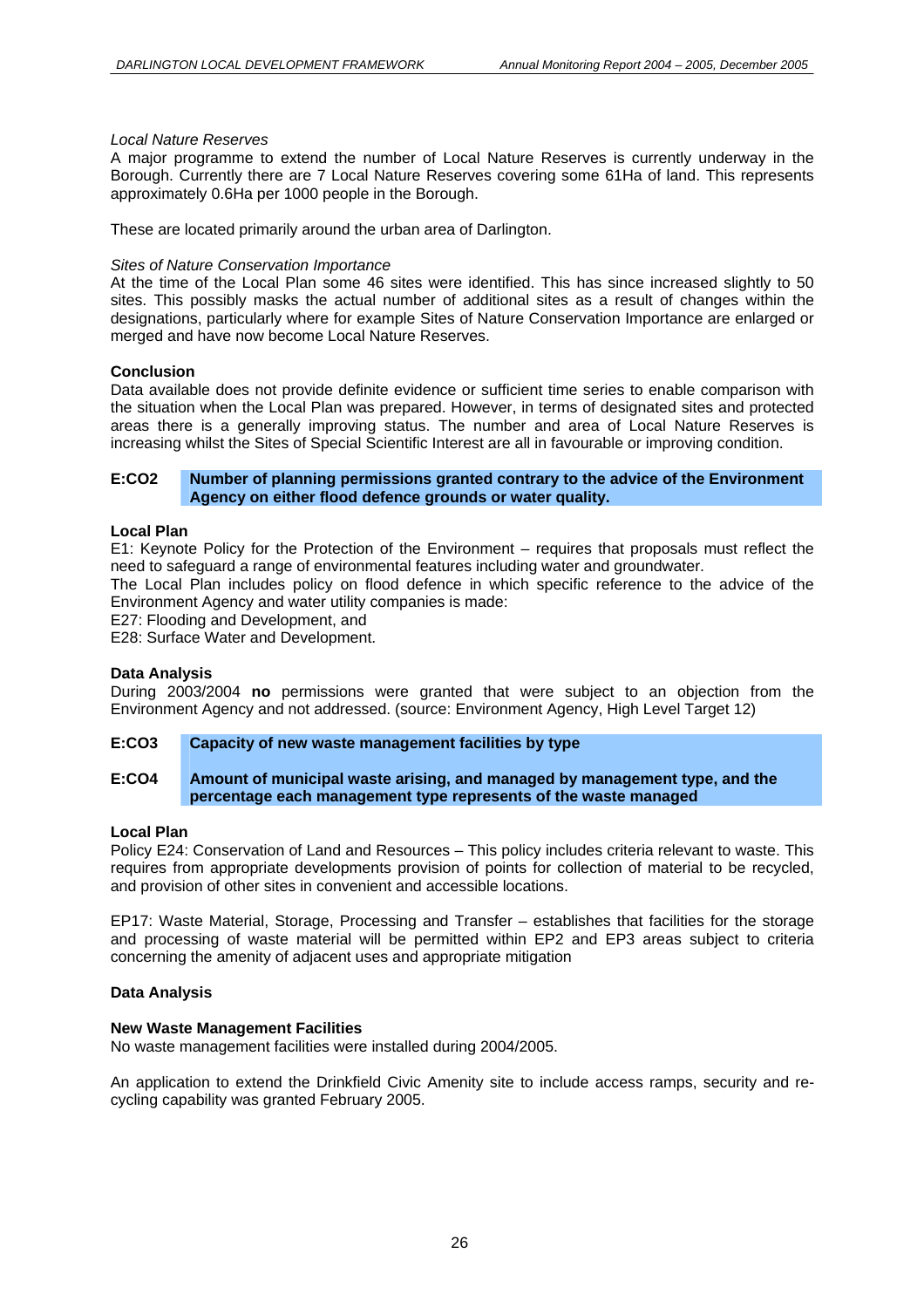#### **Municipal Waste Arising**

#### **Table14: Kilograms of Household Waste Collected per head**

|                                   | 2000/1 | 2001/2 | 2002/3 | 2003/4 |
|-----------------------------------|--------|--------|--------|--------|
| Darlington                        | 515    | 522    | 522    | 508.2  |
| <b>Bottom Quartile Breakpoint</b> | 370    | 374.3  | 385.3  | 389.9  |
| <b>Top Quartile Breakpoint</b>    | 480    | 485    | 499.25 | 487.95 |

**Source: Audit Commission Best Value Performance Indicator PI84** 

#### **Table15: Destination of Household Waste**

|                  | 2001/2        | 2002/3 | 2003/4        |        | 2004/5 |        |
|------------------|---------------|--------|---------------|--------|--------|--------|
|                  | $\frac{9}{6}$ | %      | $\frac{9}{6}$ | Tonne  | $\%$   | Tonne  |
| <b>Recycled</b>  |               |        |               |        |        |        |
|                  | 10.8          | 11.8   | 13.4          | 6,665  | 14.6   | 7,511  |
| <b>Composted</b> |               |        |               |        |        |        |
|                  |               | 0.7    | 3.3           | 1,640  | 3.55   | 1,829  |
| Landfilled       |               |        |               |        |        |        |
|                  | 89.2          | 87.2   | 83.3          | 41.441 | 81.82  | 42,040 |

**Source: Best Value Performance Plan, 2004-2005, Darlington BC 2005** 





**Source: Darlington Best Value Performance Plan 2005/2006** 

The above graph and table reflect the changes that are being made in the Borough to reduce the amount of waste going to landfill.

Over the three years to 2004/5 the rate of increase in recycling in Darlington ranks close to the national average with 13.4% of household waste was recycled, though this compares to a top quartile nationally of 15.97%.

For composting Darlington jumped from composting none of its waste in 2001/2 to a total of 3.3%, close to the national average of 3.6% by 2003/4.

#### **Conclusion**

Growth in composting and recycling has been successful in reducing the proportion of waste going to landfill.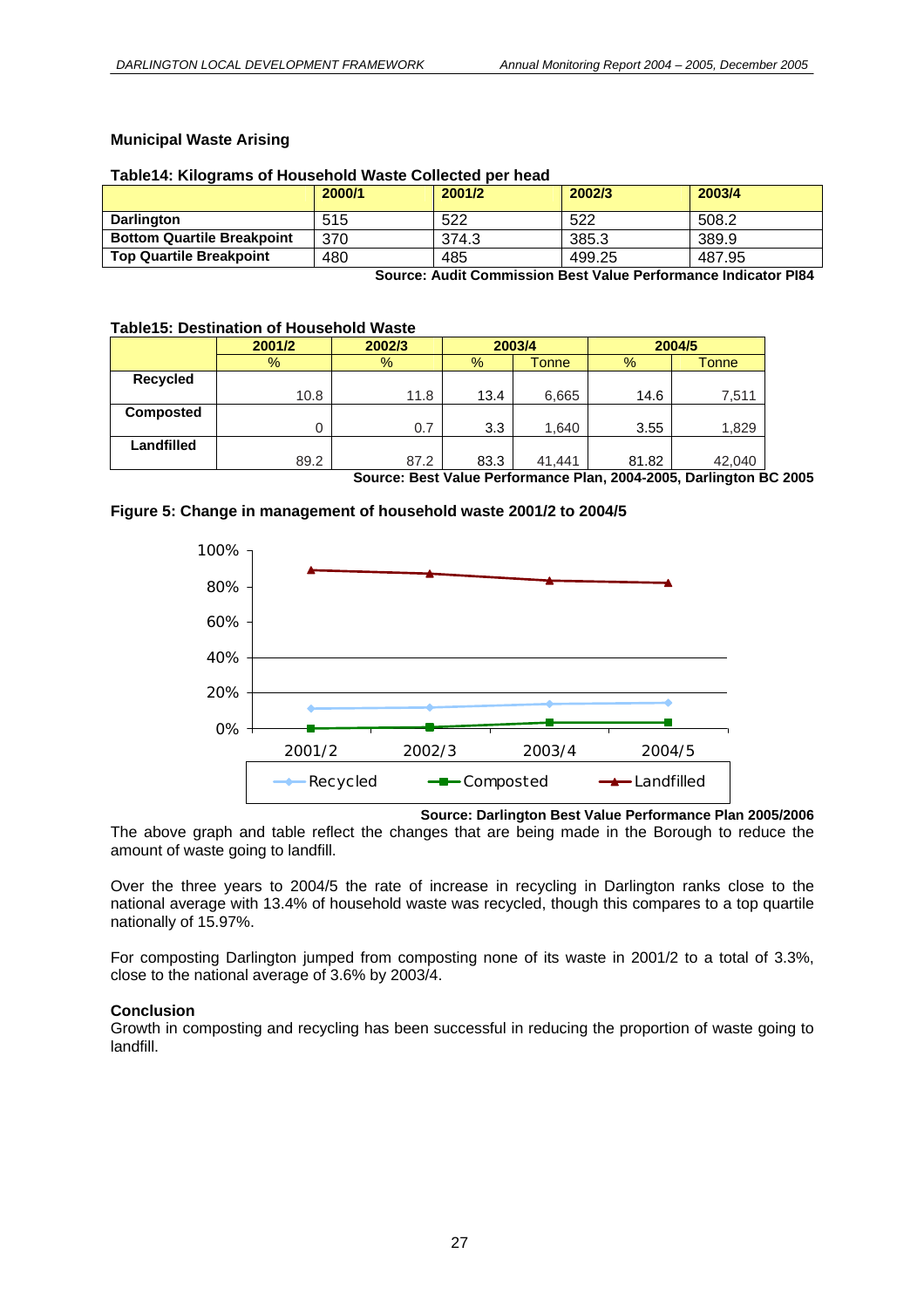#### **E:CO5 Production of primary land won aggregates Production of Secondary / recycled aggregates**

#### **Local Plan**

Policy E24: Conservation of Land and Other Resources. This seeks to protect mineral deposits of economic importance from sterilisation from development and also encourages the re-use of existing buildings and the use of recycled build materials.

The Tees Valley Structure Plan provides a range of policies on minerals, establishing criteria based policies for selecting sites for mineral extraction. In reference to aggregates the Structure Plan states that the sub-region will continue to meet the government requirements. The emerging Regional Spatial Strategy carries forward the sub-regional apportionment for aggregate production 2001-2016.. For the Tees Valley, this is:

> Sand & Gravel =  $0.16$  million tonnes Crushed Rock = 2.2 million tonnes

#### **Data Analysis**

The chart below indicates trends in production to 2003 taken from the North East Regional Aggregate Working Party. This provides a range of data including the level of sales of secondary and land won aggregates. This also provides detail to the sub-regional level. However, due to issues of confidentiality separate data is not available for the Tees Valley, instead the sub-region is incorporated with Durham.

#### **Primary Aggregates**

Within Darlington there were no quarries extracting sand and gravel, or crushed rock in 2004/05. Information on past production is available at a sub-regional level.

#### **Figure 12: Tees Valley & Durham Trends in Aggregate Production (million tonnes)**



#### **Source: North East Regional Aggregates Working Party, Monitoring Report 2003**

There is a general pattern of growth in the amount of crushed rock with an increase in Durham and Tees Valley from 3.4 million tonnes to 4.3 million tonnes per year. Meanwhile sand and gravel production has fallen marginally in the sub-region.

#### **Secondary Aggregates**

Data on overall sales of secondary aggregates is available for the North East as a whole.

| Table 16: Sales of Secondary Aggregates (thousand tonnes) 2002, 2003 |  |  |  |
|----------------------------------------------------------------------|--|--|--|
|----------------------------------------------------------------------|--|--|--|

| 2002 | 2003 |
|------|------|
| חרה  |      |
| -513 |      |
|      |      |

**Source: North East Regional Aggregate Working Party, Monitoring Report 2003**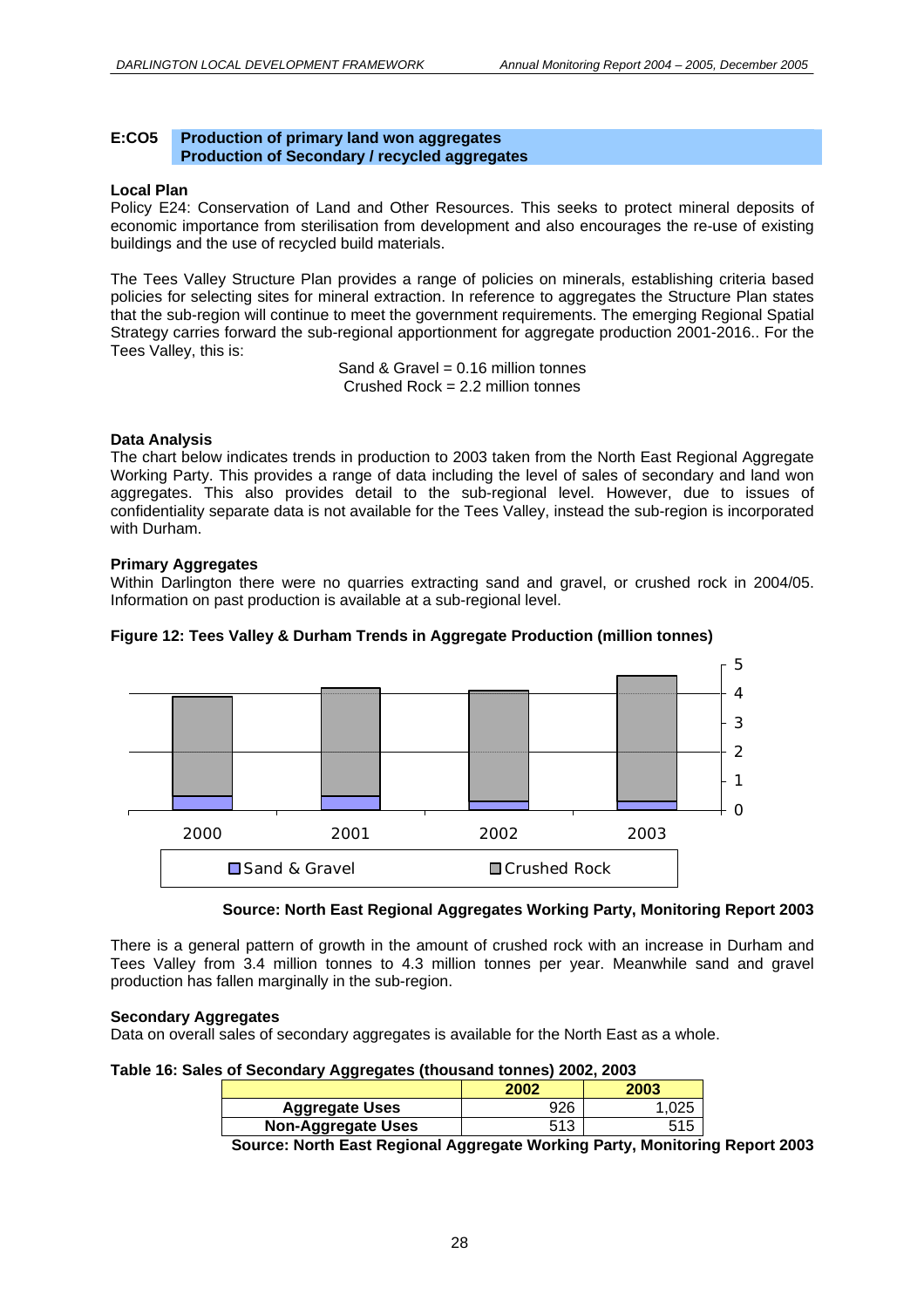The above measure indicates sales of secondary aggregates are increasing for the North East as a whole. However, as secondary aggregates can be sourced through any demolition or construction project sales do not necessarily demonstrate exactly how much is being re-used.

The charts below illustrates the level of secondary aggregates arising from Local Authority road planing in the Tees Valley at 2002 and 2003. This provides one detailed source of secondary aggregate arisings.

**Figure 14: Tees Valley Road Planings Arising, 2002 – 2003 (Thousand Tonnes)** 



**Source: North East Regional Aggregates Working Party, Monitoring Report 2003** 

Arisings in the Tees Valley stood at 6.5 thousand tonnes, down by over 12% on 2002 when 7.4 thousand tonnes were produced. For the north east as a whole some 79.5 thousand tonnes were produced.

#### **Conclusion**

Though not intended to make provision for minerals Local Plan Policy E24 enables a basis on which to encourage the conservation of materials and resources.

#### **E :CO6 Renewable energy capacity installed by type**

#### **Local Plan**

Policy E25: Energy Conservation – complements E26 below in seeking to reduce dependence upon energy production using fossil fuels.

Policy E26: Energy from Renewable Development - sets Local Plan policy for renewable energy developments. This encourages proposals and does not exclude development from any location provided the impact upon landscape and wildlife amenity is not considered to be adverse.

The Energy White Paper establishes a national commitment for renewable energy production that is reflected in emerging RSS at Policy 40.

10% energy generation to be renewable electricity by 2010 and,

20% energy generation to be renewable electricity by 2020.

#### **Data Analysis**

No Renewable Energy Capacity installed 2004/2005

During 2005 one proposal for a wind farm of 5 turbines was granted planning permission. This will have a capacity of 6.5MW.

In general due to the relative low lying nature of much of Darlington few areas rank highly in terms of potential wind power energy yields. And as such the area has not been identified in RSS Policy 42 and the Regional Renewable Energy Strategy.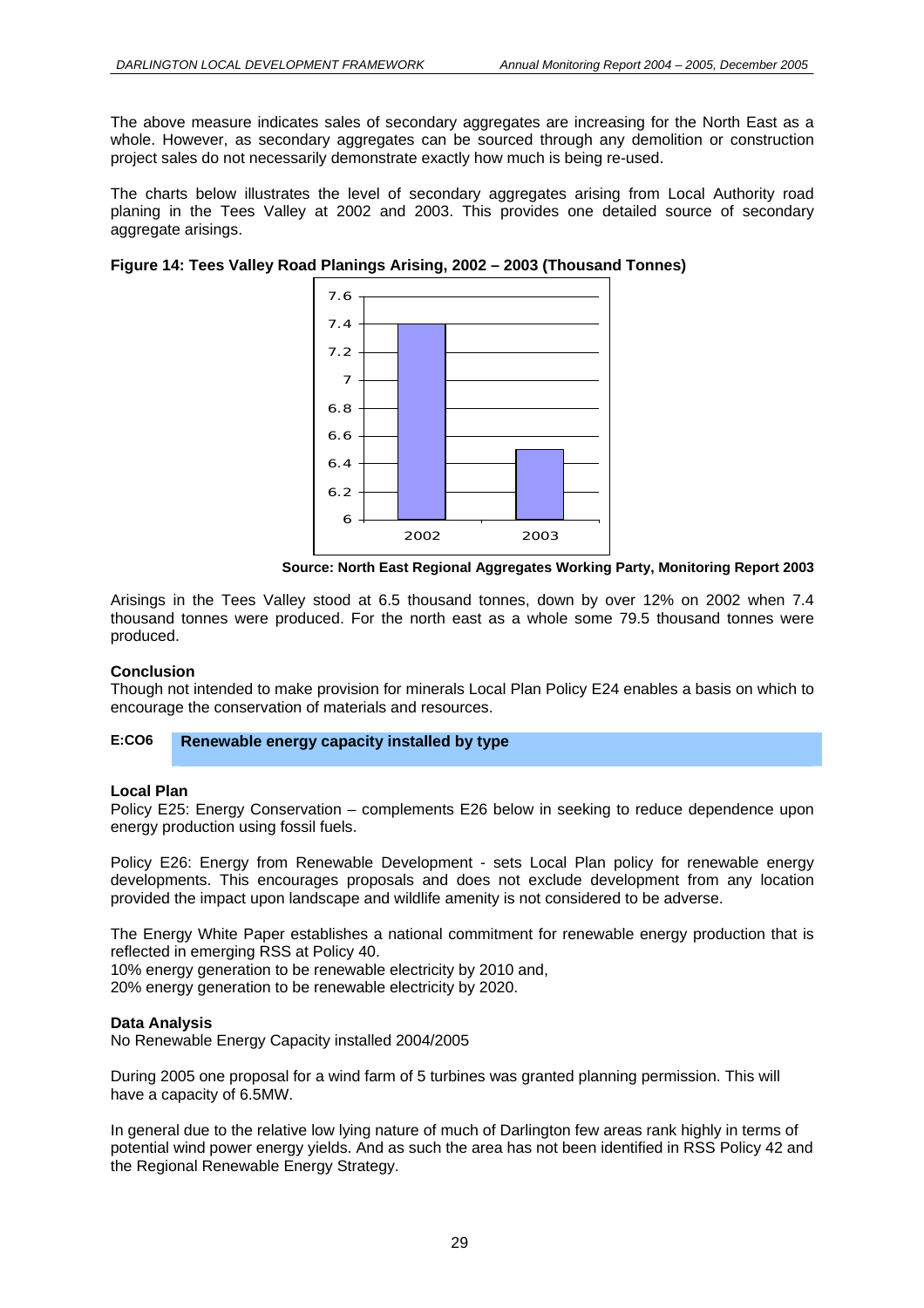#### **Conclusion**

The Local Plan is supportive of renewable energy developments. Few developments have come forward to date for renewable energy in the Borough limiting the potential for Darlington to contribute to national targets.

Measures to encourage development of renewable energy generation as an integral part of development, as well as measures to conserve energy could be a key approach to increasing overall renewable energy capacity in Darlington. Current Core Strategy options are being developed with such measures in mind.

#### **Spaces and Places**

#### **SP:C1 (i)Total accessible open space**  (ii) Percentage of eligible open spaces managed to green flag award standard

#### **Local Plan**

E3: Protection of Open Land – covers many areas of open parkland, green corridors, playing fields and schools.

R4: Open Space Provision – sets out the requirements for open space as part of development. R7: The Design of Open Space Provision

#### **Data Analysis**

The Council has not sought Green Flag status for any parks or open space in the Borough. However, the council is currently considering an application in respect of two Parks in the Borough:

| <b>Open Space</b> | Area (Ha) | <b>Proportion of Primary Purpose</b><br>(PPG17) | <b>Proportion of Total</b> |
|-------------------|-----------|-------------------------------------------------|----------------------------|
| South Park        | 25.76     | 46.47%                                          | 3.15%                      |
| North Lodge Park  | 3.95      | 7.12%                                           | 0.48%                      |
| Total             | 29.71     | 53.59%                                          | 3.64%                      |

Prior to an application for Green Flag status management plans need to be prepared and it is anticipated this will be underway in 12 to 18 months.

| <b>PPG17: Primary Purpose Typology</b> | <b>Unlimited</b><br><b>Access (Ha)</b> | <b>Informal</b><br><b>Agreement</b><br>(Ha) | <b>Formal</b><br><b>Agreement</b><br>(Ha) | Total (Ha) | <b>Amount</b><br>managed to<br><b>Green Flag</b> |
|----------------------------------------|----------------------------------------|---------------------------------------------|-------------------------------------------|------------|--------------------------------------------------|
| Cemeteries, etc.                       | 34.68                                  |                                             |                                           | 34.68      |                                                  |
| Children and Young People              | 8.36                                   |                                             |                                           | 8.36       |                                                  |
| Civic Space                            | 1.87                                   |                                             |                                           | 1.87       |                                                  |
| Green corridor                         | 107.79                                 |                                             |                                           | 107.79     |                                                  |
| Informal recreation                    | 139.65                                 | 4.58                                        |                                           | 144.23     | 0                                                |
| Landscape amenity                      | 8.41                                   | 2.69                                        |                                           | 11.1       |                                                  |
| Natural and semi-natural greenspace    | 241.25                                 |                                             |                                           | 241.25     |                                                  |
| Outdoor Sports Facility                | 86.23                                  | 100.97                                      | 23.49                                     | 210.69     |                                                  |
| Park or Garden                         | 55.43                                  |                                             |                                           | 55.43      |                                                  |
| Total                                  | 683.67                                 | 108.24                                      | 23.49                                     | 815.4      |                                                  |
| Proportion of Borough Land Area        | 3.5%                                   | 0.55%                                       | 0.12%                                     | 4.13%      | 0                                                |
| Area (Ha) per 1,000 residents          | 6.89                                   | 1.09                                        | 0.23                                      | 8.21       | 0                                                |

#### **Table 17: Accessible Open Space in Darlington, November 2005**

The above table provides a snapshot of open space in Darlington at November 2005. These figures are subject to consultation and so potentially subject to change. It is considered these will only be minor and more likely to result in changes to the primary purpose of open space rather than the total area calculated.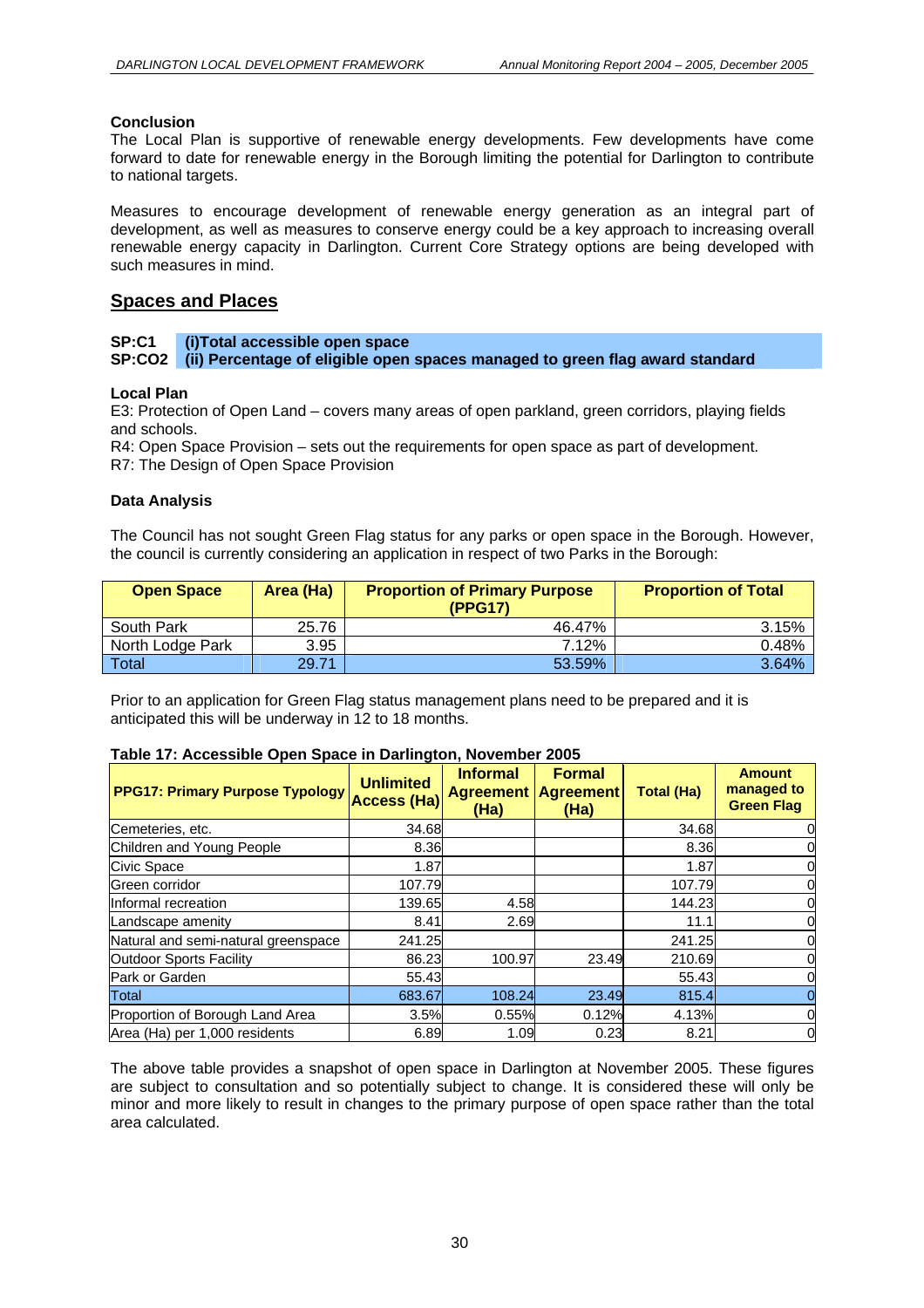Overall Darlington has a large area of open space that is accessible to the public both within and surrounding the urban area. Assessment of the quality of that open space and its value to residential amenity and recreation is currently underway through the Open Spaces Strategy.

#### **Conclusion**

Current planning policy for existing open land in the urban area is provided through Policy E3. Work on the open spaces strategy will provide up to date evidence of how that open space is actually used and what requirements there are in the Borough, enabling policy to be updated in line with PPG17 guidance.

#### **Town Centre**

#### **TC:CO1 Amount of completed Retail (A1, A2), Office (B1a) and leisure (D2) development (gross floorspace, sqm)**

#### **TC:CO2 Amount (and percent) of completed retail, office and leisure development in Darlington town centre**

#### **Local Plan**

Policy S2: Safeguarding the Town Centre – seeks to safeguard and enhance the viability and vitality of the town centre and ensure retail development outside of the town centre that would undermine that vitality and viability is not permitted.

Policy E12: Office Development Limits – establishes limits for office development that surround the town centre and extend slightly further out from the centre. This establishes that office uses will be permitted within this area. Most designations for new and existing employment areas also include permitting class B1 development.

PPS6: Planning for Town Centres – This most recent government guidance has established a number of tests for main town centre uses, particularly retail, office and leisure developments.

#### **Data Analysis**

**Table18: Amount of Retail, Office & Leisure Development Completed** (gross external floorspace)

|               | 2004/05      |                       |       |
|---------------|--------------|-----------------------|-------|
|               | <b>Total</b> | <b>In Town Centre</b> |       |
| Retail        | 2,469 sqm    |                       | ን%    |
| <b>Office</b> | $2,620$ sqm  | 333 sqm               | 12.6% |
| Leisure       | 0 sam        |                       |       |

#### **Source: Development Monitoring, Darlington Borough Council**

The additional retail floorspace is largely provided by one large new retail development. This was at the Neasham Road Local Centre where a development of four units provided 1,981 sqm of retail floorspace.

Retail developments within the town centre include Crown Street where construction of a retail unit and multi-storey parking was well advanced at December 2005 and proposals are in hand for development at Commercial Street referred to in the Contextual and Other Local Indicators table at indicator D:L1, for which a planning application is expected to be submitted in early 2006.

#### **Conclusion**

Only a small amount of development was completed within the identified town centre in the last year.

#### **Transport and Accessibility**

#### **T:CO1 Amount of new residential development within 30 minutes public transport time of: a GP; a hospital; a primary school; a secondary school; areas of employment; and a major retail centre(s)**.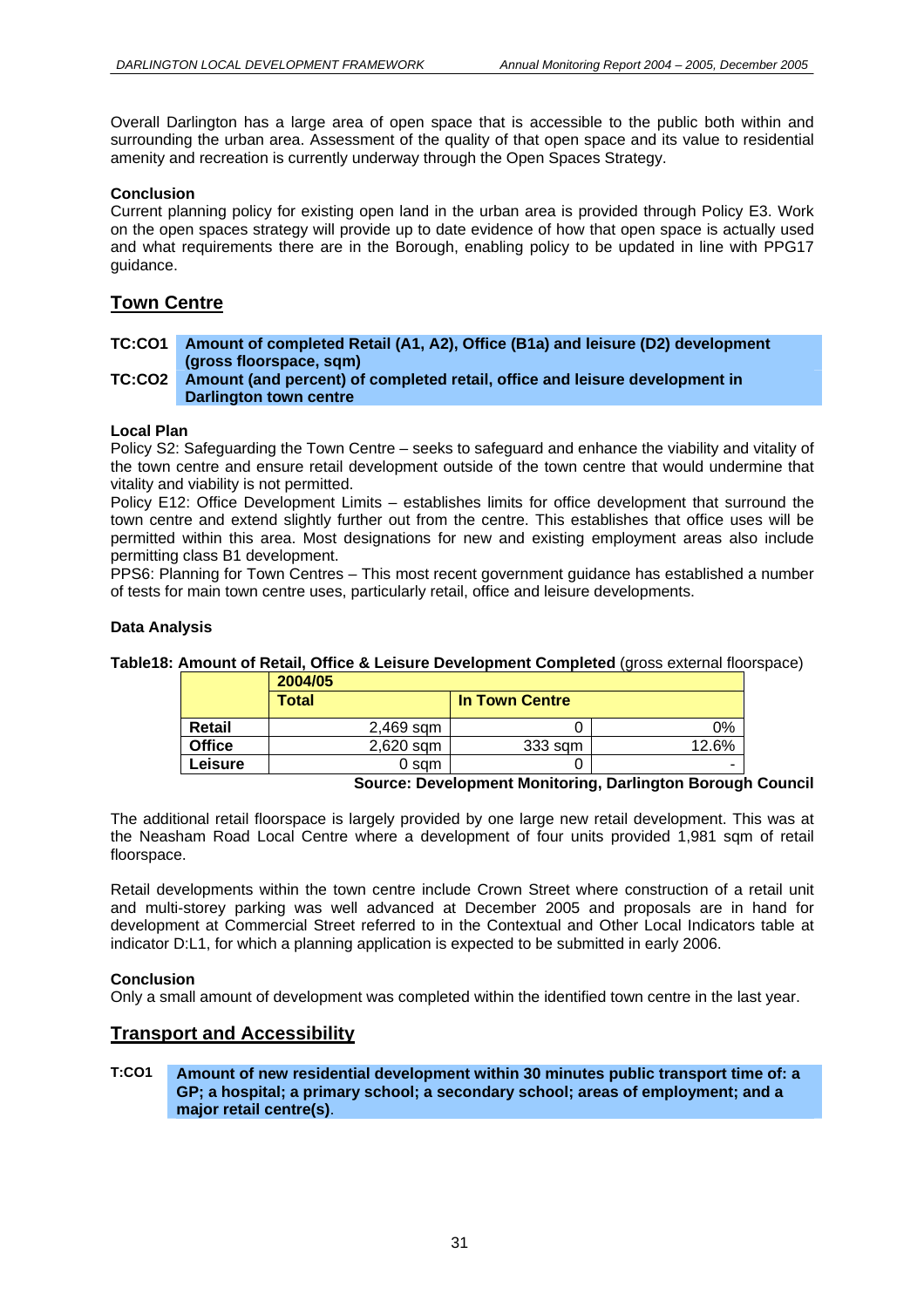#### **Local Plan**

Relevant Local Plan Policy includes: Policy T2: Highway and Transport Management – New Development Policy H3: Locations for new housing development & H4: New Housing in and Around the Town Centre and Other Centres, Policy R25: Provision of Community Facilities & R26: Protection of Community Facilities Policy S16: Small Local Shops & S17: Shops in New Housing Developments

#### **Data Analysis**

During analysis and mapping difficulties have arisen over the use of the accessibility software application being used by the council. This has meant no findings or mapping of the accessibility of completed housing development to the facilities specified has been possible for this AMR.

When difficulties are resolved it is anticipated that this indicator will be developed with the intention of integrating this into the decision process, plotting the accessibility of sites at application.

For the purposes of this years AMR a limited estimation of accessibility to the town centre can be made using public transport timetables:

Approximate journey time from edge of urban area to town centre - 20 minutes 75% of completed dwellings within the urban area.

Approximate journey time from Middleton St George to town centre – 20 minutes 12.2% of completed dwellings. (Frequency – Morning & Evenings 10 mins, day 1 to 2 per hour)

Approximate journey time from Aycliffe to town centre – 35 minutes 10% of completed dwellings. (Frequency – Hourly)

Although the above does not fully address the requirements of this indicator it does point towards the general accessibility of most development in the Borough.

#### **Conclusion**

Current policy particularly at Policy T2 seeks to link development and location, and includes recognition of Darlington's compact urban form. In general development is concentrated in the urban area, whilst the availability of public transport in Darlington makes development within most areas of the town accessible to facilities.

#### **T:CO2 Percent of completed non-residential development complying with car-parking standards set out in the local development framework**

#### **Local Plan**

T24: Parking and Servicing Requirements for New Development, T25: parking and Servicing Requirements for New Development in the Town Centre Annex: Car Parking Standards

#### **Data Analysis**

Information on parking provision for developments completed in 2004/05 is not available for this AMR.

#### **Conclusion**

Regard is given to the requirements of PPG13 and the Local Plan in the consideration of all development proposals. In this regard there are no known completions where development has been completed when parking provision was considered in excess of policy provision.

The Local Plan sets out maxima for parking provision pursuant to PPG13 principles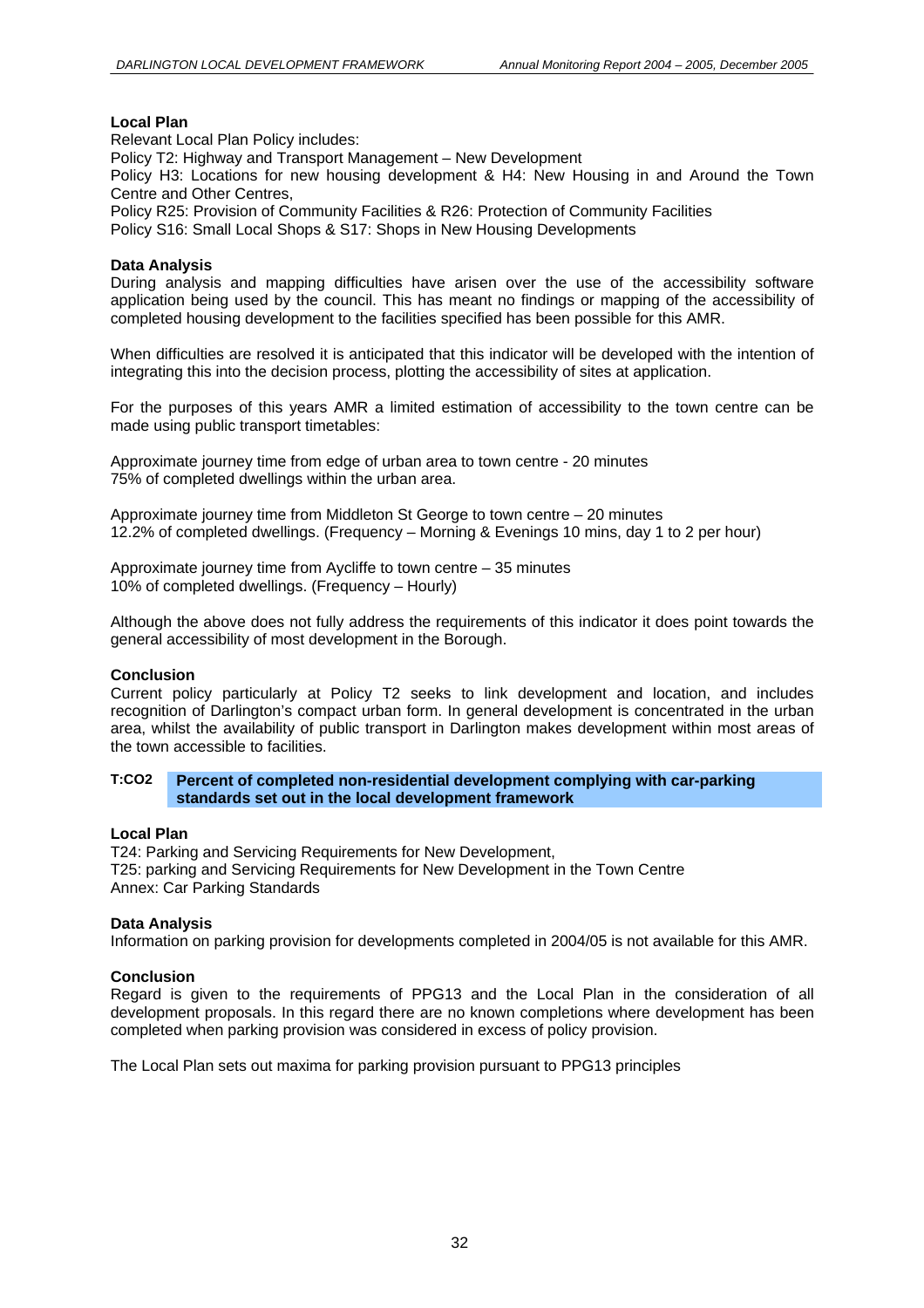# **Contextual & other Local Output Indicators**

## **Sustainability Theme**

| S:C1 - Proportion of residents  | (2001/02)                                                    | $(2002/03)$ $(2003/04)$<br>(2004/05)                                                                                       |                                                                                  |  |  |  |  |  |  |  |  |
|---------------------------------|--------------------------------------------------------------|----------------------------------------------------------------------------------------------------------------------------|----------------------------------------------------------------------------------|--|--|--|--|--|--|--|--|
| satisfied with their local area | 79.5<br>81                                                   | 79.3<br>77.9                                                                                                               |                                                                                  |  |  |  |  |  |  |  |  |
| as a place to live              | (Darlington Best Value Performance Plan 2004/05)             |                                                                                                                            |                                                                                  |  |  |  |  |  |  |  |  |
| S:C2 - Households with no       | In Darlington 31.2%,                                         |                                                                                                                            |                                                                                  |  |  |  |  |  |  |  |  |
| car                             | Cockerton West, 51.2%                                        |                                                                                                                            |                                                                                  |  |  |  |  |  |  |  |  |
|                                 | Faverdale, 6.1%                                              |                                                                                                                            |                                                                                  |  |  |  |  |  |  |  |  |
|                                 |                                                              |                                                                                                                            |                                                                                  |  |  |  |  |  |  |  |  |
|                                 | (Census 2001, ONS / JSU)                                     |                                                                                                                            |                                                                                  |  |  |  |  |  |  |  |  |
| S:C3 - Ethnic Diversity         | Darlington - White 97.9%, Asian 0.9%, Black 0.2%, Mixed 0.6% |                                                                                                                            |                                                                                  |  |  |  |  |  |  |  |  |
|                                 |                                                              | Northgate - White 90.5%, Asian 6.9%, Black 0.7%, Mixed 1.1%<br>Faverdale - White 98.7%, Asian 0.0%, Black 0.3%, Mixed 0.3% |                                                                                  |  |  |  |  |  |  |  |  |
|                                 |                                                              |                                                                                                                            |                                                                                  |  |  |  |  |  |  |  |  |
|                                 | (Census 2001, ONS / JSU)                                     |                                                                                                                            |                                                                                  |  |  |  |  |  |  |  |  |
| S:C4 - Life Expectancy          | 75 years Men,                                                |                                                                                                                            |                                                                                  |  |  |  |  |  |  |  |  |
|                                 | 80 years Women                                               |                                                                                                                            |                                                                                  |  |  |  |  |  |  |  |  |
|                                 |                                                              |                                                                                                                            |                                                                                  |  |  |  |  |  |  |  |  |
|                                 | (Community Strategy Action Plan - Indicators / ONS)          |                                                                                                                            |                                                                                  |  |  |  |  |  |  |  |  |
| S:C5 - Limiting Long Term       | Darlington - With 14.8%, Good Health 66.4%, Poor Health 10%  |                                                                                                                            |                                                                                  |  |  |  |  |  |  |  |  |
| Illness under 65                | Cockerton West - With 22.6%, Good Health 58.3%, Poor Health  |                                                                                                                            |                                                                                  |  |  |  |  |  |  |  |  |
|                                 | 14.2%                                                        |                                                                                                                            |                                                                                  |  |  |  |  |  |  |  |  |
|                                 | Faverdale - With 8.7%, Good Health 79.7, Poor Health 3.4%    |                                                                                                                            |                                                                                  |  |  |  |  |  |  |  |  |
|                                 |                                                              |                                                                                                                            |                                                                                  |  |  |  |  |  |  |  |  |
|                                 | (Census 2001, JSU / ONS)                                     |                                                                                                                            |                                                                                  |  |  |  |  |  |  |  |  |
| S:C6 - Health and Disability at | SOAs in bottom 10% nationally                                |                                                                                                                            |                                                                                  |  |  |  |  |  |  |  |  |
| Standard Output Area by         | Central / TC & Valley                                        |                                                                                                                            |                                                                                  |  |  |  |  |  |  |  |  |
| Rank of Index of Multiple       | Eastbourne / Firthmoor South                                 |                                                                                                                            |                                                                                  |  |  |  |  |  |  |  |  |
| Deprivation                     | North Road / South<br>Cockerton West / North East            |                                                                                                                            |                                                                                  |  |  |  |  |  |  |  |  |
|                                 | Bank Top / North West                                        |                                                                                                                            |                                                                                  |  |  |  |  |  |  |  |  |
|                                 | Haughton East / Red Hall                                     |                                                                                                                            |                                                                                  |  |  |  |  |  |  |  |  |
|                                 | Cockerton West / Branksome West                              |                                                                                                                            |                                                                                  |  |  |  |  |  |  |  |  |
|                                 | Lascelles / East                                             |                                                                                                                            |                                                                                  |  |  |  |  |  |  |  |  |
|                                 | Lingfield / Hundens                                          |                                                                                                                            |                                                                                  |  |  |  |  |  |  |  |  |
|                                 | Northgate / East                                             |                                                                                                                            |                                                                                  |  |  |  |  |  |  |  |  |
|                                 |                                                              |                                                                                                                            |                                                                                  |  |  |  |  |  |  |  |  |
|                                 | (ODPM, Index of Multiple Deprivation, 2004)                  |                                                                                                                            |                                                                                  |  |  |  |  |  |  |  |  |
| S:C7 - Economic growth rate     | (1999)                                                       | (2000)<br>(2001)                                                                                                           | (2002)<br>Growth p.a.                                                            |  |  |  |  |  |  |  |  |
| (GVA per head)                  | 12,119<br>Darlington                                         | 12,349<br>12,831                                                                                                           | $+1.9%$                                                                          |  |  |  |  |  |  |  |  |
|                                 | North East<br>10,257                                         | 11,132<br>10,633                                                                                                           | $+2.8%$<br>11,750                                                                |  |  |  |  |  |  |  |  |
|                                 | UK<br>13,396                                                 | 14,566<br>13,937                                                                                                           | 15,259<br>$+2.9%$                                                                |  |  |  |  |  |  |  |  |
|                                 |                                                              |                                                                                                                            |                                                                                  |  |  |  |  |  |  |  |  |
| S:C8 - Proportion of            |                                                              | (ONS, North East Region in Figure, No. 9, Winter 2004/05)<br>(May 2002) (May 2003) (May 2004)                              |                                                                                  |  |  |  |  |  |  |  |  |
| population of working age       | 17%<br>Darlington                                            | 18%<br>17%                                                                                                                 |                                                                                  |  |  |  |  |  |  |  |  |
| claiming key benefits           |                                                              |                                                                                                                            |                                                                                  |  |  |  |  |  |  |  |  |
|                                 |                                                              |                                                                                                                            | (Darlington Best Value Performance Plan 2004/05 & IAD Information Service / ONS) |  |  |  |  |  |  |  |  |
| S:C9 - Average                  | Heighington &                                                | <b>Cockerton West</b>                                                                                                      | Gap Between                                                                      |  |  |  |  |  |  |  |  |
| unemployment rate of five       | Coniscliffe                                                  | 3.9%                                                                                                                       |                                                                                  |  |  |  |  |  |  |  |  |
| wards with the highest rates    | 0.9%                                                         | Eastbourne                                                                                                                 | 2003/04                                                                          |  |  |  |  |  |  |  |  |
| compared to the five wards      | Mowden                                                       | 3.9%                                                                                                                       | 4%                                                                               |  |  |  |  |  |  |  |  |
| with the lowest rates gap       | 1%                                                           | Park East                                                                                                                  | 2004/05                                                                          |  |  |  |  |  |  |  |  |
| between highest and lowest      | Hummersknott                                                 | 4.5%                                                                                                                       | 4.36%                                                                            |  |  |  |  |  |  |  |  |
| rates.                          | 1.1%                                                         | North Road                                                                                                                 |                                                                                  |  |  |  |  |  |  |  |  |
|                                 | Faverdale                                                    | 5.1%                                                                                                                       |                                                                                  |  |  |  |  |  |  |  |  |
|                                 | 1.2%                                                         | Central                                                                                                                    |                                                                                  |  |  |  |  |  |  |  |  |
|                                 | Hurworth                                                     | 7.3%                                                                                                                       |                                                                                  |  |  |  |  |  |  |  |  |
|                                 | 1.3%                                                         |                                                                                                                            |                                                                                  |  |  |  |  |  |  |  |  |
|                                 |                                                              | (JSU, Unemployment Rate and Proportion, September 2005)                                                                    |                                                                                  |  |  |  |  |  |  |  |  |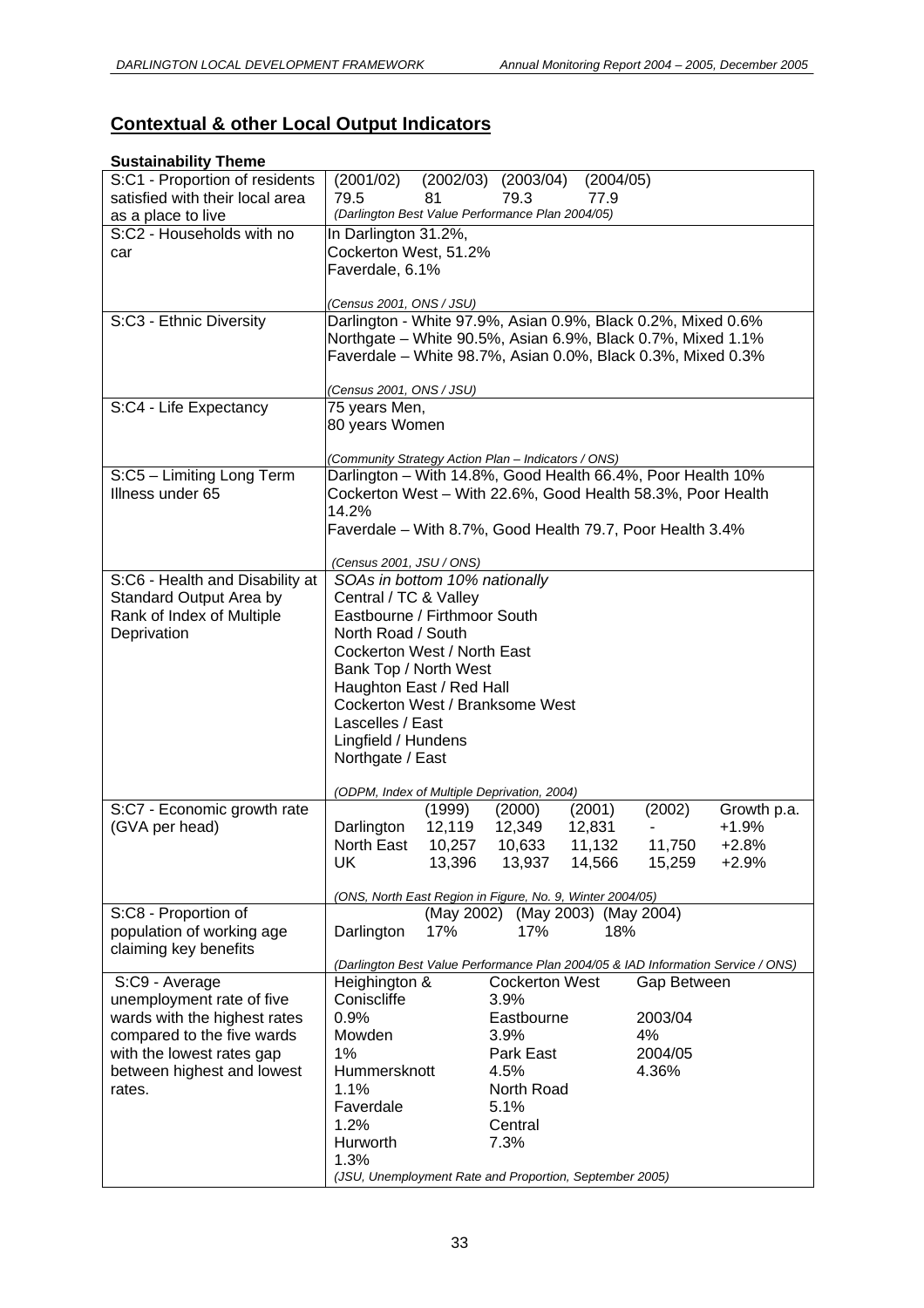| <b>Development Strategy</b>                            |                                                                                                                                                                                                                                                                                                                                                                                                                                                                                                                                                                                                                                                                                                                                                                                                                                                                                                                                                                                                                                                                                                                                            |
|--------------------------------------------------------|--------------------------------------------------------------------------------------------------------------------------------------------------------------------------------------------------------------------------------------------------------------------------------------------------------------------------------------------------------------------------------------------------------------------------------------------------------------------------------------------------------------------------------------------------------------------------------------------------------------------------------------------------------------------------------------------------------------------------------------------------------------------------------------------------------------------------------------------------------------------------------------------------------------------------------------------------------------------------------------------------------------------------------------------------------------------------------------------------------------------------------------------|
| D:C1 - Main Town                                       | Darlington, population 85,830<br>(2001 Census, ONS)                                                                                                                                                                                                                                                                                                                                                                                                                                                                                                                                                                                                                                                                                                                                                                                                                                                                                                                                                                                                                                                                                        |
| D:C2 - Rural wards -<br>(ordered by population)        | Middleton St George / Middleton One Row, 3,818 (2001 Census)<br>Hurworth on Tees / Hurworth Place, 3,404 (2001 Census)<br>Heighington, 2,953 (2001 Census)<br>Sadberge & Whessoe, 1,833 (2001 Census)<br>(2001 Census, ONS)                                                                                                                                                                                                                                                                                                                                                                                                                                                                                                                                                                                                                                                                                                                                                                                                                                                                                                                |
| D:C3 - Villages with<br>identified development limits  | 19 settlements in current Local Plan.<br>Bishopton, Brafferton, Denton, Great Stainton, Heighington, High<br>Coniscliffe, Hurworth Place, Hurworth on Tees, Killerby, Little<br>Stainton, Low Coniscliffe, Merrybent, Middleton One Row, Middleton<br>St George, Neasham, Oak Tree, Piercebridge, Sadberge,<br>Summerhouse.<br>-also Coatham Mundeville (Outside development limits)                                                                                                                                                                                                                                                                                                                                                                                                                                                                                                                                                                                                                                                                                                                                                       |
| D:C4 - Local Government /<br><b>Planning Structure</b> | (Borough of Darlington Local Plan 1997, Alterations 2001)<br>Darlington Borough Council<br>North East Assembly<br>Tees Valley Joint Strategy Committee<br>Parish Councils                                                                                                                                                                                                                                                                                                                                                                                                                                                                                                                                                                                                                                                                                                                                                                                                                                                                                                                                                                  |
| D:C5 - Neighbouring<br>Authorities                     | Yorkshire and the Humber Region<br>Durham County Council<br>North Yorkshire County Council<br><b>Tees Valley Partnership</b><br>Stockton on Tees Borough Council<br>Middlesbrough Council<br>(Redcar & Cleveland & Hartlepool as part of Tees Valley)<br>Hambleton District Council<br>Richmondshire District Council<br>Teesdale District Council<br>Sedgefield District Council                                                                                                                                                                                                                                                                                                                                                                                                                                                                                                                                                                                                                                                                                                                                                          |
| D:L1 - Major & Strategic<br>Developments in Darlington | <b>Faverdale East Business Park - Ongoing</b><br>Commercial, industrial and warehousing development is located to<br>the north west of Darlington. Distribution centre of 35Ha under<br>construction through 2004/05, completed July 2005.<br>Central Park - Planned<br>East of Darlington town centre between Haughton Road and Yarm<br>Road. mixed use scheme that will include, 600 homes, hotel and<br>conferencing facilities, office<br>accommodation,<br>open<br>space<br>incorporating a sculpture park, and a new site for Darlington<br>College. Outline Approved, October 2005.<br>Morton Palms - Ongoing<br>Eastern edge of Darlington south of Yarm Road and close to the<br>A66(T) bypass. Currently under construction and total size to be<br>11.3Ha.<br>West Park - Under Construction<br>North west of Darlington that is a mixed-use extension of the urban<br>area of Darlington. The development is comprised of approximately<br>380 houses, a new school for the existing Alderman Leach Primary<br>School, a new community hospital, various local retail and<br>community facilities and a large new public park. |
|                                                        | Darlington Eastern Transport Corridor - Proposed                                                                                                                                                                                                                                                                                                                                                                                                                                                                                                                                                                                                                                                                                                                                                                                                                                                                                                                                                                                                                                                                                           |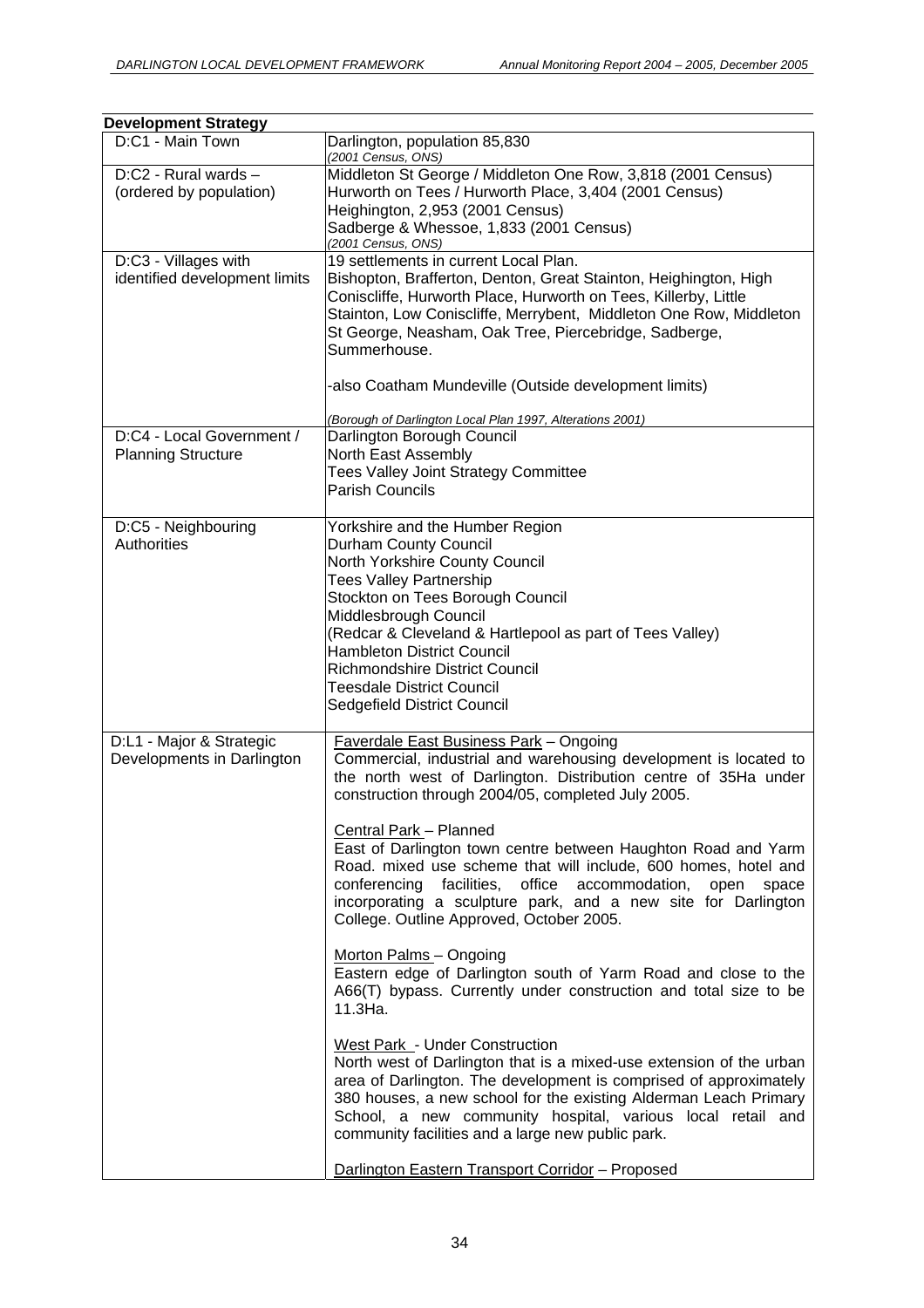|                                                                       | Major new access into Darlington from the east. Would provide three<br>kilometres of single carriageway, linking the A66(T) to Haughton<br>Road. Current proposals for the road also involve recreation routes<br>and routes for cyclists as well as measures to protect and enhance<br>environmental value.                                                                             |                            |                                      |  |  |  |  |  |  |
|-----------------------------------------------------------------------|------------------------------------------------------------------------------------------------------------------------------------------------------------------------------------------------------------------------------------------------------------------------------------------------------------------------------------------------------------------------------------------|----------------------------|--------------------------------------|--|--|--|--|--|--|
|                                                                       | Pedestrian Heart - Under Construction<br>£6.5 million scheme to pedestrianise the town centre at High Row<br>and adjoining streets. Aims to significantly improve the accessibility<br>of the town centre for pedestrians and those who are mobility<br>impaired. This will include the replacement of the current three<br>levels between High Row and West Row / Prebend Row with two. |                            |                                      |  |  |  |  |  |  |
| <b>Housing</b>                                                        |                                                                                                                                                                                                                                                                                                                                                                                          |                            |                                      |  |  |  |  |  |  |
| $H: C2 - Housing$<br>Characteristics                                  | Total Households = 44,400 (estimate mid 2005)<br>Household Size (2001)<br>Darlington = $2.27$ , North East = $2.32$ , England = $2.36$                                                                                                                                                                                                                                                   |                            |                                      |  |  |  |  |  |  |
|                                                                       | 82.4% of all dwellings Private (estimate 72.3% Owner Occupied and<br>8.3% private rented)<br>16.8% of all dwellings Housing Association (3.9%) or Local Authority<br>(12.9%) rented (HFR 2003/2004)                                                                                                                                                                                      |                            |                                      |  |  |  |  |  |  |
|                                                                       | Terraced housing<br>Darlington = 32%; England = 26%<br>Detached housing<br>Darlington = $16.6\%$ ; England = $22.6\%$                                                                                                                                                                                                                                                                    |                            |                                      |  |  |  |  |  |  |
| H:L1 - Distribution of new                                            | (Census 2001, ONS / JSU)                                                                                                                                                                                                                                                                                                                                                                 |                            |                                      |  |  |  |  |  |  |
| housing in the Borough,                                               | Completions 2004/2005<br>Darlington urban area = 75% (inc. West Park)<br>Larger village = $13.75%$<br>Other location = 11.1% (inc. Aycliffe Hospital)                                                                                                                                                                                                                                    |                            |                                      |  |  |  |  |  |  |
| H:L2 - Housing Land                                                   | (1999)<br>(2000)                                                                                                                                                                                                                                                                                                                                                                         | (2002)<br>(2003)           | (2004)<br>(2005)                     |  |  |  |  |  |  |
| Availability                                                          | 2,444<br>958                                                                                                                                                                                                                                                                                                                                                                             | 1,849<br>1,403             | 2,304<br>2,509                       |  |  |  |  |  |  |
|                                                                       |                                                                                                                                                                                                                                                                                                                                                                                          |                            |                                      |  |  |  |  |  |  |
|                                                                       | (Darlington Borough Development Monitoring)                                                                                                                                                                                                                                                                                                                                              |                            |                                      |  |  |  |  |  |  |
| H:L3 - Average size (no.<br>dwellings) of committed<br>housing sites. | Mean size of housing sites $= 18$ Dwellings<br>159 sites <20 dwellings<br>32 > 20 Dwellings                                                                                                                                                                                                                                                                                              |                            |                                      |  |  |  |  |  |  |
|                                                                       | including 9 sites >100 dwellings                                                                                                                                                                                                                                                                                                                                                         | Size                       |                                      |  |  |  |  |  |  |
| H:L4 - Type of new housing in<br>the Borough                          | <b>Type</b><br>Detached = $34%$                                                                                                                                                                                                                                                                                                                                                          | 1 Bed = $3%$               | Size by Type<br>$Flat = 2 Bed - 89%$ |  |  |  |  |  |  |
|                                                                       | $Flat = 28%$                                                                                                                                                                                                                                                                                                                                                                             | $2$ Bed = $34%$            | Bungalow = $2$ Bed- 78%              |  |  |  |  |  |  |
|                                                                       | Semi = $21%$                                                                                                                                                                                                                                                                                                                                                                             | $3$ Bed = $31%$            | Detached= 4 Bed-70%                  |  |  |  |  |  |  |
|                                                                       | Terrace = $14%$                                                                                                                                                                                                                                                                                                                                                                          | $4$ Bed = 32%              | Semi = $3$ Bed $-58%$                |  |  |  |  |  |  |
|                                                                       | Bungalow = $3%$                                                                                                                                                                                                                                                                                                                                                                          |                            | Terrace = $3$ bed = $59\%$           |  |  |  |  |  |  |
| H:C2 - Demographics -                                                 | (Darlington Borough Development Monitoring, 2004/05)                                                                                                                                                                                                                                                                                                                                     |                            | Lone Parent In                       |  |  |  |  |  |  |
| Household composition                                                 | Single Pensioners in<br>Darlington 15.7%,                                                                                                                                                                                                                                                                                                                                                | Couple with<br>Children in | Darlington 7.5%,                     |  |  |  |  |  |  |
|                                                                       | 23.2% Park West,                                                                                                                                                                                                                                                                                                                                                                         | Darlington 20.3%,          | Park East, 12.1%                     |  |  |  |  |  |  |
|                                                                       | 4.6% Faverdale (New)                                                                                                                                                                                                                                                                                                                                                                     | Faverdale, 27.7%           | Park West, 2.7%                      |  |  |  |  |  |  |
|                                                                       | 10.9% Sadberge and                                                                                                                                                                                                                                                                                                                                                                       | Central, 12.7%             | also Heighington &                   |  |  |  |  |  |  |
|                                                                       | Whessoe                                                                                                                                                                                                                                                                                                                                                                                  |                            | Coniscliffe, 2.3%                    |  |  |  |  |  |  |
| <b>Business, Industry and Employment</b>                              | (Census 2001, ONS / JSU)                                                                                                                                                                                                                                                                                                                                                                 |                            |                                      |  |  |  |  |  |  |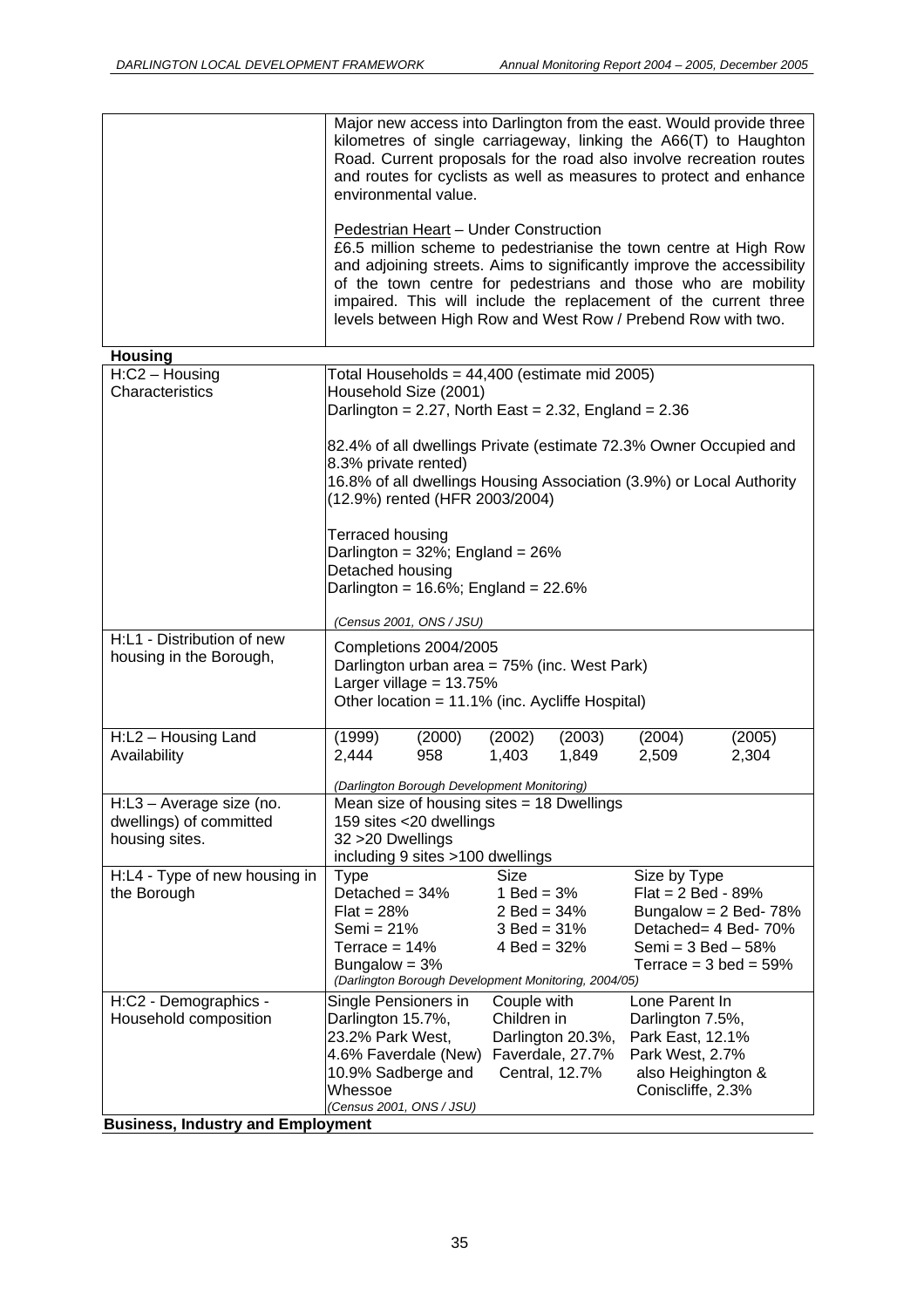| <b>B:C1 Economic Activity</b>  | Darlington = $79.5%$                              |            | $UK = 78.3%$                                                        |  |  |  |  |  |
|--------------------------------|---------------------------------------------------|------------|---------------------------------------------------------------------|--|--|--|--|--|
|                                |                                                   |            |                                                                     |  |  |  |  |  |
|                                | Employees= 68.8%                                  |            | Employees= 65%                                                      |  |  |  |  |  |
|                                | Self Employed= 7.1%                               |            | Self Employed= 9%                                                   |  |  |  |  |  |
|                                |                                                   |            |                                                                     |  |  |  |  |  |
|                                |                                                   |            |                                                                     |  |  |  |  |  |
|                                | Full Time= 40.3%                                  |            | Full Time= 40.6%                                                    |  |  |  |  |  |
|                                | Part Time = $13.2\%$                              |            | Part Time = $11.8\%$                                                |  |  |  |  |  |
|                                |                                                   |            | Source: annual population survey (Apr 2004-Mar 2005), NOMIS         |  |  |  |  |  |
|                                | 2005                                              |            |                                                                     |  |  |  |  |  |
|                                |                                                   |            |                                                                     |  |  |  |  |  |
| B:C2 Rate of Unemployment      |                                                   | Darlington | North East<br><b>UK</b>                                             |  |  |  |  |  |
|                                | March 2002                                        | 4.4%       | 3%<br>5.5                                                           |  |  |  |  |  |
|                                | <b>March 2005</b>                                 | 3.1        | 3.3<br>2.4                                                          |  |  |  |  |  |
|                                |                                                   |            |                                                                     |  |  |  |  |  |
|                                | (JSU, Unemployment Flows)                         |            |                                                                     |  |  |  |  |  |
| <b>B:C3 Number of VAT</b>      | Darlington                                        |            | <b>UK</b>                                                           |  |  |  |  |  |
| registered business and ratio  | 2,170 businesses                                  |            |                                                                     |  |  |  |  |  |
|                                |                                                   |            |                                                                     |  |  |  |  |  |
| of businesses to population    | 22.08 per 1,000 population                        |            | 30.29 per 1,000 population                                          |  |  |  |  |  |
|                                |                                                   |            |                                                                     |  |  |  |  |  |
|                                |                                                   |            | <b>Great Britain</b>                                                |  |  |  |  |  |
| B:C4 Number and percent of     |                                                   |            | Darlington                                                          |  |  |  |  |  |
| jobs in the Borough by sector  | <b>Services</b>                                   | 78.2%      | 81.4%                                                               |  |  |  |  |  |
|                                | Manufacturing                                     | 14.3%      | 12.6%                                                               |  |  |  |  |  |
|                                |                                                   |            |                                                                     |  |  |  |  |  |
|                                | Construction                                      | 6.5%       | 4.4%                                                                |  |  |  |  |  |
|                                | (Annual Population Survey, 2004 - 2005, NOMIS)    |            |                                                                     |  |  |  |  |  |
|                                |                                                   |            |                                                                     |  |  |  |  |  |
| B:C5 Gross Mean Weekly         |                                                   |            | Darlington<br><b>Great Britain</b>                                  |  |  |  |  |  |
| Pay                            | Full Time                                         | £418.6     | £507                                                                |  |  |  |  |  |
|                                | Part Time                                         | £183       | £160.5                                                              |  |  |  |  |  |
|                                |                                                   |            |                                                                     |  |  |  |  |  |
|                                | All                                               | £347.5     | £420.2                                                              |  |  |  |  |  |
|                                | (Annual Survey of Hours and Earnings / JSU, 2004) |            |                                                                     |  |  |  |  |  |
| <b>Environment</b>             |                                                   |            |                                                                     |  |  |  |  |  |
|                                |                                                   |            |                                                                     |  |  |  |  |  |
| E:C1 - Natural Features        | <b>River Tees</b>                                 |            |                                                                     |  |  |  |  |  |
|                                | Limestone Escarpment & Aquifer                    |            |                                                                     |  |  |  |  |  |
|                                |                                                   |            | River Skerne - Green Wedge at Red Hall / South Park                 |  |  |  |  |  |
|                                |                                                   |            |                                                                     |  |  |  |  |  |
|                                |                                                   |            | Cockerbeck - Green Wedge at Branksome / The Denes                   |  |  |  |  |  |
|                                | <b>Baydale Beck</b>                               |            |                                                                     |  |  |  |  |  |
|                                |                                                   |            |                                                                     |  |  |  |  |  |
|                                | <b>West Beck</b>                                  |            |                                                                     |  |  |  |  |  |
|                                |                                                   |            |                                                                     |  |  |  |  |  |
| E:C2 - Sites of Special        | Hell Kettles, 3.4Ha, Unfavourable recovering      |            |                                                                     |  |  |  |  |  |
|                                |                                                   |            |                                                                     |  |  |  |  |  |
| Scientific Interest            | Neasham Fen, 2.46Ha, Favourable                   |            |                                                                     |  |  |  |  |  |
|                                | Newton Ketton Meadow, 1.8Ha, Favourable           |            |                                                                     |  |  |  |  |  |
|                                |                                                   |            |                                                                     |  |  |  |  |  |
|                                | Redcar Field, 0.67Ha, Favourable                  |            |                                                                     |  |  |  |  |  |
|                                | (English Nature - Survey of Sites)                |            |                                                                     |  |  |  |  |  |
| E:C3 - Local Nature Reserves   | 7 Sites, Total 61Ha include -                     |            |                                                                     |  |  |  |  |  |
|                                | Drinkfield, Geneva Woods, Brinkburn Pond,         |            |                                                                     |  |  |  |  |  |
|                                |                                                   |            |                                                                     |  |  |  |  |  |
|                                |                                                   |            |                                                                     |  |  |  |  |  |
|                                | (Darlington BC, Countryside)                      |            |                                                                     |  |  |  |  |  |
| E:C4 - Sites of Nature         | 50 Sites                                          |            |                                                                     |  |  |  |  |  |
|                                |                                                   |            |                                                                     |  |  |  |  |  |
| <b>Conservation Importance</b> |                                                   |            |                                                                     |  |  |  |  |  |
| <b>Spaces and Places</b>       |                                                   |            |                                                                     |  |  |  |  |  |
| SP:C1 - Parks & Open Space     | Historic Parks & Gardens -                        |            |                                                                     |  |  |  |  |  |
|                                |                                                   |            |                                                                     |  |  |  |  |  |
|                                | South Park, West Cemetery                         |            |                                                                     |  |  |  |  |  |
|                                | Other Urban Parkland and Open Space -             |            |                                                                     |  |  |  |  |  |
|                                |                                                   |            |                                                                     |  |  |  |  |  |
|                                |                                                   |            | West Park, North Lodge Park, North Park, The Denes, Red Hall,       |  |  |  |  |  |
|                                | Cockerbeck Valley                                 |            |                                                                     |  |  |  |  |  |
|                                |                                                   |            |                                                                     |  |  |  |  |  |
|                                |                                                   |            |                                                                     |  |  |  |  |  |
|                                |                                                   |            | Nine parks and open space forming surroundings to country halls     |  |  |  |  |  |
|                                | such as at Redworth Hall and Rockliffe Hall.      |            |                                                                     |  |  |  |  |  |
|                                |                                                   |            |                                                                     |  |  |  |  |  |
|                                |                                                   |            |                                                                     |  |  |  |  |  |
| SP:C2 - Built Heritage         | Market Town and Industrial heritage:              |            |                                                                     |  |  |  |  |  |
|                                |                                                   |            | Indoor Market (Clock tower key feature in town),                    |  |  |  |  |  |
|                                |                                                   |            | Market Square (Key civic open space in town centre),                |  |  |  |  |  |
|                                |                                                   |            |                                                                     |  |  |  |  |  |
|                                |                                                   |            | Cattle Market (Maintains link between the rural and urban economy), |  |  |  |  |  |
|                                |                                                   |            | Train Station (Building elevated at bank top and clock tower key    |  |  |  |  |  |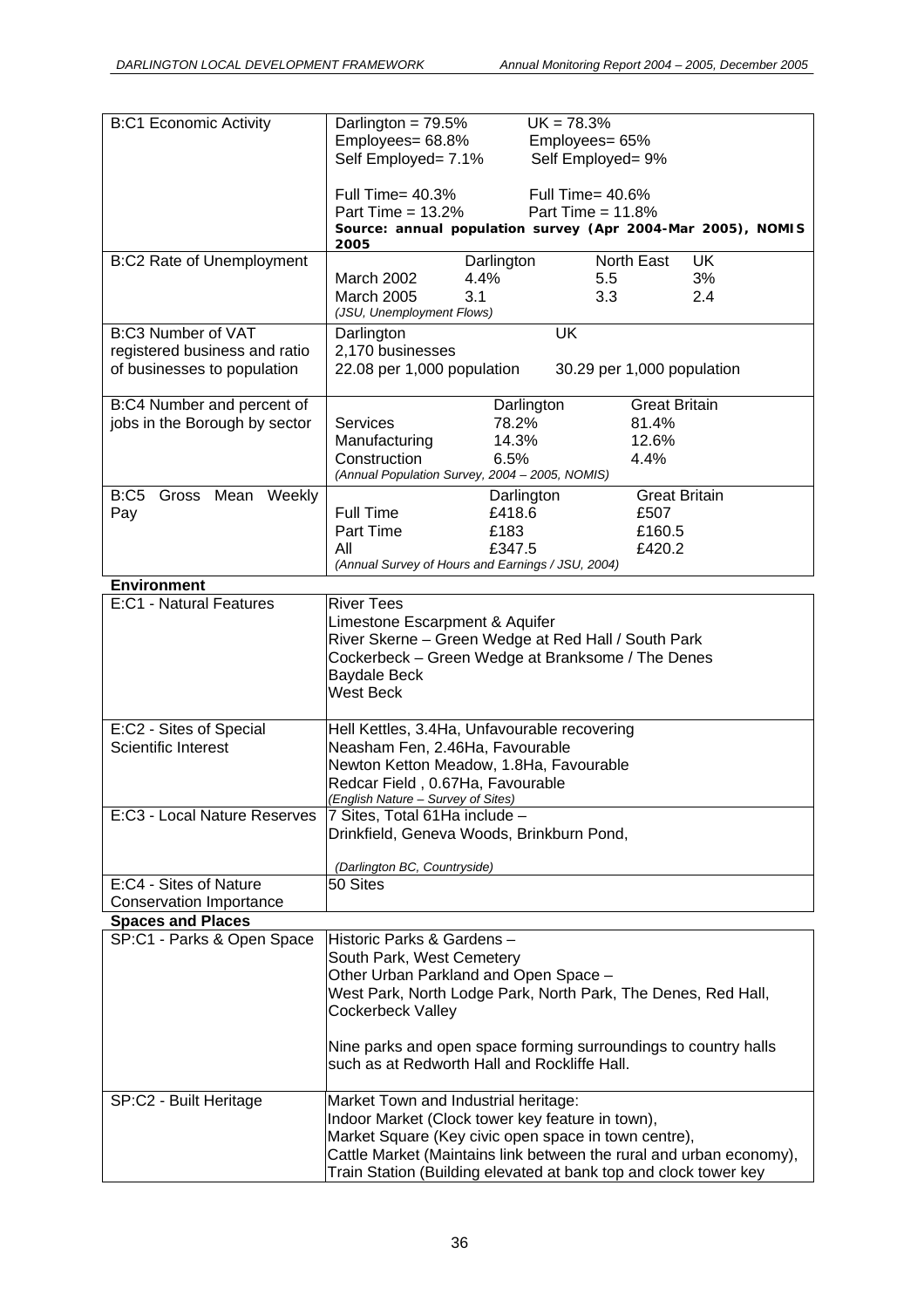|                                                                                                                                                                                   | feature in town),<br>Industrial Heritage linked to early railways (e.g. Steel, Manufacturing)<br>and modern development linked to road (Distribution, Services e.g.<br>telemarketing).                                                                                                                                                                                                                                                                                                                                                                                                                                                                                                                                                                                                                                                                                                                                                                                                                                                                   |
|-----------------------------------------------------------------------------------------------------------------------------------------------------------------------------------|----------------------------------------------------------------------------------------------------------------------------------------------------------------------------------------------------------------------------------------------------------------------------------------------------------------------------------------------------------------------------------------------------------------------------------------------------------------------------------------------------------------------------------------------------------------------------------------------------------------------------------------------------------------------------------------------------------------------------------------------------------------------------------------------------------------------------------------------------------------------------------------------------------------------------------------------------------------------------------------------------------------------------------------------------------|
| SP:C3 - Listed buildings no.                                                                                                                                                      | 545 (approximate)                                                                                                                                                                                                                                                                                                                                                                                                                                                                                                                                                                                                                                                                                                                                                                                                                                                                                                                                                                                                                                        |
| SP:C4 - Buildings at Risk                                                                                                                                                         | no. 20 (identified to date)                                                                                                                                                                                                                                                                                                                                                                                                                                                                                                                                                                                                                                                                                                                                                                                                                                                                                                                                                                                                                              |
| SP:C5 - Scheduled Ancient<br>Monuments                                                                                                                                            | no. 20                                                                                                                                                                                                                                                                                                                                                                                                                                                                                                                                                                                                                                                                                                                                                                                                                                                                                                                                                                                                                                                   |
| SP:C7 Proportion of<br>designated Play Areas<br>meeting minimum European                                                                                                          | 2001/02<br>2002/03<br>2003/04<br>30%<br>28%<br>31%<br>(Community Strategy Action Plan Indicator, 2004/05)                                                                                                                                                                                                                                                                                                                                                                                                                                                                                                                                                                                                                                                                                                                                                                                                                                                                                                                                                |
| standards                                                                                                                                                                         |                                                                                                                                                                                                                                                                                                                                                                                                                                                                                                                                                                                                                                                                                                                                                                                                                                                                                                                                                                                                                                                          |
| SP:C8 Total number of<br>conservation areas in the<br>authority. Percentage of<br>conservation areas in the<br>local authority area with an<br>up-to-date character<br>appraisal. | Rural - 9 Area<br>Bishopton Conservation Area (1972)<br>Coatham Mundeville Conservation Area (1980)<br>Heighington Conservation Area (1972, extended 1999)<br>High Coniscliffe Conservation Area (1974)<br>Hurworth Conservation Area (1971)<br>Middleton One Row Conservation Area (1972)<br>Piercebridge Conservation Area (1972) - CA<br>Summerhouse Conservation Area (1972)<br>Sadberge Conservation Area (1972, extended 1999)<br>$Urban - 7 Areas$<br>Cockerton Village Conservation Area (1968, extended 1990) - CA<br>Denton Conservation Area (1981)<br>Haughton Village Conservation Area (1968, extended 1978)<br>Northgate Conservation Area (North Road Station 1974, enlarged<br>as Northgate CA 1997 and 2003) - CA<br>Stanhope Road/Grange Road Conservation Area (1975, extended<br>1990 and 1999)<br>Town Centre Conservation Area (1976, extended 1999)<br>Victoria Embankment Conservation Area (1990)<br>Total $16-$<br>CA - Character Appraisals are underway for 3 conservation areas,<br>expected to be complete by March 2006. |
|                                                                                                                                                                                   | (Darlington Borough Council, conservation)                                                                                                                                                                                                                                                                                                                                                                                                                                                                                                                                                                                                                                                                                                                                                                                                                                                                                                                                                                                                               |
| <b>Town Centre</b>                                                                                                                                                                |                                                                                                                                                                                                                                                                                                                                                                                                                                                                                                                                                                                                                                                                                                                                                                                                                                                                                                                                                                                                                                                          |
| <b>TC:C1 Estimate of Potential</b><br><b>Town Centre Population</b><br>Catchment                                                                                                  | 840,000 people within 30 minutes<br>2.7 million within 1 hour                                                                                                                                                                                                                                                                                                                                                                                                                                                                                                                                                                                                                                                                                                                                                                                                                                                                                                                                                                                            |
|                                                                                                                                                                                   | <b>Estimated Retail Catchment</b><br>250,000<br>(Darlington Economic Profile, JSU                                                                                                                                                                                                                                                                                                                                                                                                                                                                                                                                                                                                                                                                                                                                                                                                                                                                                                                                                                        |
|                                                                                                                                                                                   | Darlington Retail Study2004)                                                                                                                                                                                                                                                                                                                                                                                                                                                                                                                                                                                                                                                                                                                                                                                                                                                                                                                                                                                                                             |
| TC:L1 Amount of gross<br>shopping floorspace in the<br>Town Centre and (ii)<br>proportion this constitutes of<br>all shopping floorspace within<br>the borough                    | 2004/05<br>Gross Shopping Floorspace = 101,000 sqm<br>Of all shopping floorspace in Borough = $41.9\%$                                                                                                                                                                                                                                                                                                                                                                                                                                                                                                                                                                                                                                                                                                                                                                                                                                                                                                                                                   |
|                                                                                                                                                                                   | (Darlington Development Monitoring)                                                                                                                                                                                                                                                                                                                                                                                                                                                                                                                                                                                                                                                                                                                                                                                                                                                                                                                                                                                                                      |
| TC:L2 Number of vacant units<br>and b) percent of shopping                                                                                                                        | No. of Vacant<br>% of Total Floorspace<br>Centre<br><b>Town Centre</b><br>6.5%<br>42                                                                                                                                                                                                                                                                                                                                                                                                                                                                                                                                                                                                                                                                                                                                                                                                                                                                                                                                                                     |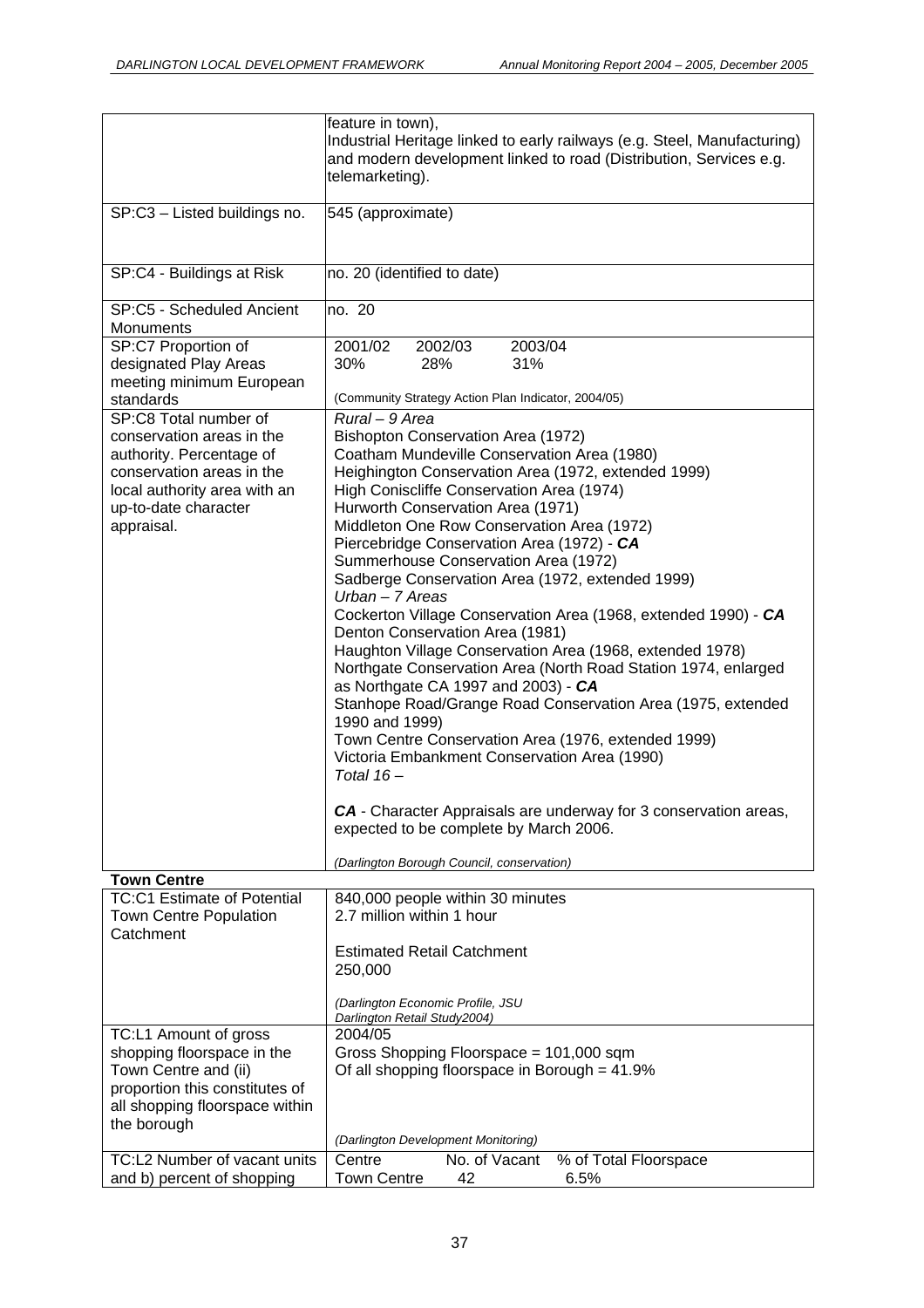| floorspace by type in the (i)  | North Road                                               | $\overline{2}$   | 0.8%      |               |                            |               |  |  |  |
|--------------------------------|----------------------------------------------------------|------------------|-----------|---------------|----------------------------|---------------|--|--|--|
| Town Centre and (ii) other     | Cockerton                                                | 3                | 3%        |               |                            |               |  |  |  |
| centres                        | Whinfield                                                | $\boldsymbol{0}$ | $\Omega$  |               |                            |               |  |  |  |
|                                | Yarm Road                                                | 1                | 23.5%     |               |                            |               |  |  |  |
|                                | Neasham Road                                             | 0                | 0         |               |                            |               |  |  |  |
|                                | Mowden                                                   | 1                |           | 6.7%          |                            |               |  |  |  |
|                                |                                                          |                  |           |               |                            |               |  |  |  |
| <b>Transport</b>               |                                                          |                  |           |               |                            |               |  |  |  |
| T:C1 - Primary Transport       | <b>East Coast Main Line</b>                              |                  |           |               |                            |               |  |  |  |
| Links                          | A1(M), A66(T), A67, A68                                  |                  |           |               |                            |               |  |  |  |
|                                | Durham Tees Valley Airport                               |                  |           |               |                            |               |  |  |  |
|                                |                                                          |                  |           |               |                            |               |  |  |  |
| T:C2 - Area wide traffic flows | (2001/2002) (2002/2003) (2003/2004) +4.8% Upward trend   |                  |           |               |                            |               |  |  |  |
| Million vehicle kilometres     | 812<br>847                                               |                  | 851       |               |                            |               |  |  |  |
|                                | (Provisional Local Transport Plan 2, Darlington BC)      |                  |           |               |                            |               |  |  |  |
| T:C3 - Bus Services -          | (2001/2002) (2002/2003) (2003/2004) -1.5% Downward trend |                  |           |               |                            |               |  |  |  |
|                                | 10.118<br>10.222                                         |                  | 10.069    |               |                            |               |  |  |  |
| Number of Passenger            |                                                          |                  |           |               |                            |               |  |  |  |
| Journeys (millions)            | (Provisional Local Transport Plan 2, Darlington BC)      |                  |           |               |                            |               |  |  |  |
| T:C4 - Proportion of residents |                                                          |                  | 2001/2    |               | 2002/3                     |               |  |  |  |
|                                |                                                          |                  |           |               |                            |               |  |  |  |
| finding it easy to access key  |                                                          |                  |           |               |                            |               |  |  |  |
| local services and facilities  | <b>Local Shop</b>                                        |                  | 96        | 94            | 2003/4                     | 2004/5        |  |  |  |
|                                | <b>Shopping Centre</b>                                   |                  | 95        | 88            | 96                         | 96            |  |  |  |
|                                | <b>Post Office</b>                                       |                  | 96        | 94            | 92                         | 93            |  |  |  |
|                                | <b>Public Transport</b>                                  |                  | No data   | No data       | 92                         | 93            |  |  |  |
|                                | <b>Public Transport</b>                                  |                  | No data   | No data       | 93                         | 93            |  |  |  |
|                                | Bank / Cash point                                        |                  | 87        | 85            | 92                         | 92            |  |  |  |
|                                | Shop selling fresh fruit                                 |                  | new       | no data       | 88                         | 90            |  |  |  |
|                                | <b>Publicly accessible</b>                               |                  |           |               |                            |               |  |  |  |
|                                | greenspaces                                              |                  | 91        | 85            | 90                         | 89            |  |  |  |
|                                | <b>GP/Doctors Surgery</b>                                |                  | 85        | 76            | 88                         | 88            |  |  |  |
|                                | Library                                                  |                  | 86        | 81            | 83                         | 83            |  |  |  |
|                                | <b>Cultural / Recreation</b>                             |                  |           |               |                            |               |  |  |  |
|                                | <b>Facility</b>                                          |                  | new<br>85 | no data<br>79 | 83<br>84                   | 82<br>82      |  |  |  |
|                                | <b>Local Hospital</b><br><b>Sport / Leisure Centre</b>   |                  | 84        | 71            | 81                         | 78            |  |  |  |
|                                | <b>Council / Neighbourhood</b>                           |                  |           |               |                            |               |  |  |  |
|                                | <b>Office</b>                                            |                  | 82        | 71            | 80                         | 76            |  |  |  |
|                                | <b>Recycling Facility</b><br><b>Childcare Facilities</b> |                  | 75<br>69  | 60<br>24      | $\overline{73}$<br>no data | 68<br>no data |  |  |  |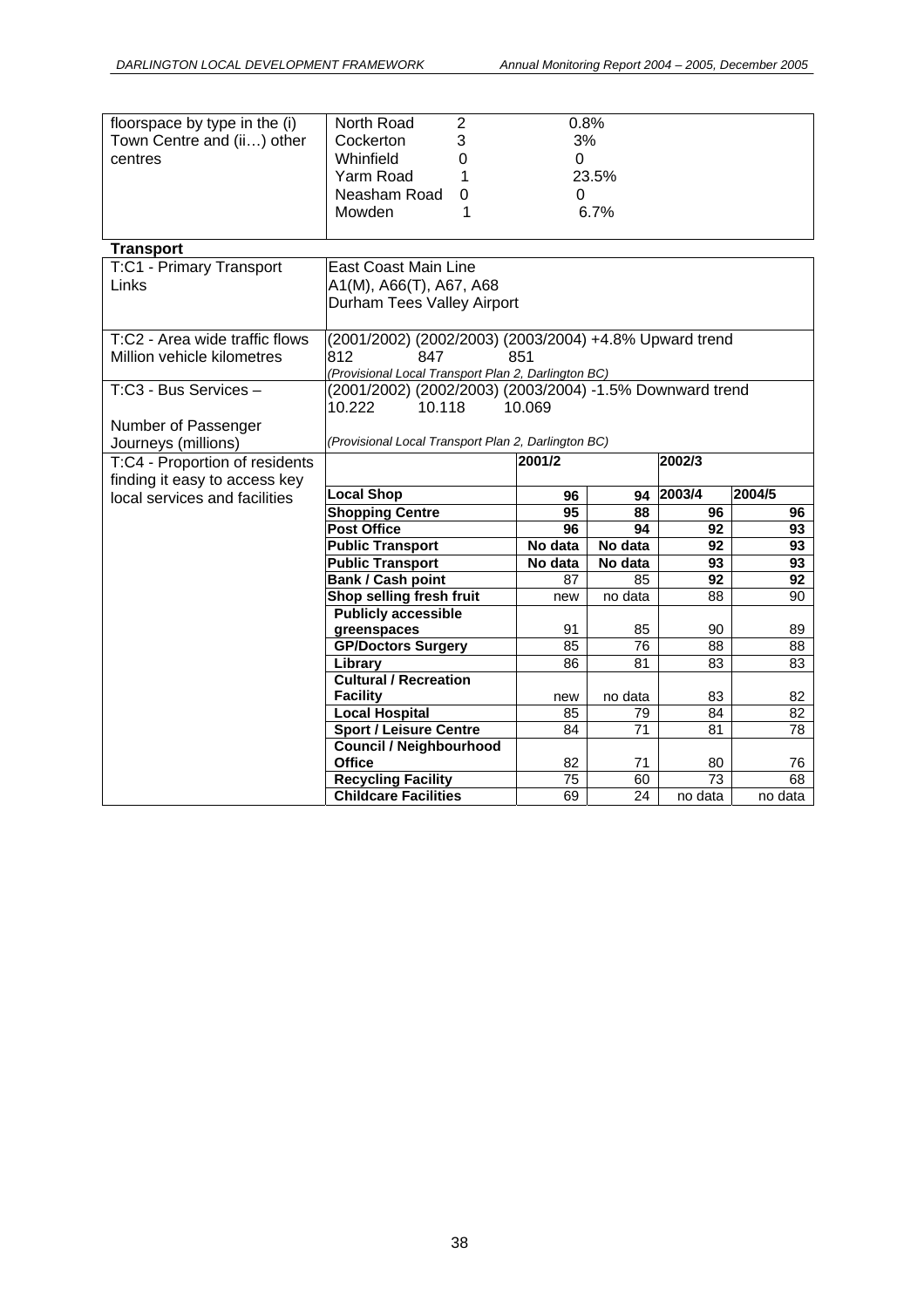# **Annex Key documents and information**

**Proposed Monitoring Framework** - The proposed monitoring framework for future development plan documents, can be seen on the councils website at the link below.

http://www.darlington.gov.uk/dar\_public/documents/Development%20and%20Environment/Developm ent%20and%20Regeneration/Planning%20Services/Policy/CoreStrategy/MonitoringFramework.pdf

**Policy Matrix - A matrix of all development plan policy is provided here. This illustrates the current** position of every local plan policy and its links to Regional Planning Guidance and the Structure Plan. This will provide a guide through the transitional period to enable identification of the current status of each Local Plan policy. A draft copy of this can currently be found within the Local Development Scheme, page 31.

http://www.darlington.gov.uk/dar\_public/Document%20Library/Development%20and%20Environment/ Development%20and%20Regeneration/Planning%20Services/Policy/LDS/LDSfinal.pdf

#### **Core Strategy Preferred Options, October 2005**

http://www.darlington.gov.uk/Living/Planning+and+Building+Control/Planning+Services/Planning+Polic y/CoreStrategy.htm

#### **Open Spaces Strategy**

http://www.darlington.gov.uk/Living/Planning+and+Building+Control/Planning+Services/Planning+Polic y/OpenSpaces.htm

#### **Darlington Urban Capacity Study 2004**

http://www.darlington.gov.uk/Living/Planning+and+Building+Control/Planning+Services/Planning+Polic y/DUCS.htm

#### **Darlington Retail Study 2004**

http://www.darlington.gov.uk/Living/Planning+and+Building+Control/Planning+Services/Planning+Polic y/DarlingtonRetailStudy2004.htm

#### **Housing Land Availability Schedule**

http://www.darlington.gov.uk/Living/Planning+and+Building+Control/Planning+Services/Planning+Polic y/HousingLandAvailabilitySchedule.htm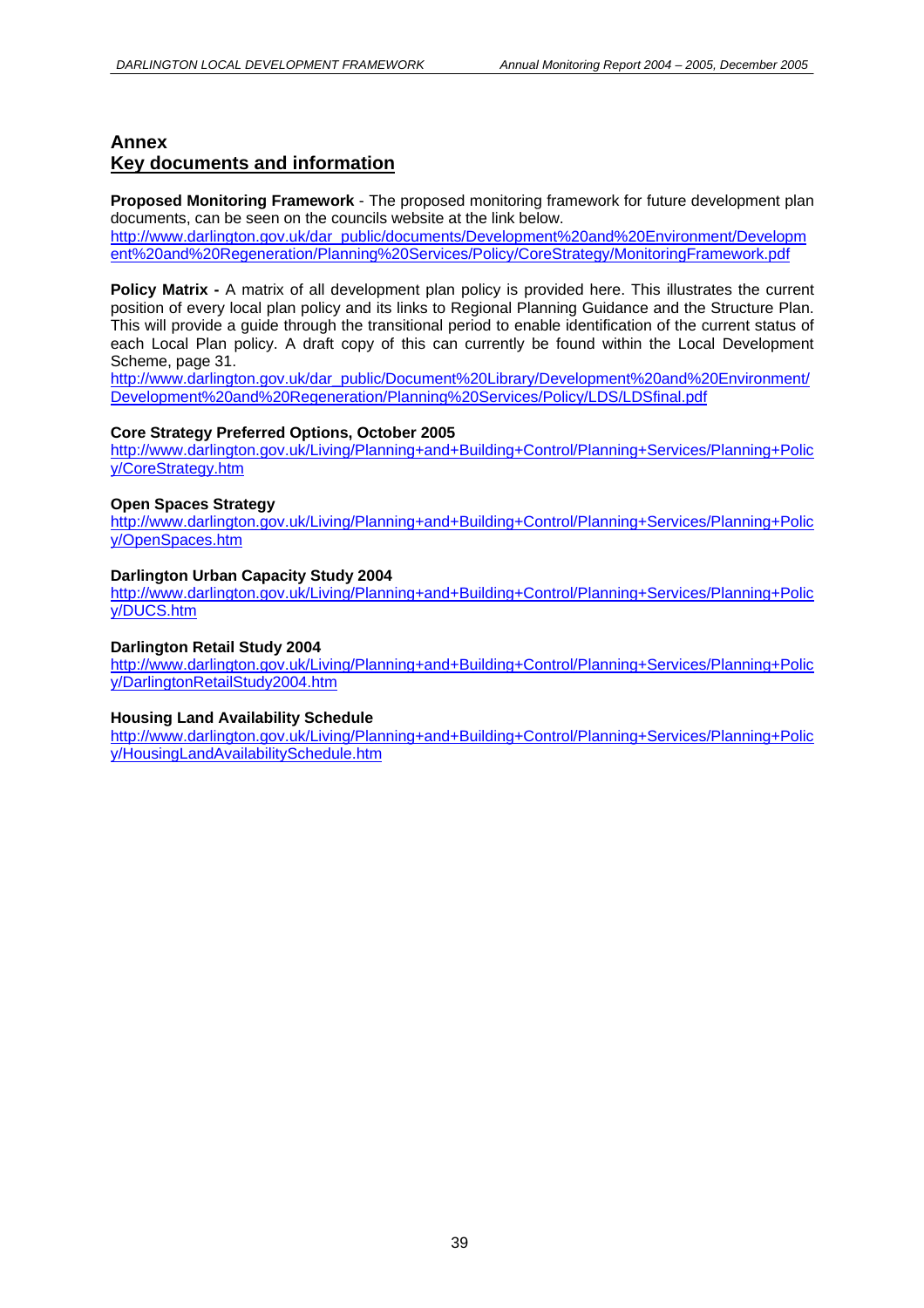# **Appendices**

#### **Appendix 1: Schedule of AMR Indicators and Policy**

#### **Development Strategy**

| D: L1              | Distribution of Development in the Urban Area                                        |
|--------------------|--------------------------------------------------------------------------------------|
|                    |                                                                                      |
| Document           | Borough of Darlington Local Plan                                                     |
| Policy<br>D: C1    | E2, H3, EP2, EP3<br><b>Total Population growth, and</b>                              |
| D: C2              | <b>Net Migration</b>                                                                 |
|                    | Borough of Darlington Local Plan                                                     |
| Document           |                                                                                      |
| Policy             | <b>H1, EP1</b>                                                                       |
| <b>Housing</b>     |                                                                                      |
| H:CO1              | Housing Trajectory: Annual Net Additional Dwelling and Requirements to 1997-2021     |
| Document<br>Policy | Borough of Darlington Local Plan<br>H <sub>1</sub> . H <sub>2</sub> . H <sub>3</sub> |
| <b>H:CO2</b>       | Percentage of New and Converted Dwellings on Previously Developed Land               |
| Document           | Borough of Darlington Local Plan                                                     |
| Policy             | E24, PPG3                                                                            |
| E: L1              | Change in Previously Developed Land Available in the Borough (Hectares)              |
| Document<br>Policy | Borough of Darlington Local Plan<br>E24                                              |
| H:CO3              | Density of new dwellings (completed sites only)                                      |
| Document<br>Policy | Borough of Darlington Local Plan<br>H3                                               |
| H:CO4              | <b>Affordable Housing Completions</b>                                                |
| Document<br>Policy | Borough of Darlington Local Plan<br>H9, H14                                          |
| $H:$ C1            | <b>House Prices</b>                                                                  |
|                    | Percent change in house prices                                                       |
|                    | <b>Ratio of House Prices to Average Earnings</b>                                     |
|                    |                                                                                      |
| Document           | Borough of Darlington Local Plan                                                     |
| Policy             | H9, H10                                                                              |
|                    | <b>Business, Industry and Employment</b>                                             |
| <b>B:C01</b>       | Employment land available by type (Ha)                                               |
| Document<br>Policy | Borough of Darlington Local Plan<br>EP1, EP2, EP3                                    |
| <b>B:CO2</b>       | Amount of Land Developed for Employment by type; and,                                |
| <b>B:C03</b>       | Amount of Land Developed for Employment by type that is in Development or            |
|                    | Regeneration areas defined in the Local Development Framework; and,                  |
| <b>B:CO4</b>       | Percentage of Employment Land Developed that is on Previously Developed Land         |
| Document           | Borough of Darlington Local Plan                                                     |
| Policy             | EP1, EP2, EP3 + EP6, EP7, EP8, EP9 and EP10                                          |
| <b>B:CO5</b>       | Losses of employment land in (i) employment/regeneration areas and (ii) Local        |
|                    | Authority area.                                                                      |
| <b>B:CO6</b>       | Amount of employment land lost to residential development                            |
| Document           | Borough of Darlington Local Plan                                                     |
| Policy             | EP5, EP14                                                                            |
|                    | <b>Environmental Resources</b>                                                       |
| <b>E:CO1</b>       | Change in areas and populations of biodiversity importance                           |
|                    |                                                                                      |
|                    | change in priority habitats and species                                              |
|                    | Change in areas designated for their intrinsic environmental value including         |
|                    | sites of international, national, regional or sub-regional significance              |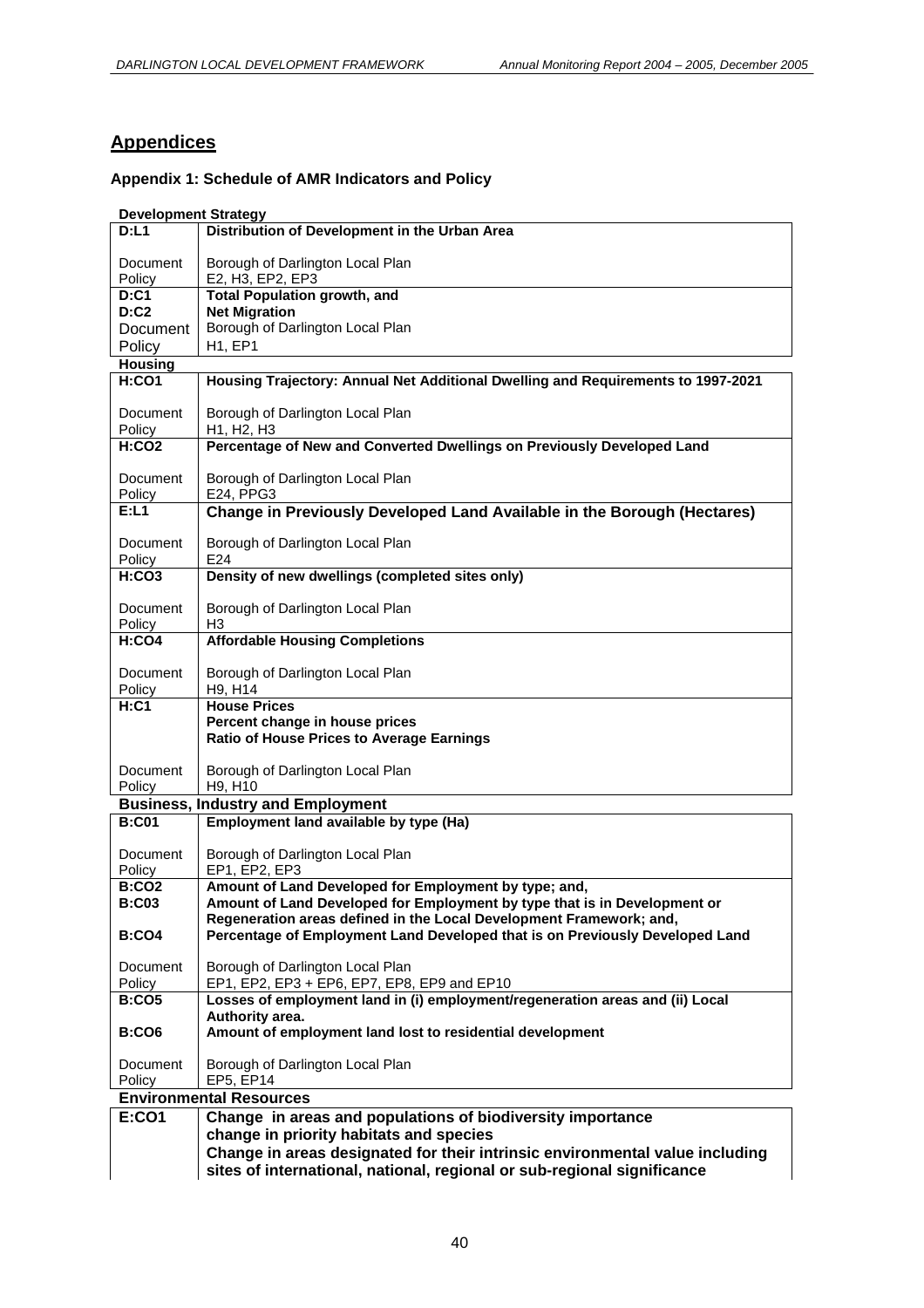| Document                     | Borough of Darlington Local Plan                                                                                                                                                                     |
|------------------------------|------------------------------------------------------------------------------------------------------------------------------------------------------------------------------------------------------|
| Policy                       | E3, E11, E12, E19, E20, E21, E22, E23                                                                                                                                                                |
| <b>E:CO2</b>                 | Number of planning permissions granted contrary to the advice of the Environment<br>Agency on either flood defence grounds or water quality.                                                         |
| Document<br>Policy           | Borough of Darlington Local Plan<br>E27, E28 (E47, E48, )                                                                                                                                            |
| <b>E:CO3</b><br><b>E:CO4</b> | Capacity of new waste management facilities by type<br>Amount of municipal waste arising, and managed by management type, and the<br>percentage each management type represents of the waste managed |
| Document<br>Policy           | Borough of Darlington Local Plan<br>E24                                                                                                                                                              |
| <b>E:CO5</b>                 | Production of primary land won aggregates<br>Production of Secondary / recycled aggregates                                                                                                           |
| Document<br>Policy           | Borough of Darlington Local Plan<br>E24                                                                                                                                                              |
| <b>E:CO6</b>                 | Renewable energy capacity installed by type                                                                                                                                                          |
|                              |                                                                                                                                                                                                      |
| Document<br>Policy           | Borough of Darlington Local Plan<br>E25, E26                                                                                                                                                         |
| <b>Spaces and Places</b>     |                                                                                                                                                                                                      |
| SP: C1                       | (i)Total accessible open space                                                                                                                                                                       |
| <b>SP:CO2</b>                | (ii) Percentage of eligible open spaces managed to green flag award standard                                                                                                                         |
| Document<br>Policy           | Borough of Darlington Local Plan<br>E3, R4, R7                                                                                                                                                       |
| <b>Town Centre</b>           |                                                                                                                                                                                                      |
| <b>TC:C01</b>                | Amount of completed retail (A1, A2), office (B1a) and leisure (D2) development (gross<br>floorspace, sqm)                                                                                            |
| TC:CO2                       | Amount (and percent) of completed retail, office and leisure development in Darlington<br>town centre                                                                                                |
| Document<br>Policy           | Borough of Darlington Local Plan<br>S2, E12, PPS6                                                                                                                                                    |
| <b>Transport</b>             |                                                                                                                                                                                                      |
| T:CO1                        | Amount of new residential development within 30 minutes public transport time of: a<br>GP; a hospital; a primary school; a secondary school; areas of employment; and a<br>major retail centre(s).   |
| Document<br>Policy           | Borough of Darlington Local Plan                                                                                                                                                                     |
| <b>T:CO2</b>                 | Percent of completed non-residential development complying with car-parking<br>standards set out in the local development framework                                                                  |
| Document<br>Policy           | Borough of Darlington Local Plan<br>T24, T25                                                                                                                                                         |
|                              |                                                                                                                                                                                                      |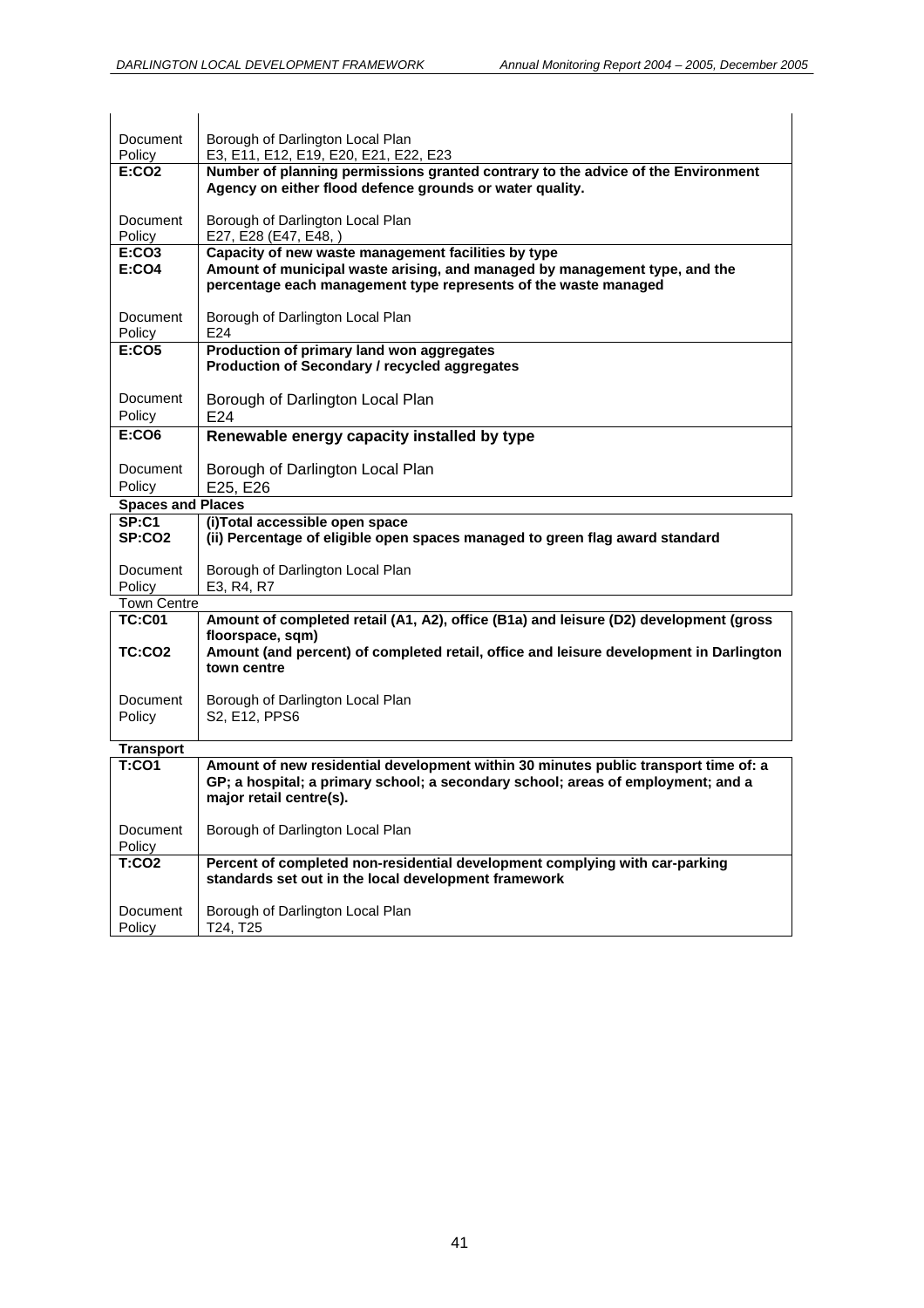**Appendix 2: Timetable of Local Development Scheme** 



#### **LEGEND:**

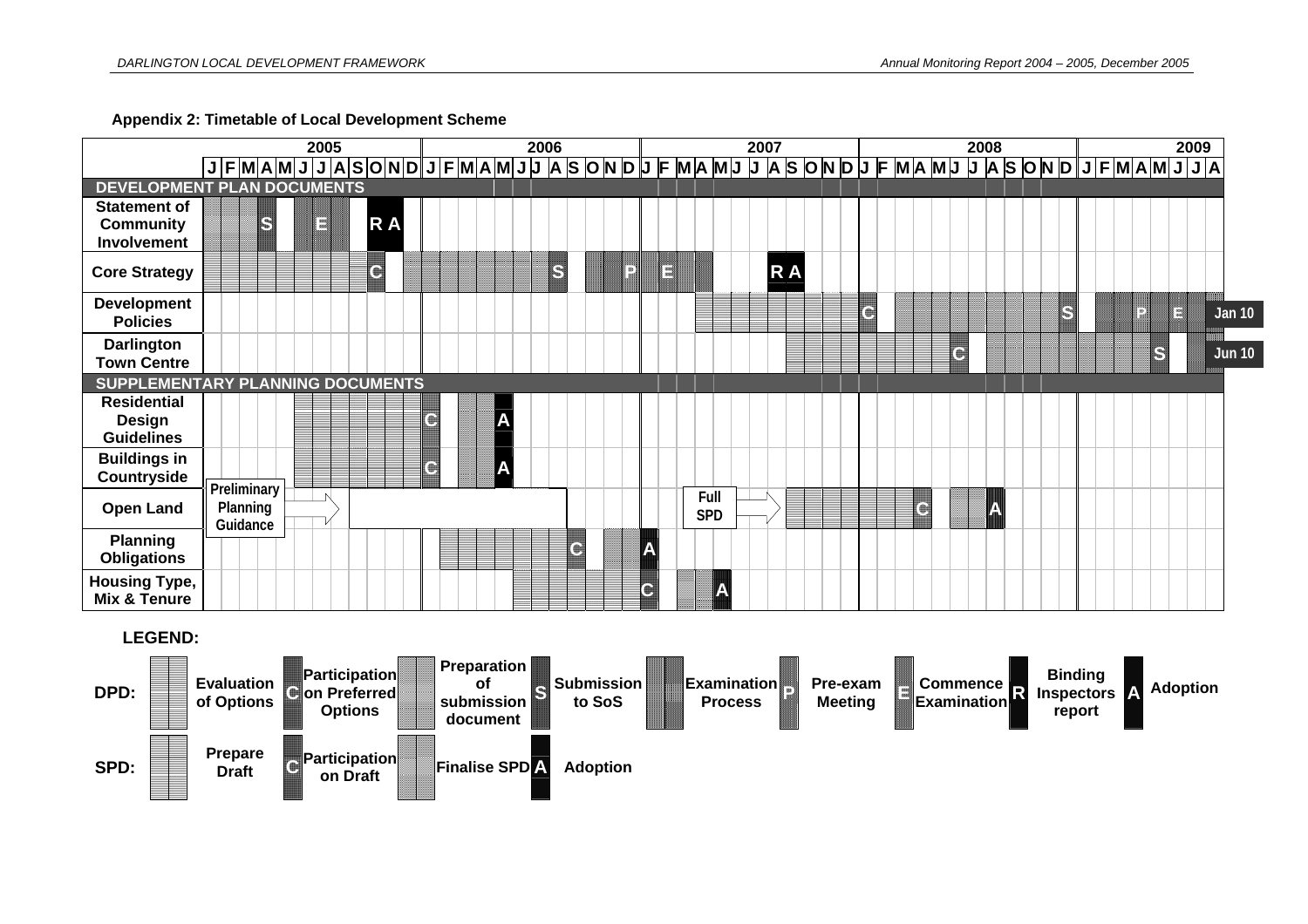**Appendix 3 – Housing Trajectory Background Information** 

| Year      | <b>Actual Net</b><br><b>Additions</b> | <b>Projected</b><br><b>Gross</b><br><b>Additions</b> | <b>HMR</b> | <b>Other</b> | <b>Projected</b><br><b>Net</b><br><b>Additions</b> | <b>TVSP</b><br><b>Provision</b> | <b>Estimated</b><br><b>Annual</b><br><b>Requirement</b> | $+/-$ TVSP<br>(cumulative) |
|-----------|---------------------------------------|------------------------------------------------------|------------|--------------|----------------------------------------------------|---------------------------------|---------------------------------------------------------|----------------------------|
| 2000-2001 | 298                                   |                                                      |            |              |                                                    |                                 |                                                         |                            |
| 2001-2002 | 350                                   |                                                      |            |              |                                                    |                                 |                                                         |                            |
| 2002-2003 | 229                                   | 271                                                  |            |              | 229                                                | 240                             | 229                                                     | $-11$                      |
| 2003-2004 | 435                                   | 491                                                  |            |              | 435                                                | 240                             | 430                                                     | 184                        |
| 2004-2005 | 567                                   | 570                                                  |            | 3            | 567                                                | 240                             | 555                                                     | 511                        |
| 2005-2006 |                                       | 647                                                  |            |              | 638                                                | 240                             | 638                                                     | 909                        |
| 2006-2007 |                                       | 706                                                  | 27         | 5            | 674                                                | 285                             | 674                                                     | 1298                       |
| 2007-2008 |                                       | 601                                                  | 27         | 5            | 569                                                | 285                             | 569                                                     | 1582                       |
| 2008-2009 |                                       | 402                                                  | 27         |              | 370                                                | 285                             | 370                                                     | 1667                       |
| 2009-2010 |                                       | 245                                                  | 27         | 5            | 213                                                | 285                             | 213                                                     | 1595                       |
| 2010-2011 |                                       | 201                                                  | 27         |              | 169                                                | 285                             | 169                                                     | 1479                       |
| 2011-2012 |                                       | 301                                                  | 27         | 5            | 269                                                | 285                             | 269                                                     | 1463                       |
| 2012-2013 |                                       | 270                                                  | 27         |              | 238                                                | 285                             | 238                                                     | 1416                       |
| 2013-2014 |                                       | 248                                                  | 27         |              | 216                                                | 285                             | 216                                                     | 1347                       |
| 2014-2015 |                                       | 226                                                  | 27         | 5            | 194                                                | 285                             | 194                                                     | 1256                       |
| 2015-2016 |                                       | 213                                                  | 27         |              | 181                                                | 285                             | 181                                                     | 1152                       |
| Total     | 1,231                                 | 5,392                                                | 274        | 58           | 4,962                                              | 3,810                           | 4,945                                                   |                            |

#### **Projected Housing Provision – Tees Valley Structure Plan, 2004**

#### **Projected Housing Provision – Emerging Regional Spatial Strategy, 2005**

|           | . . 9,88.88889.1.9 8 | Projected    |            |              | $\epsilon$ nioi ging rogional opatial otratogy, $\epsilon$ ooo<br><b>Projected</b> |            | <b>Estimated</b>   |              |  |
|-----------|----------------------|--------------|------------|--------------|------------------------------------------------------------------------------------|------------|--------------------|--------------|--|
|           | <b>Actual Net</b>    | <b>Gross</b> | <b>HMR</b> | <b>Other</b> | <b>Net</b>                                                                         | <b>RSS</b> | Annual             | $+/-$ RSS    |  |
| Year      | <b>Additions</b>     |              |            |              | Additions reduction reduction Additions Provision                                  |            | <b>Requirement</b> | (Cumulative) |  |
| 2000-2001 | 298                  |              |            |              |                                                                                    |            |                    |              |  |
| 2001-2002 | 350                  |              |            |              |                                                                                    |            |                    |              |  |
| 2002-2003 | 229                  |              |            |              |                                                                                    |            |                    |              |  |
| 2003-2004 | 430                  |              |            |              |                                                                                    |            |                    |              |  |
| 2004-2005 | 567                  | 570          |            | 3            | 567                                                                                | 475        | 567                | 80           |  |
| 2005-2006 |                      | 647          | 4          | 5            | 638                                                                                | 475        | 638                | 255          |  |
| 2006-2007 |                      | 706          | 27         | 5            | 674                                                                                | 475        | 674                | 454          |  |
| 2007-2008 |                      | 601          | 27         | 5            | 569                                                                                | 475        | 620                | 548          |  |
| 2008-2009 |                      | 402          | 27         | 5            | 370                                                                                | 475        | 420                | 443          |  |
| 2009-2010 |                      | 245          | 27         | 5            | 213                                                                                | 475        | 263                | 181          |  |
| 2010-2011 |                      | 201          | 27         | 5            | 169                                                                                | 475        | 219                | $-125$       |  |
| 2011-2012 |                      | 301          | 27         | 5            | 269                                                                                |            | 245<br>319         | $-101$       |  |
| 2012-2013 |                      |              | 27<br>270  | 5            | 238                                                                                | 245        | 288                | $-108$       |  |
| 2013-2014 |                      | 248          | 27         |              | 216                                                                                | 245        | 266                | $-137$       |  |
| 2014-2015 |                      | 226          | 27         | 5            | 194                                                                                | 245        | 244                | $-188$       |  |
| 2015-2016 |                      | 213          | 27         |              | 181                                                                                | 245        | 231                | $-252$       |  |
| 2016-2017 |                      | 94           | 27.6       |              | 61.4                                                                               | 150        | 111                | $-341$       |  |
| 2017-2018 |                      | 94           | 27.6       | 5            | 61.4                                                                               | 150        | 111                | $-429$       |  |
| 2018-2019 |                      | 94           | 27.6       |              | 61.4                                                                               | 150        | 111                | $-518$       |  |
| 2019-2020 |                      | 94           | 27.6       |              | 61.4                                                                               | 150        | 111                | $-606$       |  |
| 2020-2021 |                      | 95           | 27.6       | 5            | 62.4                                                                               | 150        | 112                | $-694$       |  |
| Total     | 567                  | 5,101        | 412        | 83           | 4,606                                                                              | 5,300      | 5,305              |              |  |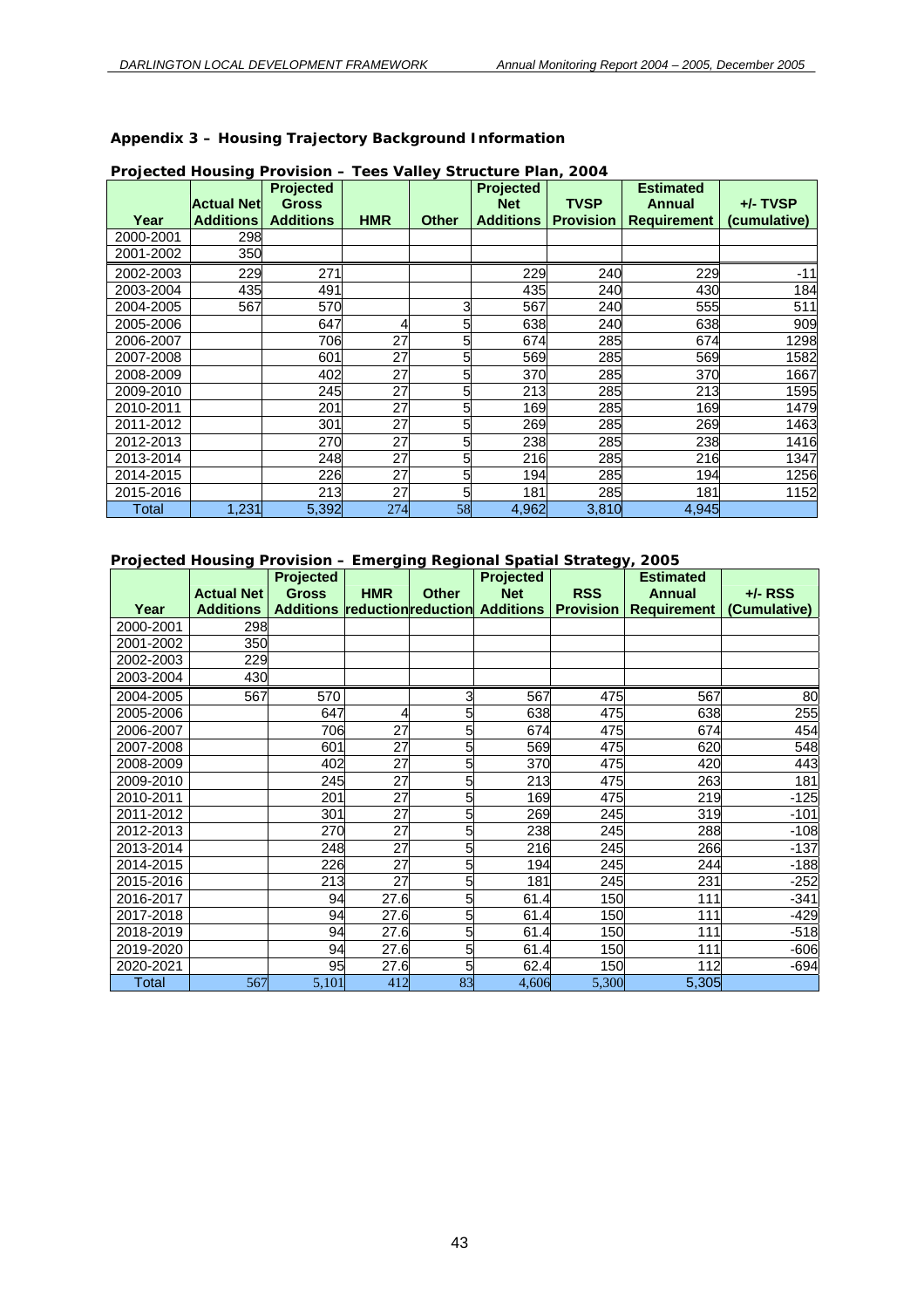|               | Appendix 4: Employment Land Additions By Area (ha) 1994-95 to 2004-05<br>Source: Development Monitoring, Darlington Borough Council |              |              |              |              |                     |              |              |                          |              |              |              |              |                      |              |
|---------------|-------------------------------------------------------------------------------------------------------------------------------------|--------------|--------------|--------------|--------------|---------------------|--------------|--------------|--------------------------|--------------|--------------|--------------|--------------|----------------------|--------------|
| <b>Policy</b> | Area                                                                                                                                | 1994/5       | 1995/6       | 1996/7       | 1997/8       | 1998/9              | 1999/0       | 2000/1       | 2001/2                   | 2002/3       | 2003/4       | 2004/5       | Build (ha)   | $\frac{9}{6}$        | Area (Ha)    |
| EP 2.1        | <b>Valley Street</b>                                                                                                                | $\mathbf{0}$ | $\mathbf{0}$ | $\bf{0}$     | $\mathbf{0}$ | $\bf{0}$            | $\mathbf{0}$ | $\mathbf{0}$ | $\bf{0}$                 | $\bf{0}$     | $\mathbf{0}$ | $\bf{0}$     | $\mathbf{0}$ | $\mathbf{0}$         | 0.000        |
|               | Gross Internal Floorspace < 2.5%                                                                                                    | $\mathbf 0$  | $\Omega$     | $\Omega$     | $\Omega$     | $\Omega$            | $\Omega$     | $\Omega$     | $\Omega$                 | $\Omega$     | $\Omega$     | $\Omega$     | $\mathbf 0$  |                      |              |
|               | Gross Internal Floorspace <5%                                                                                                       | $\mathbf 0$  | $\mathbf 0$  | $\mathbf{0}$ | $\mathbf 0$  | $\mathbf 0$         | $\Omega$     | $\mathbf 0$  | $\mathbf 0$              | $\mathbf 0$  | $\mathbf{0}$ | $\mathbf{0}$ | $\mathbf 0$  |                      |              |
| EP2.2         | <b>Cleveland Street / The Forge</b>                                                                                                 | 0.015        | 0.015        | 0.004        | 0.016        | 0.129               | $\bf{0}$     | 0.083        | 0.028                    | 0.012        | 0.09         | 0.061        | 0.453        | 8                    | 1.263        |
|               | Gross Internal Floorspace < 2.5%                                                                                                    | 0.014625     | 0.014625     | 0.0039       | 0.0156       | 0.125775            | $\Omega$     | 0.080925     | 0.0273                   | 0.0117       | 0.08775      | 0.059475     | 0.441675     |                      |              |
|               | Gross Internal Floorspace <5%                                                                                                       | 0.01425      | 0.01425      | 0.0038       | 0.0152       | 0.12255             | $\mathbf 0$  | 0.07885      | 0.0266                   | 0.0114       | 0.0855       | 0.05795      | 0.43035      |                      |              |
| <b>EP2.3</b>  | <b>Albert Hill / Dodsworth Street</b>                                                                                               | 0.059        | $\bf{0}$     | $\mathbf{0}$ | $\bf{0}$     | $\mathbf{0}$        | $\mathbf{0}$ | $\bf{0}$     | 0.571                    | $\bf{0}$     | $\bf{0}$     | $\bf{0}$     | 0.63         | 11                   | 2.09         |
|               | Gross Internal Floorspace < 2.5%                                                                                                    | 0.057525     | $\Omega$     | $\Omega$     | $\mathbf 0$  | $\mathbf 0$         | $\Omega$     | $\Omega$     | 0.556725                 | $\Omega$     | $\Omega$     | $\Omega$     | 0.61425      |                      |              |
|               | Gross Internal Floorspace <5%                                                                                                       | 0.05605      | $\mathbf 0$  | $\mathbf 0$  | $\mathbf 0$  | $\mathbf 0$         | $\mathbf 0$  | 0            | 0.54245                  | $\Omega$     | $\Omega$     | $\Omega$     | 0.5985       |                      |              |
| EP2.4         | <b>Blackett Road / Red Barnes Way</b>                                                                                               | $\bf{0}$     | $\mathbf{0}$ | $\mathbf{0}$ | $\mathbf{0}$ | $\mathbf{0}$        | 0.034        | $\mathbf{0}$ | $\bf{0}$                 | $\mathbf{0}$ | $\bf{0}$     | $\mathbf{0}$ | 0.034        | $\blacktriangleleft$ | 0.034        |
|               | Gross Internal Floorspace < 2.5%                                                                                                    | $\mathbf 0$  | 0            | $\mathbf 0$  | $\mathbf 0$  | $\mathbf 0$         | 0.03315      | $\mathbf{0}$ | $\mathbf 0$              | 0            | $\mathbf 0$  | $\mathbf 0$  | 0.03315      |                      |              |
|               | Gross Internal Floorspace <5%                                                                                                       | $\mathbf 0$  | $\mathbf 0$  | $\Omega$     | $\mathbf 0$  | $\Omega$            | 0.0323       | $\Omega$     | $\Omega$                 | $\Omega$     | $\Omega$     | $\Omega$     | 0.0323       |                      |              |
| EP2.5         | <b>Banks Road</b>                                                                                                                   | $\mathbf{0}$ | 0.185        | $\mathbf{0}$ | $\mathbf{0}$ | $\mathbf{0}$        | $\mathbf{0}$ | $\mathbf{0}$ | $\mathbf{0}$             | $\mathbf{0}$ | $\bf{0}$     | $\mathbf{0}$ | 0.185        | $\mathbf{3}$         | 0.569        |
|               | Gross Internal Floorspace <2.5%                                                                                                     | $\pmb{0}$    | 0.180375     | $\mathbf 0$  | $\mathbf 0$  | $\mathbf 0$         | $\mathbf 0$  | $\mathbf 0$  | $\mathbf 0$              | 0            | $\mathbf 0$  | $\mathbf 0$  | 0.180375     |                      |              |
|               | Gross Internal Floorspace <5%                                                                                                       | $\mathbf 0$  | 0.17575      | $\mathbf 0$  | $\mathbf 0$  | $\mathbf 0$         | $\Omega$     | $\mathbf 0$  | $\Omega$                 | $\Omega$     | $\Omega$     | $\Omega$     | 0.17575      |                      |              |
| <b>EP2.6</b>  | Yarm Road Industrial Area                                                                                                           | 0.352        | $\mathbf{0}$ | 0.159        | 0.168        | 0.158               | 0.108        | $\mathbf{0}$ | 0.438                    | 0.129        | 0.164        | 0.432        | 2.108        | 36                   | 16.7         |
|               | Gross Internal Floorspace <2.5%                                                                                                     | 0.3432       | $\mathbf 0$  | 0.155025     | 0.1638       | 0.15405             | 0.1053       | $\mathbf 0$  | 0.42705                  | 0.125775     | 0.1599       | 0.4212       | 2.0553       |                      |              |
|               | Gross Internal Floorspace <5%                                                                                                       | 0.3344       | $\Omega$     | 0.15105      | 0.1596       | 0.1501              | 0.1026       | 0            | 0.4161                   | 0.12255      | 0.1558       | 0.4104       | 2.0026       |                      |              |
| <b>EP2.7</b>  | <b>Faverdale Industrial Area</b>                                                                                                    | $\bf{0}$     | 0.418        | $\mathbf{0}$ | 0.061        | 0.057               | 0.412        | $\mathbf{0}$ | 0.426                    | 0.067        | 0.05         | 0.023        | 1.514        | 26                   | 13.407       |
|               | Gross Internal Floorspace <2.5%                                                                                                     | $\mathbf 0$  | 0.40755      | 0            | 0.05947      | 0.055575            | 0.4017       | $\mathbf 0$  | 0.41535                  | 0.065325     | 0.04875      | 0.022425     | 1.47615      |                      |              |
|               | Gross Internal Floorspace <5%                                                                                                       | $\mathbf 0$  | 0.3971       | $\mathbf 0$  | 0.05795      | 0.05415             | 0.3914       | 0            | 0.4047                   | 0.06365      | 0.0475       | 0.02185      | 1.4383       |                      |              |
| EP2.8         | <b>Whessoe Road</b>                                                                                                                 | $\bf{0}$     | 0.081        | $\mathbf{0}$ | 0.087        | $\mathbf{0}$        | 0.074        | $\mathbf{0}$ | $\mathbf{0}$             | $\mathbf{0}$ | 0.247        | 0.162        | 0.651        | 11                   | 2.657        |
|               | Gross Internal Floorspace < 2.5%                                                                                                    | $\mathbf 0$  | 0.078975     | $\mathbf 0$  | 0.08482      | $\mathbf 0$         | 0.07215      | $\mathbf 0$  | $\mathbf 0$              | $\mathbf 0$  | 0.240825     | 0.15795      | 0.634725     |                      |              |
|               | Gross Internal Floorspace <5%                                                                                                       | $\mathbf 0$  | 0.07695      | $\mathbf 0$  | 0.08265      | $\mathsf{O}\xspace$ | 0.0703       | $\mathbf 0$  | $\mathbf 0$              | $\mathbf 0$  | 0.23465      | 0.1539       | 0.61845      |                      |              |
| <b>EP2.9</b>  | <b>Aycliffe Industrial Estate</b>                                                                                                   | $\bf{0}$     | $\bf{0}$     | $\mathbf{0}$ | $\bf{0}$     | $\mathbf{0}$        | $\bf{0}$     | $\mathbf{0}$ | $\mathbf{0}$             | $\bf{0}$     | $\bf{0}$     | $\bf{0}$     | $\mathbf 0$  | $\bf{0}$             | $\mathbf{0}$ |
|               | Gross Internal Floorspace < 2.5%                                                                                                    | $\mathbf 0$  | $\mathbf 0$  | $\mathbf 0$  | $\mathbf 0$  | $\mathbf 0$         | $\mathbf 0$  | $\mathbf 0$  | $\Omega$                 | $\Omega$     | $\mathbf 0$  | $\mathbf 0$  | $\mathbf{0}$ |                      |              |
|               | Gross Internal Floorspace <5%                                                                                                       | 0            | $\mathbf 0$  | $\mathbf 0$  | $\mathbf 0$  | $\mathbf 0$         | $\mathbf 0$  | $\mathbf 0$  | $\mathbf 0$              | 0            | $\mathbf 0$  | $\mathbf 0$  | $\mathbf 0$  |                      |              |
|               | EP2.10 Borough Road                                                                                                                 | $\mathbf{0}$ | $\mathbf{0}$ | $\mathbf{0}$ | $\mathbf{0}$ | $\mathbf{0}$        | $\mathbf{0}$ | $\mathbf{0}$ | $\mathbf{0}$             | $\mathbf{0}$ | $\mathbf{0}$ | $\mathbf{0}$ | $\mathbf{0}$ | $\mathbf{0}$         | $\Omega$     |
|               | Gross Internal Floorspace < 2.5%                                                                                                    | $\pmb{0}$    | 0            | $\mathbf 0$  | $\mathbf 0$  | $\mathbf 0$         | 0            | 0            | $\mathbf 0$              | 0            | $\mathbf 0$  | $\mathbf 0$  | $\mathbf 0$  |                      |              |
|               | Gross Internal Floorspace <5%                                                                                                       | $\mathbf 0$  | $\mathbf 0$  | 0            | $\mathbf 0$  | $\mathbf 0$         | $\mathbf 0$  | $\mathbf 0$  | $\mathbf 0$              | $\mathbf 0$  | $\mathbf 0$  | 0            | $\mathbf{0}$ |                      |              |
|               | EP 9&10 DTV Airport                                                                                                                 | 0.277        | $\mathbf{0}$ | $\mathbf{0}$ | $\mathbf{0}$ | $\mathbf{0}$        | $\mathbf{0}$ | $\mathbf{0}$ | $\mathbf{0}$             | $\mathbf{0}$ | $\bf{0}$     | $\mathbf{0}$ | 0.277        | 5 <sup>5</sup>       | 0.645        |
|               | Gross Internal Floorspace < 2.5%                                                                                                    | 0.270075     | $\mathbf 0$  | $\mathbf 0$  | $\mathbf 0$  | $\mathbf 0$         | $\Omega$     | $\Omega$     | $\Omega$                 | $\Omega$     | $\mathbf 0$  | $\mathbf 0$  | 0.270075     |                      |              |
|               | Gross Internal Floorspace <5%                                                                                                       | 0.26315      | $\Omega$     | $\Omega$     | $\Omega$     | $\Omega$            | $\Omega$     | $\Omega$     | $\mathbf 0$              | $\Omega$     | $\mathbf 0$  | $\mathbf 0$  | 0.26315      |                      |              |
|               | <b>Town Centre</b>                                                                                                                  |              |              |              |              |                     |              |              | $\mathbf{0}$             | 0.006        | $\bf{0}$     | 0.033        | 0.039        | 0.6                  | 0.039        |
|               | Gross Internal Floorspace < 2.5%                                                                                                    |              |              |              |              |                     |              |              | $\Omega$                 | 0.00585      | $\mathbf 0$  | 0.032175     | 0.038025     |                      |              |
|               | Gross Internal Floorspace <5%                                                                                                       |              |              |              |              |                     |              |              | $\Omega$<br>$\mathbf{0}$ | 0.0057       | $\mathbf{0}$ | 0.03135      | 0.03705      |                      |              |
|               | <b>Other</b>                                                                                                                        |              |              |              |              |                     |              |              |                          | $\bf{0}$     | 0.036        | $\mathbf{0}$ | 0.036        | 0.6                  | 0.036        |
|               | Gross Internal Floorspace < 2.5%                                                                                                    |              |              |              |              |                     |              |              | $\Omega$<br>$\mathbf 0$  | 0<br>0       | 0.0351       | $\mathbf 0$  | 0.0351       |                      |              |
|               | Gross Internal Floorspace <5%                                                                                                       |              |              |              |              |                     |              |              |                          |              | 0.0342       | $\mathbf 0$  | 0.0342       |                      |              |
|               | <b>Annualised Totals (ha)</b>                                                                                                       | 0.703        | 0.699        | 0.163        | 0.332        | 0.344               | 0.628        | 0.083        | 1.463                    | 0.214        | 0.587        | 0.711        | 5.927        | 100                  | 37.445       |
|               | Gross Internal Floorspace < 2.5%                                                                                                    | 0.685425     | 0.681525     | 0.158925     | 0.3237       | 0.3354              | 0.6123       | 0.080925     | 1.426425                 | 0.2028       | 0.537225     | 0.66105      | 5.7057       |                      |              |
|               | Gross Internal Floorspace <5%                                                                                                       | 0.66785      | 0.66405      | 0.15485      | 0.3154       | 0.3268              | 0.5966       | 0.07885      | 1.38985                  | 0.1976       | 0.52345      | 0.6441       | 5.5594       |                      |              |
|               | <b>Floorspace sqm</b>                                                                                                               | 1994/5       | 1995/6       | 1996/7       | 1997/8       | 1998/9              | 1999/0       | 2000/1       | 2001/2                   | 2002/3       | 2003/4       | 2004/5       | All          |                      |              |
|               | <b>Total Build Area (sqm)</b>                                                                                                       | 7030         | 6990         | 1630         | 3320         | 3440                | 6280         | 830          | 14630                    | 2140         | 5870         | 7110         | 59270        |                      |              |
|               | Gross Internal Floorspace <2.5%                                                                                                     | 6854.25      | 6815.25      | 1589.25      | 3237         | 3354                | 6123         | 809.25       | 14264.25                 | 2086.5       | 5723.25      | 6932.25      | 57788.25     |                      |              |
|               | Gross Internal Floorspace <5%                                                                                                       | 6678.5       | 6640.5       | 1548.5       | 3154         | 3268                | 5966         | 788.5        | 13898.5                  | 2033         | 5576.5       | 6754.5       | 56306.5      |                      |              |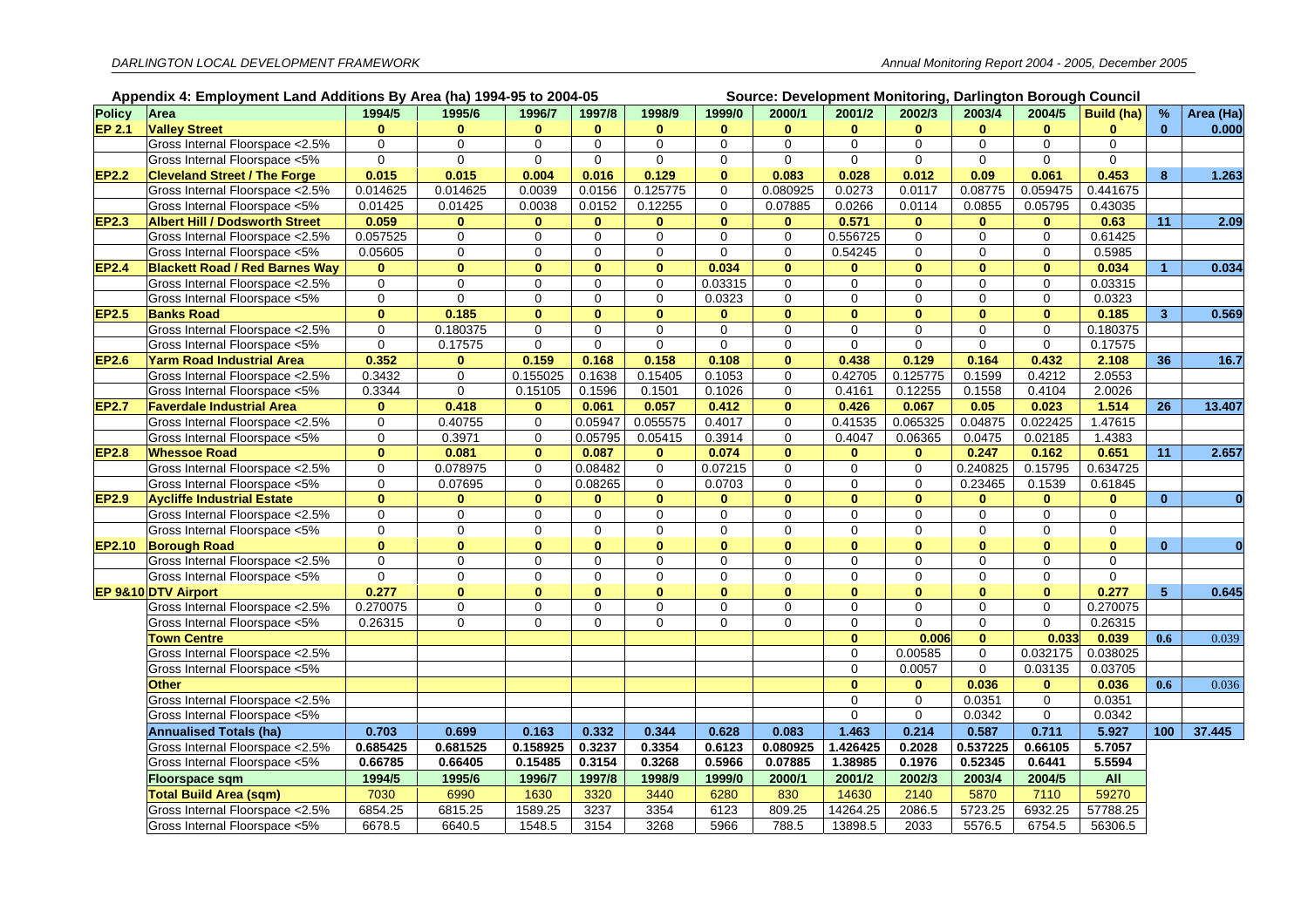|                                  | Appendix 5. Employment Land Additions by OSE<br>Source. Development Monitoring, Darlington Borough Council |                  |          |         |          |         |         |          |         |         |         |          |
|----------------------------------|------------------------------------------------------------------------------------------------------------|------------------|----------|---------|----------|---------|---------|----------|---------|---------|---------|----------|
| <b>Floorspace sqm</b>            | 1994/5                                                                                                     | 1995/6           | 1996/7   | 1997/8  | 1998/9   | 1999/00 | 2000/01 | 2001/02  | 2002/03 | 2003/04 | 2004/05 | All      |
| <b>B</b> 1a                      | 0.0                                                                                                        | 0.0              | 0.0      | 1.680.0 | 1.580.0  | 4.230.0 | 0.0     | 370.0    | 60.0    | 2.500.0 | 2,620.0 | 13,040.0 |
| Gross Internal Floorspace <2.5%  | 0.0                                                                                                        | 0.0              | 0.0      | .638.0  | .540.5   | 4,124.3 | 0.0     | 360.8    | 58.5    | 2,437.5 | 2,554.5 | 12,714.0 |
| Gross Internal Floorspace <5%    | 0.0                                                                                                        | 0.0              | 0.0      | .596.0  | ,501.0   | 4,018.5 | 0.0     | 351.5    | 57.0    | 2,375.0 | 2,489.0 | 12,388.0 |
| B <sub>1</sub> b                 | 0.0                                                                                                        | 0.0 <sub>1</sub> | 0.0      | 0.0     | 0.0      | 0.0     | 0.0     | 0.0      | 0.0     | 0.0     | 0.0     | 0.0      |
| Gross Internal Floorspace < 2.5% | 0.0                                                                                                        | 0.0              | 0.0      | 0.0     | 0.0      | 0.0     | 0.0     | 0.0      | 0.0     | 0.0     | 0.0     | 0.0      |
| Gross Internal Floorspace <5%    | 0.0                                                                                                        | 0.0              | 0.0      | 0.0     | 0.0      | 0.0     | 0.0     | 0.0      | 0.0     | 0.0     | 0.0     | 0.0      |
| B1c                              | 0.0                                                                                                        | 0.0              | 0.0      | 0.0     | 0.0      | 0.0     | 0.0     | 0.0      | 0.0     | 0.0     | 0.0     | 0.0      |
| Gross Internal Floorspace < 2.5% | 0.0                                                                                                        | 0.0              | 0.0      | 0.0     | 0.0      | 0.0     | 0.0     | 0.0      | 0.0     | 0.0     | 0.0     | 0.0      |
| Gross Internal Floorspace <5%    | 0.0                                                                                                        | 0.0              | 0.0      | 0.0     | 0.0      | 0.0     | 0.0     | 0.0      | 0.0     | 0.0     | 0.0     | 0.0      |
| IB <sub>2</sub>                  | 740.0                                                                                                      | 4,990.0          | .010.0 ا | ,480.0  | 1,290.0  | 0.0     | 830.0   | 8,550.0  | 1,410.0 | .410.0  | 2,460.0 | 24,170.0 |
| Gross Internal Floorspace < 2.5% | 721.5                                                                                                      | 4,865.3          | 984.8    | ,443.0  | .257.8   | 0.0     | 809.3   | 8,336.3  | 1,374.8 | .374.8  | 2,398.5 | 23,565.8 |
| Gross Internal Floorspace <5%    | 703.0                                                                                                      | 4,740.5          | 959.5    | ,406.0  | 225.5. ا | 0.0     | 788.5   | 8,122.5  | 1,339.5 | .339.5  | 2,337.0 | 22,961.5 |
| <b>B</b> 8                       | 6,290.0                                                                                                    | 2,000.0          | 620.0    | 160.0   | 570.0    | 2,050.0 | 0.0     | 5,710.0  | 670.0   | 1,960.0 | 2,030.0 | 22,060.0 |
| Gross Internal Floorspace < 2.5% | 6,132.8                                                                                                    | ,950.0           | 604.5    | 156.0   | 555.8    | .998.8  | 0.0     | 5,567.3  | 653.3   | .911.0  | 1,979.3 | 21,508.5 |
| Gross Internal Floorspace <5%    | 5,975.5                                                                                                    | 0.00.0           | 589.0    | 152.0   | 541.5    | .947.5  | 0.0     | 5,424.5  | 636.5   | ,862.0  | 1,928.5 | 20,957.0 |
| Total                            | 7,030.0                                                                                                    | 6,990.0          | 1,630.0  | 3,320.0 | 3,440.0  | 6,280.0 | 830.0   | 14,630.0 | 2,140.0 | 5,870.0 | 7,110.0 | 59,270.0 |
| Gross Internal Floorspace < 2.5% | 6,854.3                                                                                                    | 6,815.3          | .589.3   | 3,237.0 | 3,354.0  | 6,123.0 | 809.3   | 14,264.3 | 2,086.5 | 5,723.3 | 6,932.3 | 57,788.3 |
| Gross Internal Floorspace <5%    | 6,678.5                                                                                                    | 6,640.5          | .548.5   | 3,154.0 | 3,268.0  | 5,966.0 | 788.5   | 13,898.5 | 2,033.0 | 5,576.5 | 6,754.5 | 56,306.5 |

#### **Appendix 5: Employment Land Additions By Use Source: Development Monitoring, Darlington Borough Council**

#### **Appendix 6: Loss of Employment Land by Type and Area Source: Development Monitoring, Darlington Borough Council**

|               |                                       | .<br>2001/2               |        |         | 2002/3      |               | 2003/4                                    |        |       | 2004/5                    |        |         | Total         |
|---------------|---------------------------------------|---------------------------|--------|---------|-------------|---------------|-------------------------------------------|--------|-------|---------------------------|--------|---------|---------------|
| <b>Policy</b> | lArea ∶                               | <b>Residential</b> Retail |        | Leisure | Residential |               | Retail Leisure Residential Retail Leisure |        |       | <b>Residential Retail</b> |        | Leisure |               |
| <b>EP 2.1</b> | <b>Valley Street</b>                  |                           |        |         | 0.0069      |               | 0.03                                      |        |       |                           |        |         | 0.0369        |
| <b>EP2.2</b>  | <b>Cleveland Street / The Forge</b>   |                           |        |         |             |               |                                           |        |       |                           |        |         |               |
| <b>EP2.3</b>  | <b>Albert Hill / Dodsworth Street</b> |                           |        |         |             |               |                                           |        |       |                           |        |         | 0.0175        |
| <b>EP2.4</b>  | <b>Blackett Road / Red Barnes Way</b> |                           |        |         |             |               |                                           | 0.0175 |       |                           |        |         |               |
| <b>EP2.5</b>  | <b>Banks Road</b>                     |                           | 0.0319 |         |             |               |                                           | 0.4925 |       |                           |        |         | 0.5244        |
| <b>EP2.6</b>  | Yarm Road Industrial Area             |                           |        |         |             |               |                                           |        |       |                           | 0.0137 |         | 0.0137        |
| <b>EP2.7</b>  | <b>Faverdale Industrial Area</b>      |                           |        |         |             |               |                                           |        |       |                           |        |         |               |
| <b>EP2.8</b>  | <b>Whessoe Road</b>                   |                           |        |         |             |               |                                           |        |       |                           | 0.094  |         | 0.094         |
| <b>EP2.9</b>  | <b>Aycliffe Industrial Estate</b>     |                           |        |         |             |               |                                           |        |       |                           |        |         |               |
| <b>EP2.10</b> | <b>Borough Road</b>                   |                           |        |         |             |               |                                           |        |       |                           |        |         |               |
|               | <b>EP 9&amp;10 DTV Airport</b>        |                           |        |         |             |               |                                           |        |       |                           |        |         |               |
|               | <b>Town Centre</b>                    |                           |        |         |             |               |                                           |        |       |                           |        |         | 0.0999        |
|               | Other-                                | 4.35                      |        |         |             | 4.69.0999     | 8.7                                       | 0.009  | 0.052 | 4.53                      | 0.035  |         | 22.366        |
|               | <b>Total</b>                          | 4.35                      | 0.0319 |         |             | 4.6969 0.0999 | 8.73                                      | 0.519  | 0.052 | 4.53                      | 0.1427 |         | $ 0 $ 23.1524 |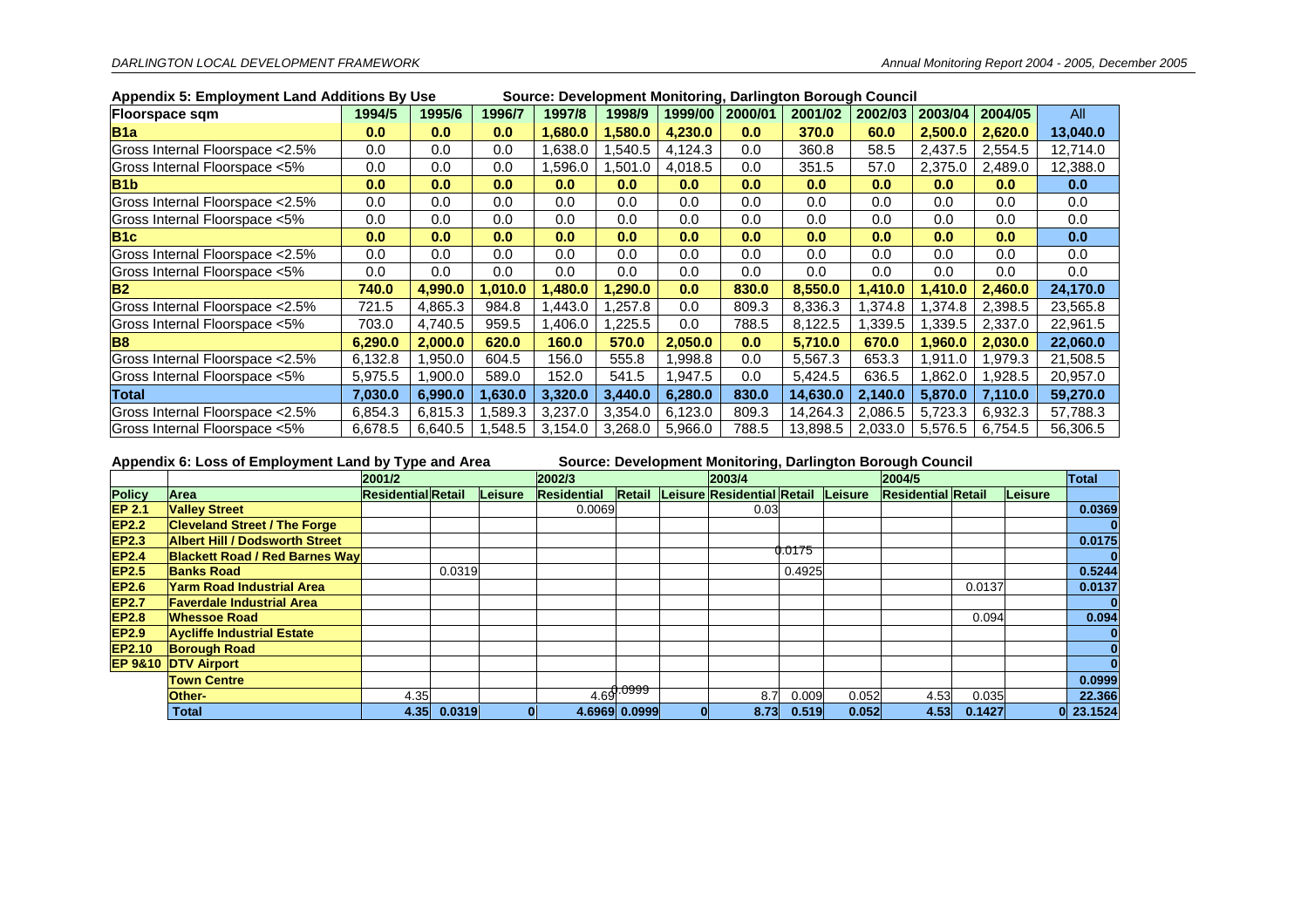|                             | Lone<br>Pensioner % | AII<br><b>Pensioners%</b> | <b>Single Non</b><br>Pensioner% | <b>Couple with</b><br>no children % | <b>Couple with</b><br>children<br>% | <b>Lone Parent</b><br>$\frac{0}{0}$ |
|-----------------------------|---------------------|---------------------------|---------------------------------|-------------------------------------|-------------------------------------|-------------------------------------|
| <b>Bank Top</b>             | 19.0                | 6.8                       | 21.7                            | 14.1                                | 15.9                                | 9.1                                 |
| Central                     | 17.9                | 4.9                       | 29.6                            | 12.4                                | 12.7                                | 9.0                                 |
| <b>Cockerton East</b>       | 15.0                | 8.9                       | 11.3                            | 18.3                                | 24.8                                | 7.6                                 |
| <b>Cockerton West</b>       | 22.7                | 8.6                       | 14.7                            | 11.6                                | 16.3                                | 10.7                                |
| Eastbourne                  | 14.4                | 8.3                       | 16.4                            | 17.3                                | 17.5                                | 12.0                                |
| <b>Haughton East</b>        | 16.2                | 7.0                       | 12.4                            | 17.2                                | 20.6                                | 11.2                                |
| Lascelles                   | 15.6                | 5.9                       | 21.3                            | 15.3                                | 17.6                                | 9.4                                 |
| Lingfield                   | 17.1                | 12.8                      | 11.4                            | 17.3                                | 18.9                                | 8.5                                 |
| <b>North Road</b>           | 18.2                | 6.3                       | 21.5                            | 15.1                                | 18.7                                | 9.0                                 |
| Northgate                   | 13.3                | 4.2                       | 29.9                            | 14.3                                | 17.3                                | 8.2                                 |
| <b>Park East</b>            | 13.6                | 6.1                       | 20.6                            | 15.3                                | 18.9                                | 12.1                                |
| <b>All Priority Wards</b>   | 16.6                | 7.25                      | 19.1                            | 15.3                                | 18.1                                | 9.7                                 |
| College                     | 18.8                | 11.8                      | 14.7                            | 16.3                                | 23.9                                | $\overline{3.4}$                    |
| Faverdale                   | 4.6                 | 2.9                       | 23.0                            | 29.9                                | 27.7                                | 5.6                                 |
| Harrowgate Hill             | 11.9                | 7.8                       | 12.1                            | 22.4                                | 25.6                                | $\overline{5.3}$                    |
| <b>Haughton North</b>       | 12.7                | 9.8                       | 16.3                            | 22.5                                | 19.7                                | $\overline{5.8}$                    |
| Haughton West               | 13.2                | 7.6                       | 11.5                            | 20.5                                | 25.1                                | $\overline{7.7}$                    |
| Heighington and Coniscliffe | 13.1                | 13.9                      | 10.1                            | 24.9                                | 21.6                                | $\overline{2.4}$                    |
| Hummersknott                | 19.0                | 16.0                      | 5.2                             | 21.6                                | 24.5                                | $\overline{2.6}$                    |
| Hurworth                    | 17.0                | 13.7                      | 8.4                             | 22.5                                | 19.8                                | $\overline{3.6}$                    |
| Middleton St George         | 11.5                | 8.3                       | 10.5                            | 24.7                                | 25.8                                | 4.8                                 |
| Mowden                      | 18.9                | 19.7                      | 7.0                             | 19.6                                | 20.3                                | $\frac{3.2}{2.7}$                   |
| Park West                   | 23.2                | 16.8                      | $\overline{7.1}$                | 18.1                                | 21.9                                |                                     |
| Pierremont                  | 12.9                | 6.2                       | 24.5                            | 17.0                                | 18.3                                | 9.3                                 |
| Sadberge and Whessoe        | 10.9                | 11.4                      | 10.9                            | 25.6                                | 21.6                                | 4.3                                 |
| <b>Darlington</b>           | 15.7                | 9.0                       | 16.1                            | 18.1                                | 20.3                                | 7.5                                 |
| <b>Tees Valley</b>          | 14.6                | 8.9                       | 14.5                            | 16.2                                | 21.7                                | 8.2                                 |
| North East                  | 15.6                | 9                         | 15                              | $\overline{17}$                     | 20.6                                | 7.3                                 |
| England                     | 14.4                | 8.9                       | 15.7                            | 17.8                                | 20.8                                | 6.4                                 |

#### **Appendix 7 – Housing Composition**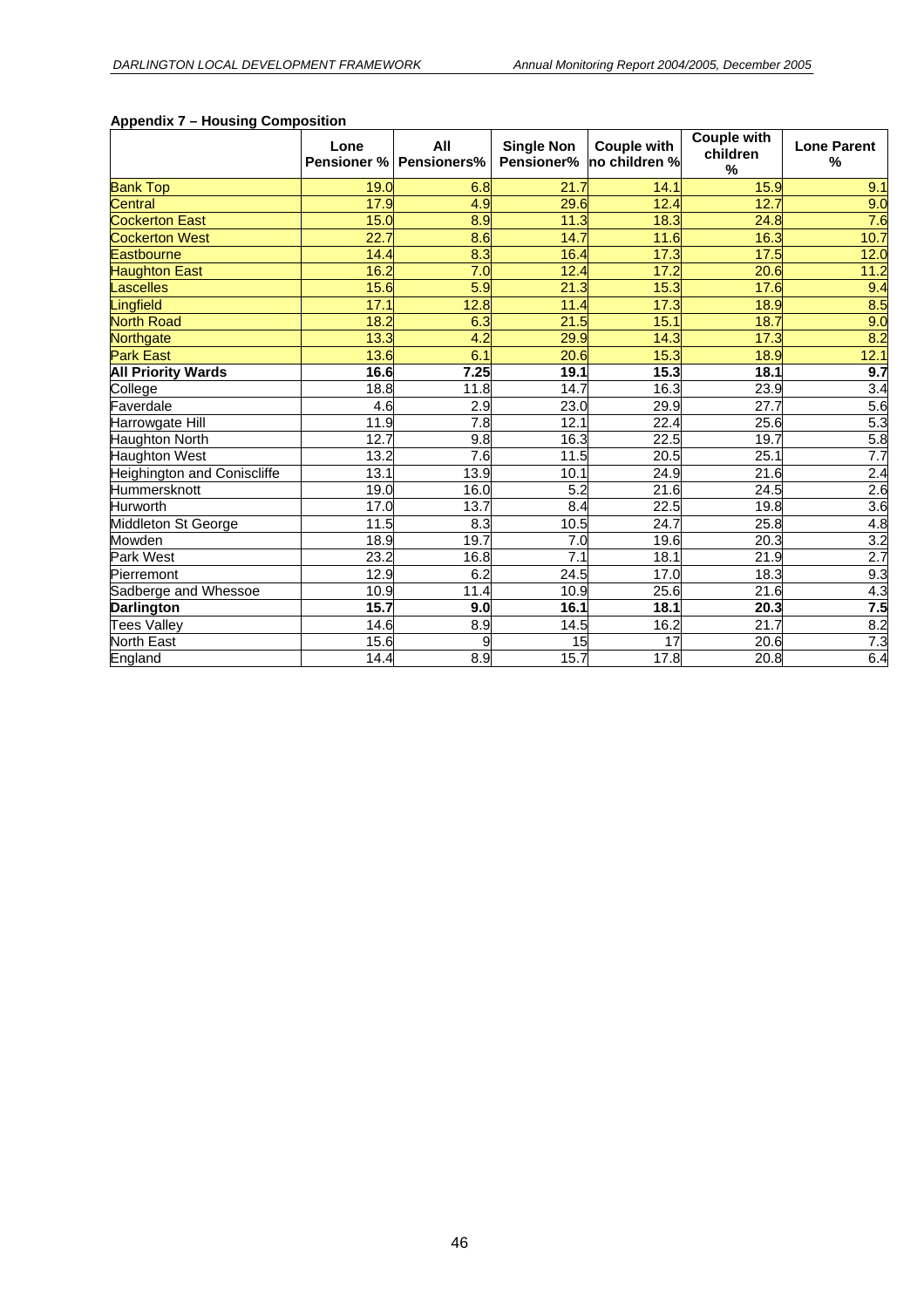| Area                               | <b>Household</b> | Detached % | Semi-Detached%   | <b>Terraced</b>   | Flat %            |
|------------------------------------|------------------|------------|------------------|-------------------|-------------------|
|                                    | <b>Spaces</b>    |            |                  | %                 |                   |
| <b>Bank Top</b>                    | 1,855            | 3.0        | 20.8             | 56.9              | 19.3              |
| Central                            | 1,903            | 3.3        | 16.4             | 53.5              | 26.8              |
| <b>Cockerton East</b>              | 2,190            | 11.5       | 72.4             | 10.7              | 5.4               |
| <b>Cockerton West</b>              | 1,915            | 3.2        | 36.5             | 39.3              | 20.9              |
| Eastbourne                         | 2,297            | 3.8        | 72.3             | 14.7              | 9.2               |
| <b>Haughton East</b>               | 1,774            | 16.3       | 36.5             | 35.2              | 12.0              |
| Lascelles                          | 1,620            | 7.1        | 32.7             | 45.6              | 14.6              |
| Lingfield                          | 1,605            | 3.4        | 70.9             | 17.7              | 8.0               |
| <b>North Road</b>                  | 3,025            | 11.6       | 17.2             | 49.8              | 21.4              |
| Northgate                          | 2,173            | 2.8        | $\overline{7.2}$ | 68.8              | $\overline{21.3}$ |
| <b>Park East</b>                   | 2,807            | 4.7        | 35.5             | 43.2              | 16.5              |
| <b>All Priority Wards</b>          | 23,164           | 6.4        | 31.6             | 38                | 15.9              |
| College                            | 1,656            | 12.3       | 41.5             | 22.3              | 23.9              |
| Faverdale                          | 679              | 38.7       | 56.9             | 3.5               | 0.9               |
| Harrowgate Hill                    | 2,508            | 12.3       | 59.8             | 26.3              | 1.6               |
| Haughton North                     | 1,536            | 34.1       | 42.5             | 11.3              | 12.2              |
| <b>Haughton West</b>               | 2,258            | 23.2       | 46.2             | 21.6              | 9.0               |
| <b>Heighington and Coniscliffe</b> | 1,281            | 49.5       | 27.5             | 20.6              | 2.4               |
| Hummersknott                       | 1,491            | 53.1       | 33.6             | 2.6               | 10.7              |
| Hurworth                           | 1,493            | 38.7       | 34.0             | $\overline{20.7}$ | 6.5               |
| Middleton St George                | 1,499            | 42.2       | 31.6             | 22.9              | $\overline{3.3}$  |
| Mowden                             | 1,640            | 26.0       | 65.5             | 1.8               | 6.7               |
| Park West                          | 1,613            | 27.5       | 50.1             | 11.3              | 11.1              |
| Pierremont                         | 2,704            | 2.7        | 24.0             | 69.3              | 4.0               |
| Sadberge and Whessoe               | 829              | 52.5       | 24.8             | 20.1              | 2.5               |
| <b>Darlington</b>                  | 44,351           | 16.6       | 39.4             | 32                | 12 <sub>2</sub>   |
| <b>Tees Valley</b>                 | 265,300          | 16.7       | 40.3             | 32.2              | 10.8              |
| North East                         | 1,066,300        | 14.5       | 39.4             | 32.1              | 13.9              |
| England & Wales                    | 21,660,500       | 22.6       | 31.7             | 25.9              | 19.7              |

#### **Appendix 8 – House Type**

#### **Appendix 9 – Housing Tenure**

| <b>Tenure</b>                      | <b>Owner Occupied</b> | <b>Local Authority</b><br>/RSL | <b>Private Rented</b> | <b>Other</b>             |
|------------------------------------|-----------------------|--------------------------------|-----------------------|--------------------------|
| <b>Bank Top</b>                    | 65.7                  | 18.2                           | 14.1                  | ٠                        |
| Central                            | 50.7                  | 22.5                           | 23.2                  | ٠                        |
| <b>Cockerton East</b>              | 77.0                  | 19.6                           | 1.8                   | ٠                        |
| <b>Cockerton West</b>              | 42.7                  | 52.0                           | 3.7                   |                          |
| Eastbourne                         | 61.4                  | 33.2                           | 4.2                   | ٠                        |
| <b>Haughton East</b>               | 55.0                  | 40.5                           | 2.9                   | ٠                        |
| Lascelles                          | 57.9                  | 33.2                           | 7.7                   | ٠                        |
| Lingfield                          | 71.2                  | 24.5                           | 2.8                   | ٠                        |
| <b>North Road</b>                  | 59.5                  | 23.9                           | 14.4                  | ٠                        |
| Northgate                          | 63.5                  | 6.6                            | 26.1                  | ٠                        |
| <b>Park East</b>                   | 56.1                  | 30.0                           | 12.2                  | ٠                        |
| <b>Priority Wards</b>              | 60.0                  | 27.6                           | 10.3                  |                          |
| College                            | 85.5                  | 6.3                            | $\overline{7.2}$      | $\overline{\phantom{0}}$ |
| Faverdale                          | 97.0                  | 0.9                            | 1.7                   | ٠                        |
| Harrowgate Hill                    | 89.9                  | 4.3                            | 4.7                   | $\overline{\phantom{0}}$ |
| Haughton North                     | 79.5                  | 17.5                           | 2.1                   | ٠                        |
| <b>Haughton West</b>               | 73.8                  | 21.4                           | 3.5                   | $\overline{\phantom{a}}$ |
| <b>Heighington and Coniscliffe</b> | 79.5                  | 6.9                            | 9.6                   | $\overline{\phantom{0}}$ |
| Hummersknott                       | 89.8                  | 8.0                            | 1.0                   | $\overline{\phantom{0}}$ |
| Hurworth                           | 84.0                  | 7.7                            | 5.4                   | ٠                        |
| Middleton St George                | 85.5                  | 8.4                            | 4.3                   | $\overline{\phantom{0}}$ |
| Mowden                             | 92.9                  | 4.3                            | 2.1                   | ٠                        |
| Park West                          | 86.7                  | 7.8                            | 3.5                   | ä,                       |
| Pierremont                         | 79.3                  | 1.5                            | 17.2                  | $\overline{\phantom{a}}$ |
| Sadberge and Whessoe               | 79.9                  | $\overline{7.7}$               | 7.4                   | $\overline{\phantom{0}}$ |
| <b>Darlington</b>                  | 71.7                  | 18.1                           | 8.3                   | 2%                       |
| <b>Tees Valley</b>                 | 67.3                  | 24.3                           | 6.1                   | ٠                        |
| North East                         | 63.6                  | 27.7                           | 6.3                   | 2.5                      |
| England                            | 68.7                  | 19.3                           | 8.8                   | 3.2%                     |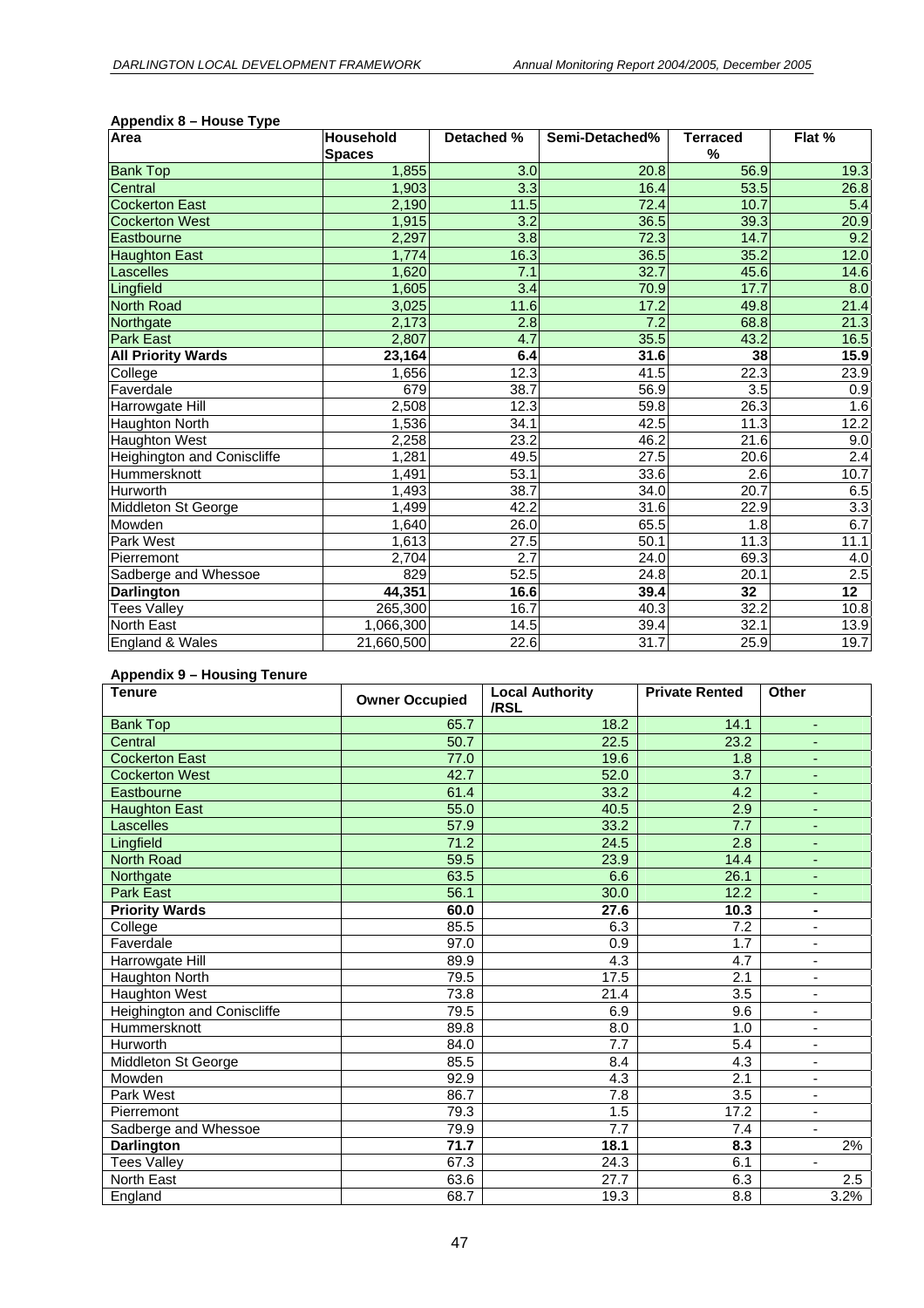| Ward                  | <b>Population</b><br>(2001) | Number of<br>Jobs | % of all jobs | <b>Number</b><br><b>Unemployed</b> | <b>Percent</b><br><b>Unemployed</b> | <b>Unemploy</b><br>ed Rank | <b>Jobs Rank</b> |
|-----------------------|-----------------------------|-------------------|---------------|------------------------------------|-------------------------------------|----------------------------|------------------|
| Central               | 3,611                       | 13,059            | 27.7          | 159                                | 7.30%                               |                            |                  |
| Sadberge and          | 1,833                       | 7,108             | 15.1          | 16                                 | 1.30%                               | 19                         |                  |
| Northgate             | 4,421                       | 5,544             | 11.7          | 144                                | 5.10%                               | $\overline{c}$             |                  |
| Lingfield             | 3,538                       | 4,507             | 9.5           | 44                                 | 2.20%                               | 12                         |                  |
| Faverdale             | 1,516                       | 2,010             | 4.3           | 14                                 | 1.20%                               | 21                         |                  |
| Middleton St.         | 3,818                       | 1,603             | 3.4           | 32                                 | 1.30%                               | 18                         |                  |
| <b>Mowden</b>         | 3,645                       | 1,591             | 3.4           | 20                                 | 1.00%                               | 23                         |                  |
| North Road            | 6,054                       | 1,330             | 2.8           | 135                                | 3.70%                               | 7                          | 8                |
| College               | 3,732                       | 1,275             | 2.7           | 35                                 | 1.70%                               | 17                         | 9                |
| Heighington &         | 2,953                       | 1,269             | 2.7           | 16                                 | 0.90%                               | 24                         | 10               |
| <b>Park East</b>      | 6.061                       | 1.029             | 2.2           | 161                                | 4.50%                               | 3                          | 11               |
| Harrowgate Hill       | 5,894                       | 833               | 1.8           | 70                                 | 1.80%                               | 14                         | 12               |
| Park West             | 3,506                       | 821               | 1.7           | 34                                 | 1.80%                               | 13                         | 13               |
| Cockerton East        | 5,081                       | 655               | 1.4           | 54                                 | 1.70%                               | 16                         | $\overline{14}$  |
| Haughton East         | 4,133                       | 645               | 1.4           | 81                                 | 3.30%                               | 8                          | 15               |
| Hummersknott          | 3,584                       | 639               | 1.4           | 22                                 | 1.10%                               | 22                         | 16               |
| Pierremont            | 5,534                       | 541               | 1.1           | 100                                | 2.80%                               | 9                          | 17               |
| <b>Hurworth</b>       | 3.404                       | 532               | 1.1           | 26                                 | 1.30%                               | 20                         | 18               |
| <b>Bank Top</b>       | 3,754                       | 495               | 1.0           | 60                                 | 2.70%                               | 10                         | 19               |
| Haughton North        | 3,465                       | 380               | 0.8           | 49                                 | 2.20%                               | 11                         | <b>20</b>        |
| Lascelles             | 3,518                       | 374               | 0.8           | 82                                 | 3.90%                               | 6                          | $\overline{21}$  |
| Eastbourne            | 5,090                       | 361               | 0.8           | 116                                | 3.90%                               | 4                          | $\overline{22}$  |
| <b>Cockerton West</b> | 4,180                       | 335               | 0.7           | 89                                 | 3.90%                               | 5 <sub>l</sub>             | $\overline{23}$  |
| Haughton West         | 5,513                       | 281               | 0.6           | 60                                 | 1.80%                               | 15                         | $\overline{24}$  |

#### **Appendix 10 - Comparison Between Unemployment and Number of Jobs**

**Job Data - IDBR 2004 Population - 2001 Census Unemployment Figures - JSU Sept 2005** 

Shading represents five wards with highest and lowest rates of unemployment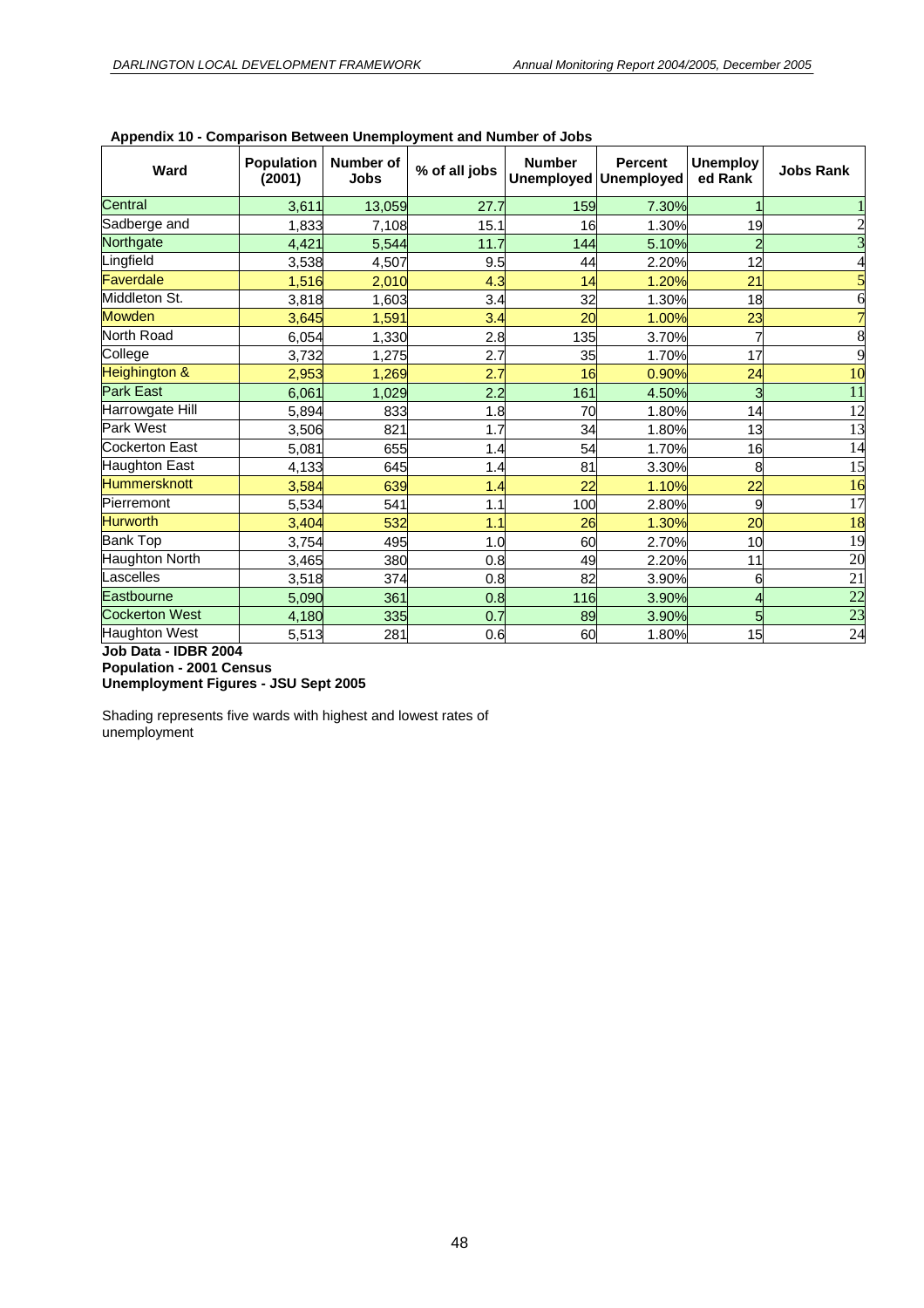#### **Appendix 11 – Health and Disability at Standard Output Area by Rank of Index of Multiple Deprivation**

| <10% SOA                        |            |                   |  |  |  |  |  |
|---------------------------------|------------|-------------------|--|--|--|--|--|
| <b>Wards</b>                    | LA Area    | <b>Population</b> |  |  |  |  |  |
| Central / TC & Valley           | Darlington | 1951              |  |  |  |  |  |
| Park East / Skerne Park         | Darlington | 1575              |  |  |  |  |  |
| Eastbourne / Firthmoor South    | Darlington | 1529              |  |  |  |  |  |
| North Road / South              | Darlington | 1516              |  |  |  |  |  |
| Cockerton West / North East     | Darlington | 1368              |  |  |  |  |  |
| Bank Top / North West           | Darlington | 1194              |  |  |  |  |  |
| Haughton East / Red Hall        | Darlington | 1545              |  |  |  |  |  |
| Cockerton West / Branksome West | Darlington | 1406              |  |  |  |  |  |
| Lascelles / East                | Darlington | 1674              |  |  |  |  |  |
| Lingfield / Hundens             | Darlington | 1489              |  |  |  |  |  |
| Northgate / East                | Darlington | 1414              |  |  |  |  |  |

#### **10% to 25% Lowest SOA**

| <b>Wards</b>                            | LA Area    | <b>Population</b> |
|-----------------------------------------|------------|-------------------|
| Cockerton West / South East - woodlands | Darlington | 1406              |
| Central / Forge & Albert Hill           | Darlington | 1660              |
| Haughton West / Springfield             | Darlington | 1475              |
| North Road / West - Rise Carr           | Darlington | 1472              |
| Northgate / South - Woodlands           | Darlington | 1422              |
| Haughton East / Haughton Le Skerne      | Darlington | 1136              |
| Bank Top / East                         | Darlington | 1490              |
| Pierremont / East - railway             | Darlington | 1338              |
| Bank Top / South West                   | Darlington | 1070              |
| Northgate / Denes                       | Darlington | 1585              |
| Lascelles / West                        | Darlington | 1844              |
| North Road / Central                    | Darlington | 1520              |
| Haughton North                          | Darlington | 1621              |
| Eastbourne / Firthmoor North            | Darlington | 2168              |

**Source: Index of Multiple Deprivation 2004, ODPM**